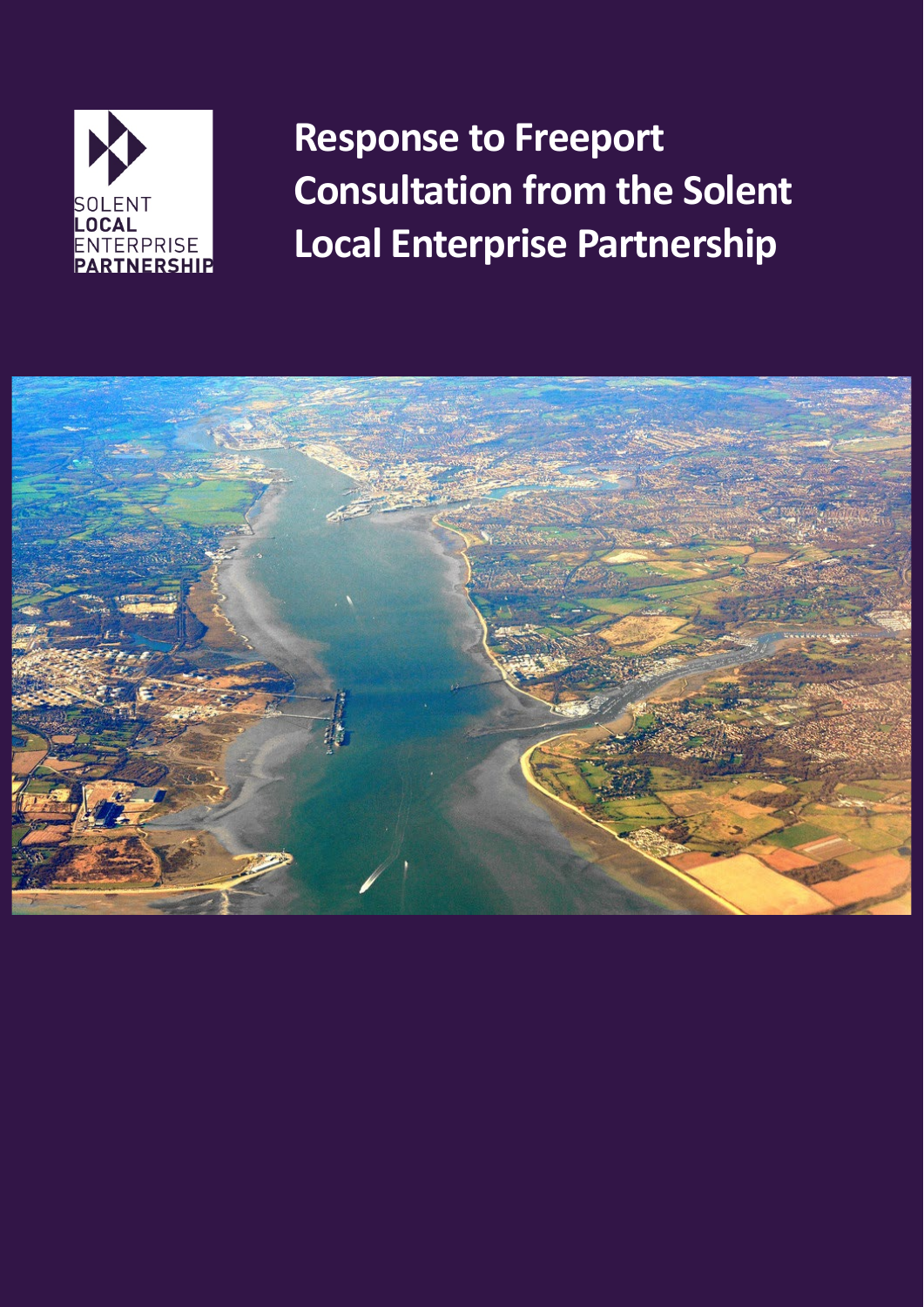# Key messages

This document is the [Solent Local Enterprise Partnership's](https://solentlep.org.uk/) response to the Government's consultation on Freeports. Detailed responses to the consultations questions are provided in the document but key messages are summarised below.

Our response has been informed through discussions with our Freeport Task and Finish Group, which has met five times since October 2019. The membership of this Group is provided in annexe A.

# Freeports, if done right, can drive growth in trade, investment and productivity throughout the UK, and support the levelling-up agenda.

Freeports can offer UK exporters competitive advantages in supplying international markets and attracting international investment dependent on trade connections. Free Zones across the globe provide illustrative examples of how trade-focussed regimes can attract significant investment to create clusters of employment, productivity and innovation.

At this point, Freeports present an attractive vehicle to support many of the UK's high profile strategic objectives including: preparing a Global Britain to continue its role as a leader in trade and investment; facilitating a transition to a net zero economy in the UK as well as at global scale through the development and export of key technologies for low carbon societies; and helping UK communities recover and respond to significant impacts from the Covid-19 pandemic and resulting economic crisis. Together with UK spending announcements and policy targets, the right Freeport models delivered at the right places throughout the country can jumpstart the UK economy.

The Solent is primed and ready to help tackle the nationwide levelling-up agenda; play an increasingly influential role in establishing new trading relationships in a post-Brexit era both in terms of direct export potential and facilitating trade flows through our ports for other parts of the country; and supporting the Government's wider ambition for levelling-up prosperity and opportunity across the UK.

Reflecting this, economic activity in the Solent has large 'multiplier' effects, both for the local economy and the national economy. For every £1 of additional investment spending the Solent region, it is estimated that UK GDP increases by between £2.35 and £3.15. These multiplier effects are substantially larger than the average for the UK as a whole – by a factor of between 1.4 and 1.9. This underlines the critical role that the region plays in supporting other parts of the country, such as the North and Midlands, which depend on the trade flows which pass through the Solent and the sectors we facilitate.

# Freeports can play an important role in the renaissance of coastal communities, support economic recovery, and levelling-up.

The LEP is supportive of the Government's levelling up agenda. The Solent has economic challenges more akin to a northern conurbation than those expected to be found in the south of England. The Solent's productivity is below the national average, and some 9% below the average for the south east.

Whilst this disparity has been understood for some time, the COVID-19 pandemic has exposed the frailties of the Solent economy and those of other coastal communities more generally. A recent study by the IFS<sup>[1](#page-1-0)</sup> identifies areas of the Solent as being the most exposed to the economic impacts of COVID-19 in the UK.

<span id="page-1-0"></span> <sup>1</sup> <https://www.ifs.org.uk/publications/14888>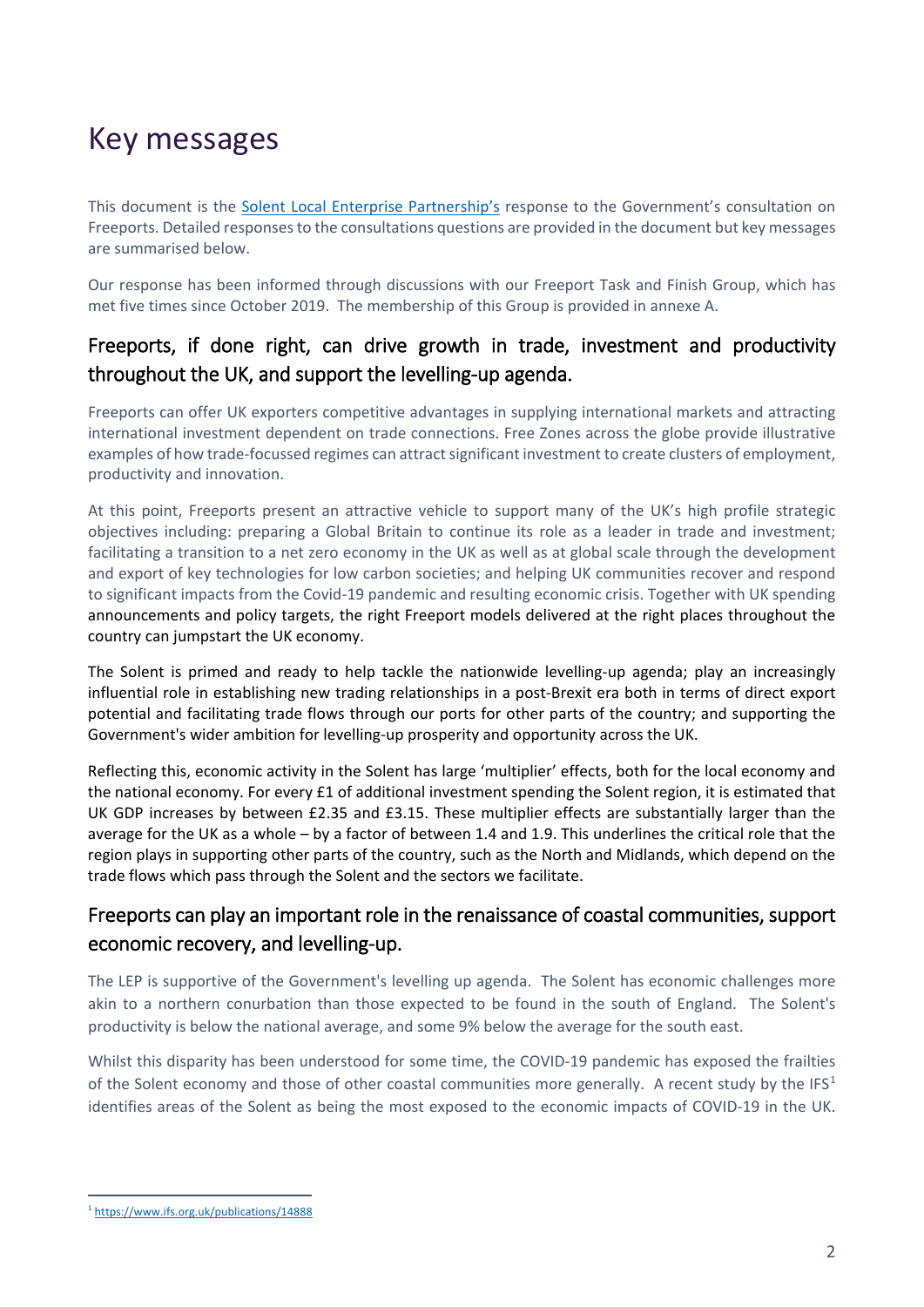Indeed the economic impact of COVID-19 is not conforming to traditional and simplistic north / south impacts.

Freeports provide an important policy lever to ensure that 'left behind' economies (such as the Solent) are not left behind once more. There is a fantastic opportunity here. Coastal communities can be at the heart of massive new growth opportunities: increased global trade through our ports, new green maritime technologies, moving freight off the road and rail network to coastal and inland shipping, advanced manufacturing, modern shipbuilding and by harnessing the local innovation ecosystem to ensure maritimeled hotbeds of innovation and decarbonisation.

A key priority of the LEP's Solent 2050 economic strategy is for the Solent to be the UK's capital of coastal renaissance, harnessing new technologies and approaches to revitalise coastal communities and ensure growth is inclusive. To realise this ambition we want to secure a renaissance of our existing coastal communities so that they are better positioned to confront the challenges of tomorrow and promote inclusive growth. In tandem, we want to pioneer the next generation of coastal-urban living by adopting innovative practices and smart technologies in terms of improved transport and digital connectivity, and coastal living.

## Freeports should build on existing Port Economic Partnerships.

The Department for Transport (DfT), in partnership with ABP's Port of Southampton, launched the UK's first Port Economic Partnership (PEP) in September 2019 as an innovative initiative to create stronger links between ports and Government, to maximise long-term trade and economic growth.

As part of its strategy, 'Maritime 2050 – Navigating the Future', launched in January 2019, the Government outlined the creation of Port Economic Partnerships as one way of creating a strong business environment for ports to thrive, in turn, boosting trade and driving the national economy.

Areas that the Partnership is focussing on include leveraging the maximum benefit from public and private sector investment and ensuring that planning processes are as efficient as possible. It is anticipated that this will better facilitate the port's investment in new freight-handling facilities and other infrastructure needed to grow trading volumes and maintain the UK's position as a leading maritime nation. The Partnership will focus on ensuring that public and private sector organisations at local, regional and national levels, work together to enable improved links with our global trading partners, ready for a post-Brexit world where the resilience of our trading hubs is more critical than ever before.

There is strong alignment between the Port Economic Partnership and Freeport policy agendas and opportunities to grow Freeports from existing strong partnerships working.

# The most attractive offers will combine fiscal relief for investors and exporters with agile planning regimes and coordinated infrastructure programmes.

In order to deliver transformative impacts, Freeports must create a bold and novel business environment in the UK. Fiscal relief such as capital allowances (for investors), tariff relief (for logistics and value-added manufacturers) will be significant considerations for individual businesses. However, planning policies that allow for medium to long-term expansion within Freeport sites will also be an attractive incentive for critical manufacturing sectors. Transport linkages to support Freeport activity directly and to accommodate additional traffic in congested areas surrounding Freeport sites will also be critical to supporting Freeport business activities.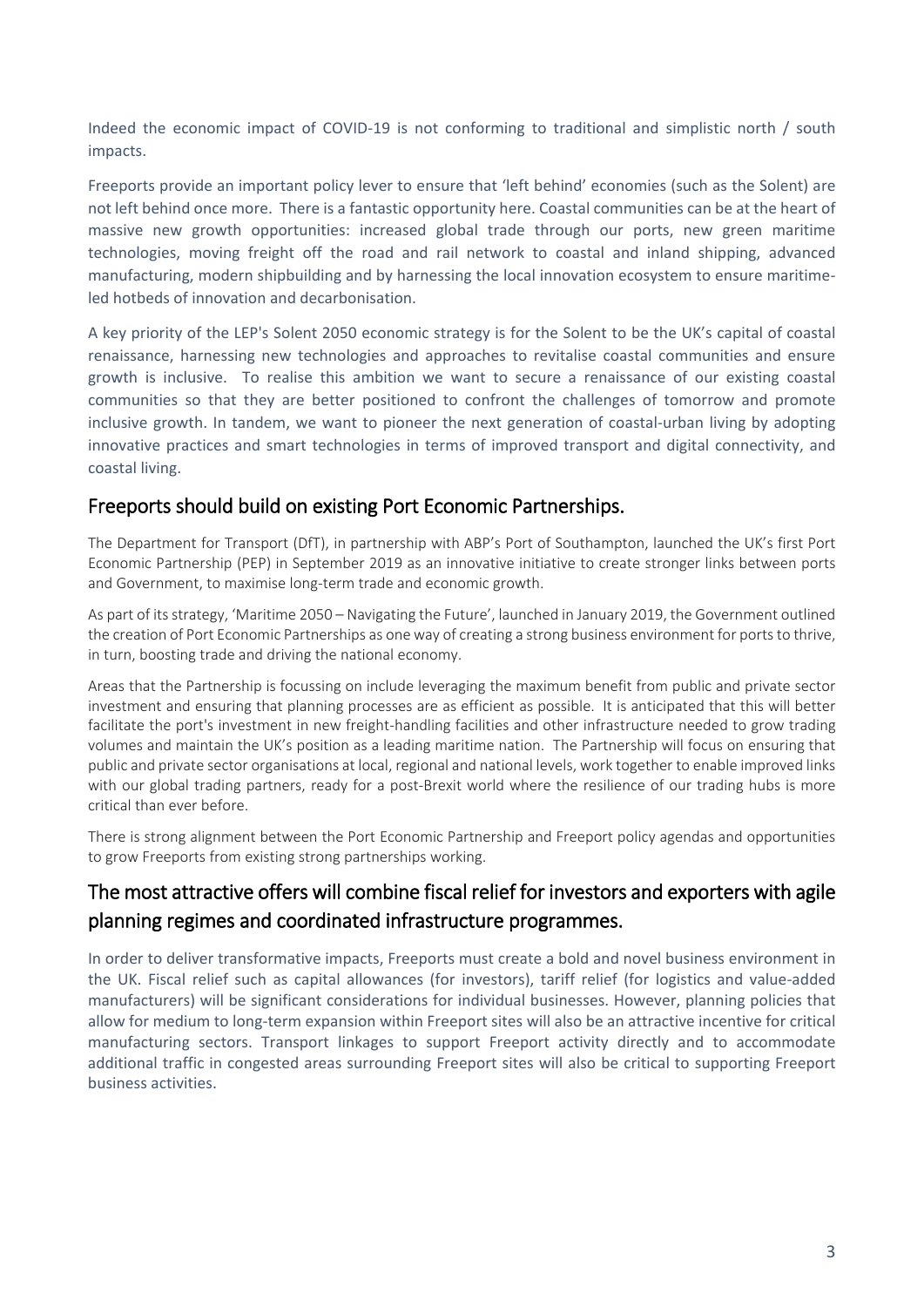# Challenges to successful Freeport implementation exist and Government is best placed to coordinate national solutions.

The UK Freeport model, as envisioned in the Government consultation would face barriers to success under existing structures. These include 1) complex planning structures, 2) incompatible customs systems, 3) competition between sites. Government can address these barriers by providing specific Freeport planning authorities, a standard set of requirements for Freeport customs and limiting designation of Freeports throughout the UK to areas with high potential for substantial impact.

# Successful Freeports will require coordination and regional organisations such as Local Enterprise Partnerships are best placed to provide this role.

Given the complexity of planning and customs processes in UK Freeports with links to manufacturing sites, coordinating public and private actors at a regional level will sit with a Freeport operator. Existing regional organisations such as LEPs and combined authorities are well placed to coordinate governments and private sector actors in line with regional economic development strategies.

# A focus on trade and investment should be the primary consideration for Freeports, with a strong focus on regeneration and innovation impacts following Covid-19.

International experience shows that economic zones such as Freeports can easily fail by attempting to accomplish too many objectives. In the UK, Freeports should first be deployed for what they have been successful at delivering in other areas – promoting trade and attracting investment. The first wave of Freeports designated should correspond to areas that have been affected by the Covid-19 pandemic and that can quickly deliver economic impact to support their recovery once afforded Freeport status. Freeports can complement other programmes such as enterprise zones and local infrastructure funds to deliver a joinedup programme of support to areas in need.

# To support critical supply chains, the implementation of Freeports throughout the UK should allow for phasing and multiple sites within a Freeport.

Freeports are a long-term economic development policy and will deliver impacts over an extended period of development. To accommodate for this trajectory, the Government's Freeport designation process should 1) allow for phasing in of additional sites as they become viable for inclusion in Freeport activities and 2) seek to capture regional supply chain sites through the delivery of 'virtual free zone' structures.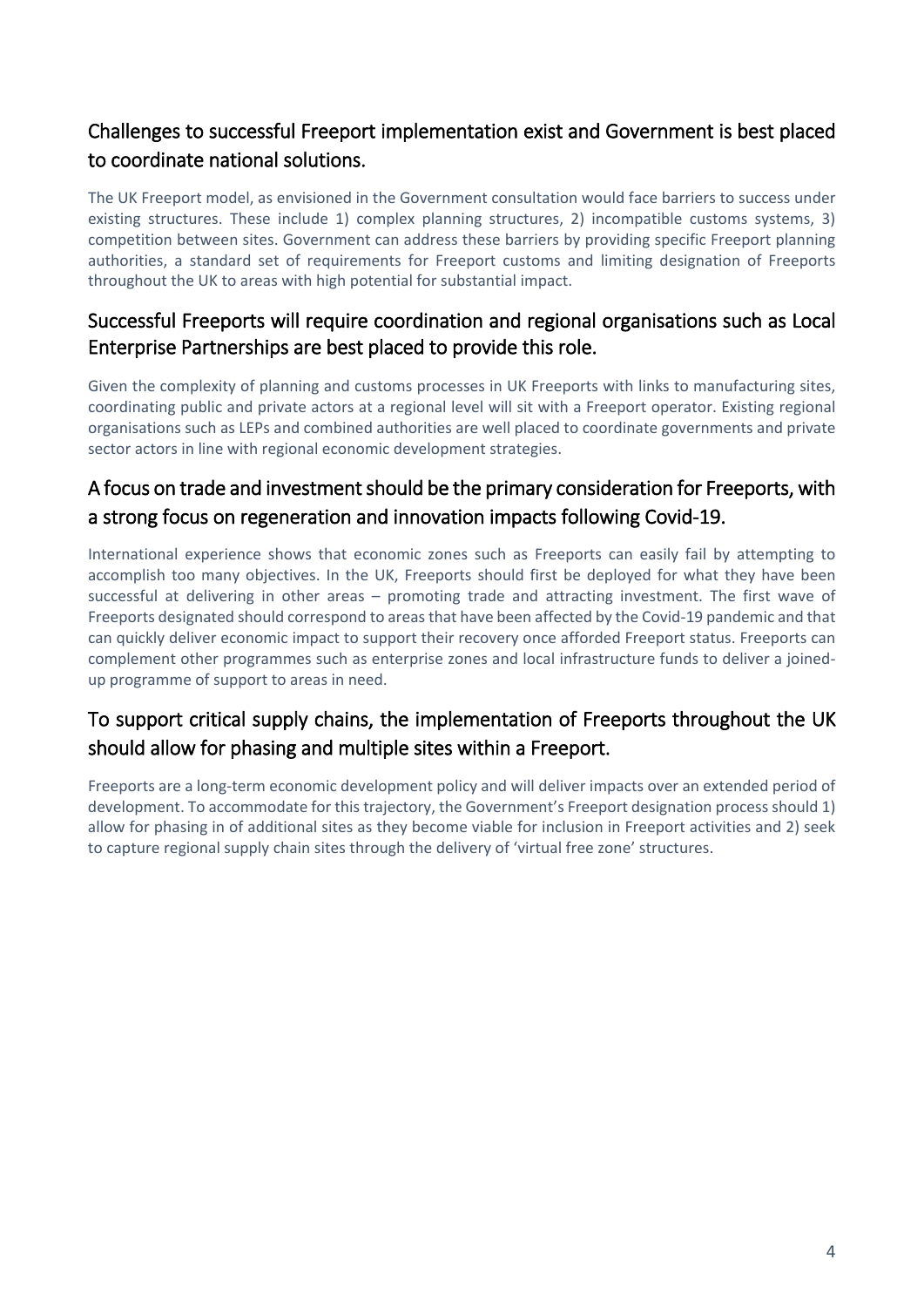# Contents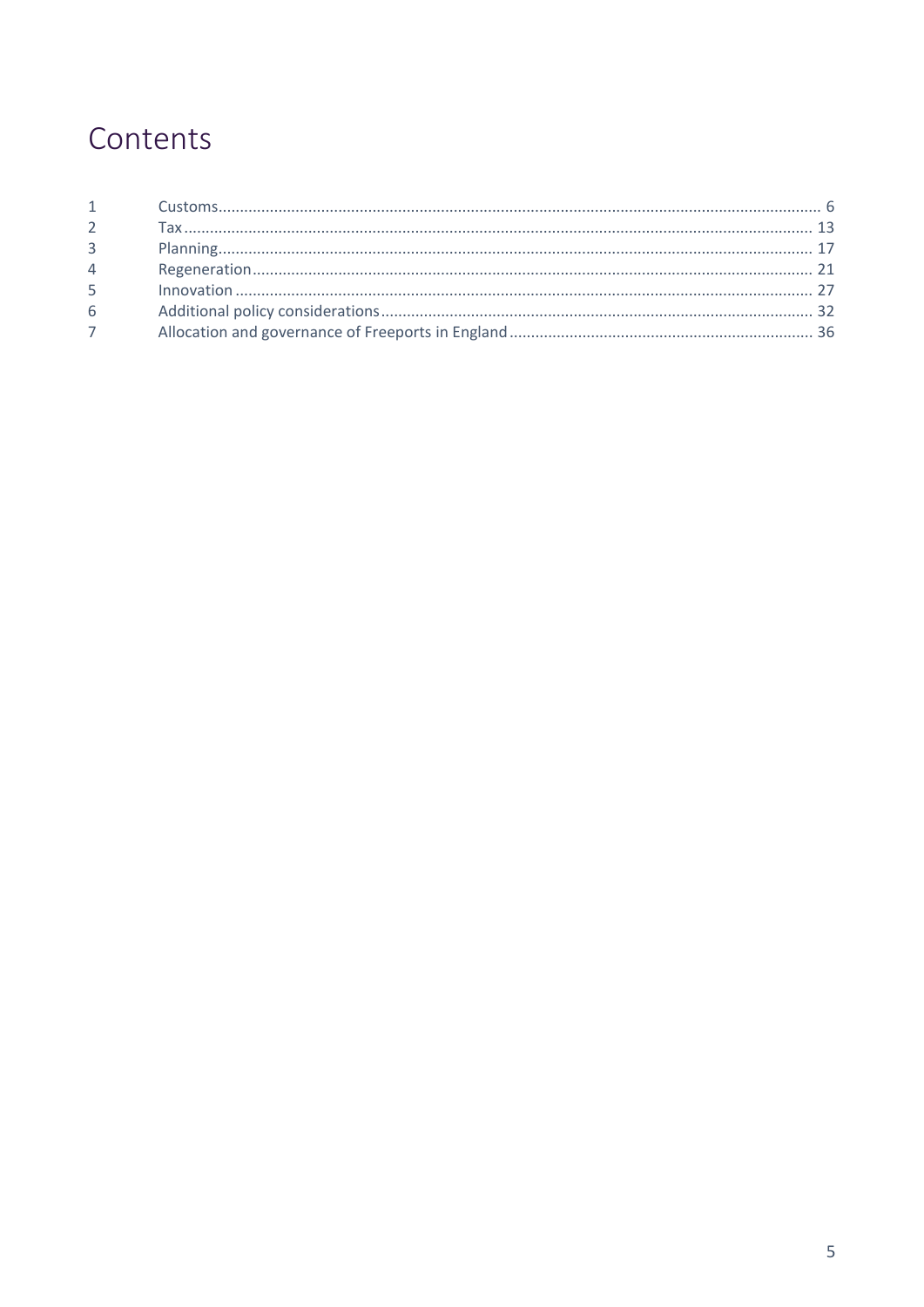# <span id="page-5-0"></span>1 Customs

## 1.1 Declarations

- 1.1.1 Q1: To what extent do you agree/disagree that the reduced declaration requirements for moving goods into a Freeport represent a useful simplification of the administration of customs processes? Please explain your answer.
	- *Somewhat agree*
	- It is the Solent LEP's view that reduced declaration requirements could lower the administrative burden and costs faced by businesses within Freeports and improve overall access to ease of doing business, often seen as the UK's most attractive offer to serious international investors. Streamlined customs procedures could also help mitigate against additional costs under a no-deal Brexit scenario. A 2019 report by the HMRC found that the administrative burden from additional declarations required under a no-deal Brexit scenario would cost UK businesses £7.5 billion a year<sup>[2](#page-5-1)</sup>. We believe that if Freeport declaration procedures come with stricter data requirements or high technology costs, this could create new administrative burdens and reduce the overall attractiveness of the incentive.
	- The Solent LEP recommends that a national Freeports customs reporting system (e.g. a set of UK standards for Port Community Systems used in UK Freeports) be used as a tool to deliver potential benefits while managing risks around data and technology costs across a broader portfolio.

## 1.1.2 Q2: Please suggest any ways in which you think the administration of customs processes could be simplified further in Freeports.

- We believe that utilizing technology in the declarations process could help further reduce the documentation requirements through online pre-declarations and other measures, reducing time and errors associated with physical paper. A set of UK standards for Port Community Systems used in Freeports that meets the transparency needs of HMRC and is operable with existing Community System Provider technology could enable a streamlined customs experience from the customer side while meeting Government needs for information and tracking.
- Customs facilitation guidance recommends a range of additional activities that can be undertaken in a Freeport, which can be monitored using technology. Standard policies in Freeport internationally allow for packaging, repackaging, processing, manufacturing, consumption, and movement within Freeports, subject to national regulation, without the payment of duties (subject to national legislation) until goods enter the domestic market<sup>[3](#page-5-2)</sup>. No goods declaration is needed in Freeports, and goods can be moved to another Freeport subject to applicable rules. Given the complexities of tracking Freeport movements in a system with multiple sites (either nationally or within a single virtual Free Zone) we believe that technological solutions to ensure compliance must be considered.
- Existing customs regimes including Inward Processing Relief (IPR) and Authorised Economic Operator (AEO) programmes are used within the EU for approved processes and companies<sup>[4](#page-5-3)</sup>, but represent a financial and administrative burden. Inward processing requires companies to provide a guarantee for customs debts, which can represent a financial burden for smaller companies. AEOs are recognised by EU customs administrations for simplified customs and security procedures after receiving approval. If approved for AEO status, the requirement of a customs bond is waived, but the

 $\frac{1}{2}$ <sup>2</sup>HMRC (2019) Impact assessment for the movement of goods if the UK leaves the EU without a deal[, third edition](https://www.gov.uk/government/publications/hmrc-impact-assessment-for-the-movement-of-goods-if-the-uk-leaves-the-eu-without-a-deal/hmrc-impact-assessment-for-the-movement-of-goods-if-the-uk-leaves-the-eu-without-a-deal-third-edition#section-c)

<span id="page-5-2"></span><span id="page-5-1"></span><sup>&</sup>lt;sup>3</sup> WCO (2008) Customs in the 21st Century: Enhancing Growth and Development through Trade Facilitation and Border Security

<span id="page-5-3"></span><sup>4</sup> European Commission (2019) Guarantees for potential or existing customs debts –Title III UCC.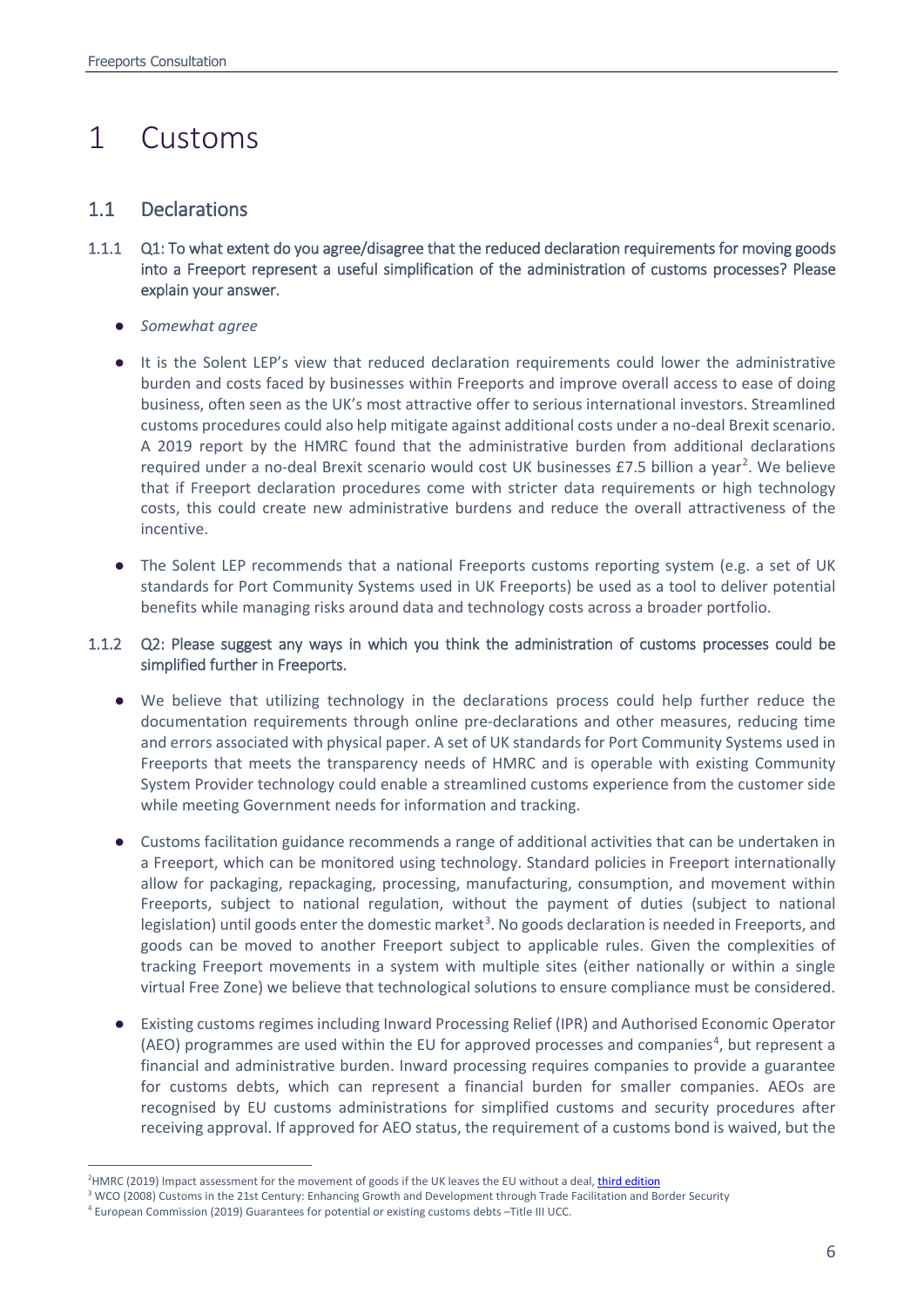process is burdensome and likely to be cost prohibitive for smaller traders. We believe Freeports could use similar processes to reduce the financial burden on companies for trade facilitation mechanisms while also providing support for the approval process.

- International standards to secure transport when moving goods across boundaries can inform the processes used to transport goods between Freeport sites in a virtual Free Zone model. The international customs transit system, TIR, has five principles: the use of secure vehicles, an international guarantee chain, the use of a TIR carnet, mutual recognition of customs controls, and controlled access to use the system. TIR rules are implemented for transport across boundaries using approved vehicles and routes, as well as time limits for transport. Goods are sealed in compartments in approved vehicles and a pre-declaration is used to facilitate an assessment by the customs authority on the need for inspection based on risk.
- Technologies currently in use in the shipping and logistics sectors provide options for tracking the movement of goods within a virtual free zone. RFID technology can track goods remotely at a relatively low-cost, providing real time location data on shipments and inventory. Companies such as Walmart and TESCO have implemented RFID technology throughout their supply chains to automate their logistics management and improve efficiency. RFID technology could be used in a virtual free zone model to provide up-to-date information on the movement of goods and track shipments between free zone sites. When linked to CCTV feeds, ANPR can also provide real time location updates on shipments and ensure that vehicles remain on approved routes. On the border between Norway and Sweden, the use of ANPR technology in addition to mobile customs units has reduced the need for physical boundaries<sup>[5](#page-6-0)</sup>. Additional higher cost alternatives include GPS tracking through cellular and satellite networks.
- In South Korea, the Korean Customs Service (KCS) has developed an electronic customs software, UNI-PASS, to manage customs administration and clearance. The system is also used to track and secure bonded transport between the country's 13 Free Trade Zones and 8 Free Economic Zones. The Cargo Management System on UNI-PASS is connected to shipping companies, warehouses, other bonded transport companies, and the relevant government agencies<sup>[6](#page-6-1)</sup>. The system assigns tracking numbers to all shipments in and out of Free Zones and allows operators to upload all required documentation into an e-manifest. Bonded transport between Free Zones is then tracked on the system in real time using cellular networks, automatically updating to reflect the transfer of goods between entities upon digital confirmation of receipt. By allowing for paperless and automatic customs procedures and expanding data availability, the system has reduced transport times, improved efficiency, and expanded the KCS's monitoring and tracking capabilities<sup>[7](#page-6-2)</sup>.

## 1.2 Freeport operators and Freeport Businesses

- 1.2.1 Q3: If you are a potential Freeport operator, will you be able to adapt current processes you have to allow goods to be moved into a Freeport? Please explain your answer.
	- Not applicable
- 1.2.2 Q4: Please provide any feedback you have on the requirement for perimeter fences.
	- Not applicable

<span id="page-6-1"></span><span id="page-6-0"></span> <sup>5</sup> EU Parliament (2017) Smart Border 2.0 Avoiding a hard border on the island of Ireland for Customs control and the free movement of persons.  $6$  Korean Customs Service (n.d.) Transshipment in Korea: Customs Perspective. Accessed at: [https://www.unescap.org/sites/default/files/Korea\\_Customs%20Perspective.pdf](https://www.unescap.org/sites/default/files/Korea_Customs%20Perspective.pdf)

<span id="page-6-2"></span><sup>7</sup> Inter-American Development Bank (2015) Analysis of Experiences in Trade and Investment between LAC and Korea: Lessons Learned in Development. Discussion Paper Nº IDB-DP-399.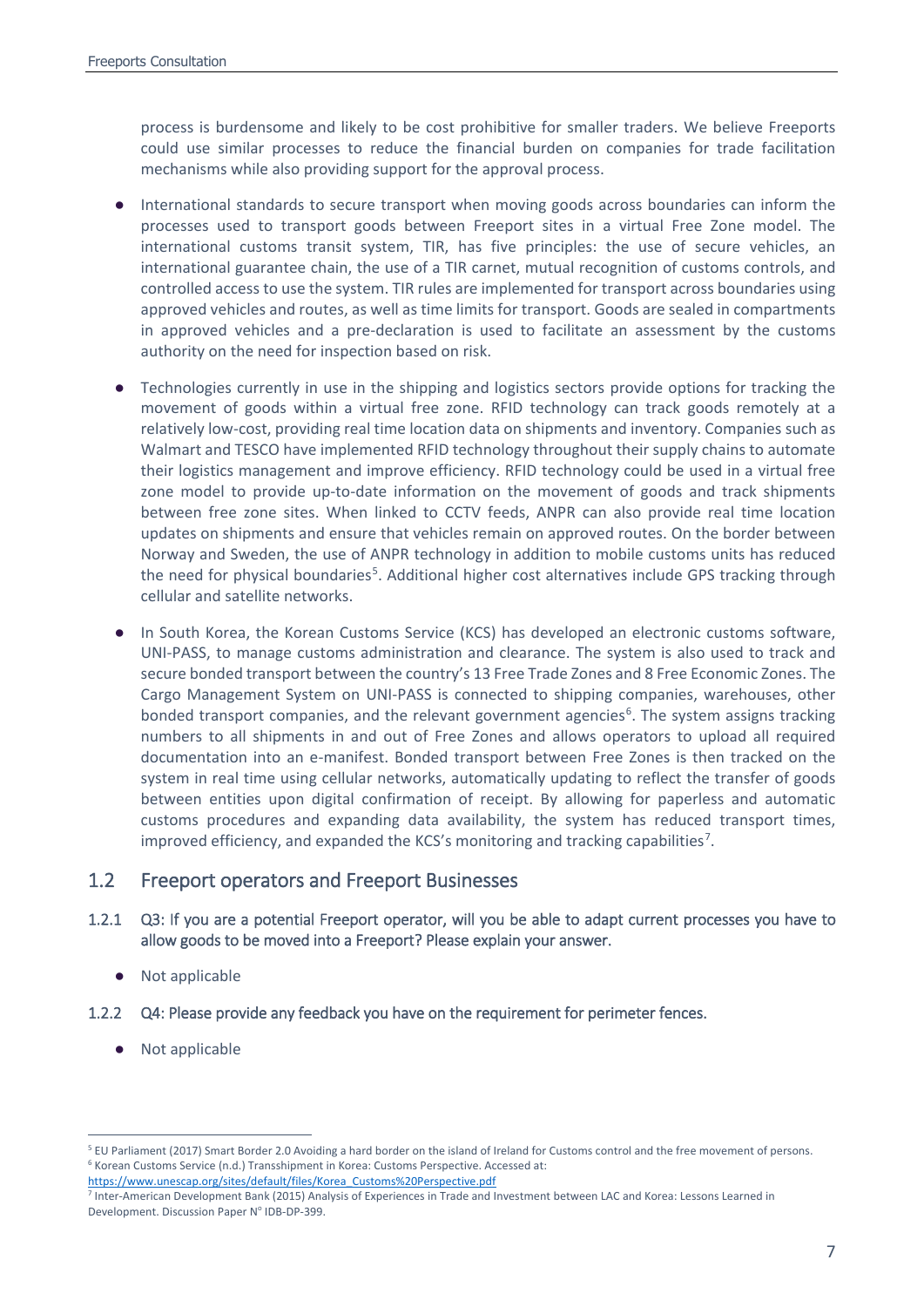## 1.2.3 Q5: Please highlight any alternative ways you think security could be maintained without a perimeter fence

● Technology could be used to maintain security on Freeport sites without a perimeter fence. For example, radio frequency identification (RFID) technology can track goods remotely at a relatively low-cost, providing real time location data on shipments and inventory. Companies such as Walmart and Tesco have implemented RFID technology throughout their supply chains to automate their logistics management and improve security. RFID technology could be used in a Freeport to provide up-to-date information on the movement of goods and track shipments. When linked to CCTV feeds, ANPR can also provide real time location updates on shipments. On the border in Norway, ANPR has been used alongside mobile customs units and pre-arrival customs declarations to reduce the need for physical border checks<sup>[8](#page-7-0)</sup>. The Solent LEP believes that such technologies could provide transparent reporting and communication from Freeport sites without placing an undue burden on companies located within them.

## 1.2.4 Q6: In your view, is the proposed split in responsibility between Freeport operators and Freeport businesses correct or incorrect? Please explain your answer

- *Correct*
- The Solent LEP believes that Freeport *site* operators should be able to secure goods entering and exiting their sites, but this can be done at the container/facility level as discussed in previous question responses. Both site operators and businesses will need access to the national Freeport PCS in order to update and verify information related to their transport of goods.
- Under the virtual Free Zone model, a set of free zone sites would be overseen by a coordinating governing body, e.g. the relevant LEP or Mayoral Combined Authority.

## 1.3 Goods already in the UK

- 1.3.1 Q7: How important is it for your business to be able to bring goods into the Freeport from the UK, whether the goods are in free circulation or under another customs procedure? Please explain your answer.
	- In a virtual Free Zone model, where manufacturing facilities are included as site in a multi-site zone, importation of input goods will be a key requirement. This allowance will be particularly important for industries where the UK is competing with EU countries to attract (or retain) investment.
	- In the Solent, this is particularly important as the major national industries using the region's ports are deeply integrated with global and European supply chains. Imported inputs include composites for offshore wind blades and automobile parts.

## 1.4 Location of Freeports

## 1.4.1 Q8: What do you see as the advantages and/or disadvantages of an inland Freeport site compared to a Freeport site which is adjacent to a port?

● It is the Solent LEP's view that Freeports in the UK should be allowed to include multiple inland and waterside sites within a region. This Freeport model, which includes at least one port as well as nonport sites such as key manufacturing sites, can be referred to as a virtual Freeport or virtual Free Zone. By covering key sites within a larger area, a virtual Free Zone can better target export supply chains, supporting smaller firms and major manufacturing sites that are not contiguous to a port. Given that

<span id="page-7-0"></span> <sup>8</sup> European Parliament (2017) Smart Border 2.0: Avoiding a hard border on the island of Ireland for Customs control and the free movement of person[s https://www.europarl.europa.eu/RegData/etudes/STUD/2017/596828/IPOL\\_STU\(2017\)596828\\_EN.pdf](https://www.europarl.europa.eu/RegData/etudes/STUD/2017/596828/IPOL_STU(2017)596828_EN.pdf)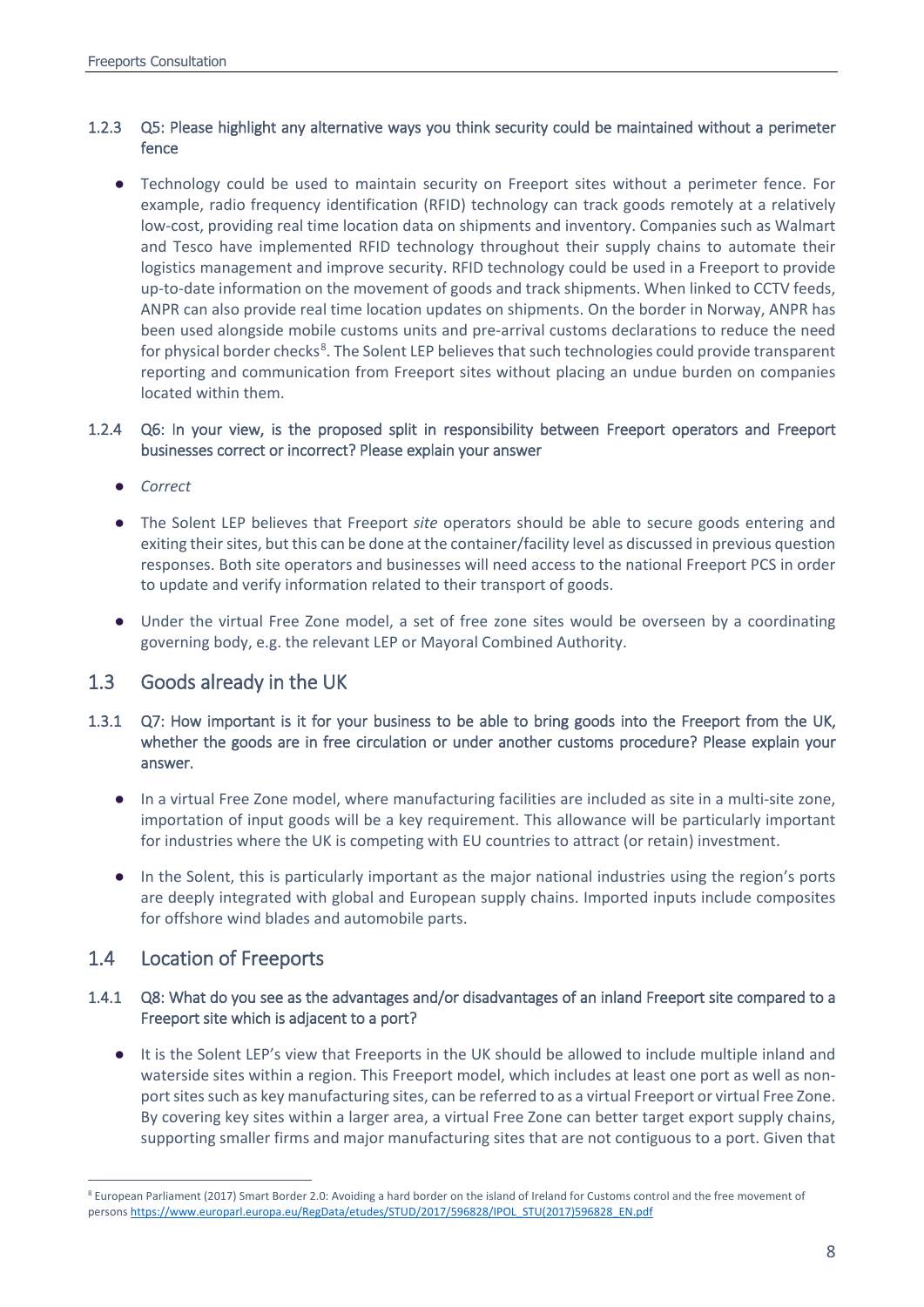land availability adjacent to ports may be limited, including inland sites would expand the diversity of sites available within a region, giving more options to investors and linking regional supply chain inputs, thereby increasing the attractiveness and effectiveness of Freeport incentives. Multiple sites would also provide an opportunity to deploy innovative customs procedures and technologies to track the secure movement of goods between sites.

- A multi-site Freeport model with inland sites linked to key ports is an ambitious delivery channel for urgently needed economic support in maritime-based communities around the UK. Given the significant economic impacts of the Covid-19 pandemic on coastal communities in particular, Freeports should be delivered with an aim to support ambitious and impactful economic development strategies in key economic sites around the UK. Coastal communities around the UK, including the Isle of Wight and areas of Southampton are particularly vulnerable in both short-term and long-term impacts of Covid. $9$  At a regional level, the pandemic has caused a 21% contraction in the Solent economy and recovery in the maritime sector (which makes up £5.8bn in output for the region, or 20% of total GVA) will be a key part of the region's way back to normal.
- There are several international examples of successful Free Zones that include multiple sites. In the United States, Free Trade Zones are linked to 'subzones'- manufacturing or other key industrial sites within 60 miles of the port of entry. Subzones allow companies to take advantage of the benefits of Free Trade Zones without having to physically relocate within the main zone. Free Trade Zones in the United States employ nearly 450,000 workers<sup>[10](#page-8-1)</sup>. In Morocco, the Tangier Med Zones links 4 separate Free Trade Zones to the main port by secure rail and road transport. Each zone is focused on a particular sector, allowing for specialized infrastructure that meets the needs of investors. As of 2019, there were more than 700 companies located within the Zones with a combined annual turnover of over €5 billion<sup>[11](#page-8-2)</sup>. The Shanghai Free Trade Zone in China encompasses 4 different sites, including 2 ports and an airport. The sites span 120 square kilometres and host more than 50,000 companies<sup>12</sup>.
- The Solent LEP believes that these international examples demonstrate several key benefits of Freeport with multiple sites. The main benefit of virtual Freeports is that they ensure that Freeport encompass the sites that would benefit most from incentives, regardless of whether those sites are located adjacent to a port. Including inland sites would also better capture inland supply chains, maximizing benefits for import/export-oriented activities and further increasing the attractiveness of incentives to potential investors. For example, automotive manufacturers in the West Midlands and Oxfordshire first import component parts from Europe through the Port of Southampton before assembling complete vehicles for export back through Southampton to Asian markets. Including inland sites in a virtual Free Zone would better capture the full extent of this supply chain and therefore enhance the incentives offered to potential investors. **Initial modelling of the impacts from potential Freeport sites in the Solent suggests that including inland sites relevant to regional supply chains could increase economic impacts of a Freeport by as much as 40%.[13](#page-8-4)**
- Another key benefit is the flexibility that virtual Free Zones offer managers to add additional sites after the initial Freeport is established. The phasing of Freeport site selection keeps initial costs low while technology, governance, and impacts are tested, and provides scope for greater returns in the medium term through expansion into areas allocated for industrial growth.

<span id="page-8-0"></span> <sup>9</sup> Davenport et al. (2020) The Geography of the Covid-19 Crisis in England. Institute for Fiscal Studies. Accessed at: <https://www.ifs.org.uk/publications/14888>

<span id="page-8-1"></span><sup>&</sup>lt;sup>10</sup> Congressional Research Service (2019) U.S. Foreign-Trade Zones: Background and Issues for Congress. Accessed at: <https://fas.org/sgp/crs/misc/R42686.pdf>

<span id="page-8-2"></span><sup>&</sup>lt;sup>11</sup> Saleh, Heba (2016) Morocco's Tanger-Med container port provides bridge to Europe. Financial Times. Accessed at: <https://www.ft.com/content/59139520-cb3f-11e5-a8ef-ea66e967dd44>

<span id="page-8-3"></span><sup>&</sup>lt;sup>12</sup> Jaye, Nathan (2018) The Shanghai Free Trade Zone Continues Its Growth. CFA Institute. Accessed at[: https://www.cfainstitute.org/research/cfa](https://www.cfainstitute.org/research/cfa-magazine/2018/the-shanghai-free-trade-zone-continues-its-growth)[magazine/2018/the-shanghai-free-trade-zone-continues-its-growth](https://www.cfainstitute.org/research/cfa-magazine/2018/the-shanghai-free-trade-zone-continues-its-growth)

<span id="page-8-4"></span><sup>&</sup>lt;sup>13</sup> Vivid Economics (2020) for the Solent LEP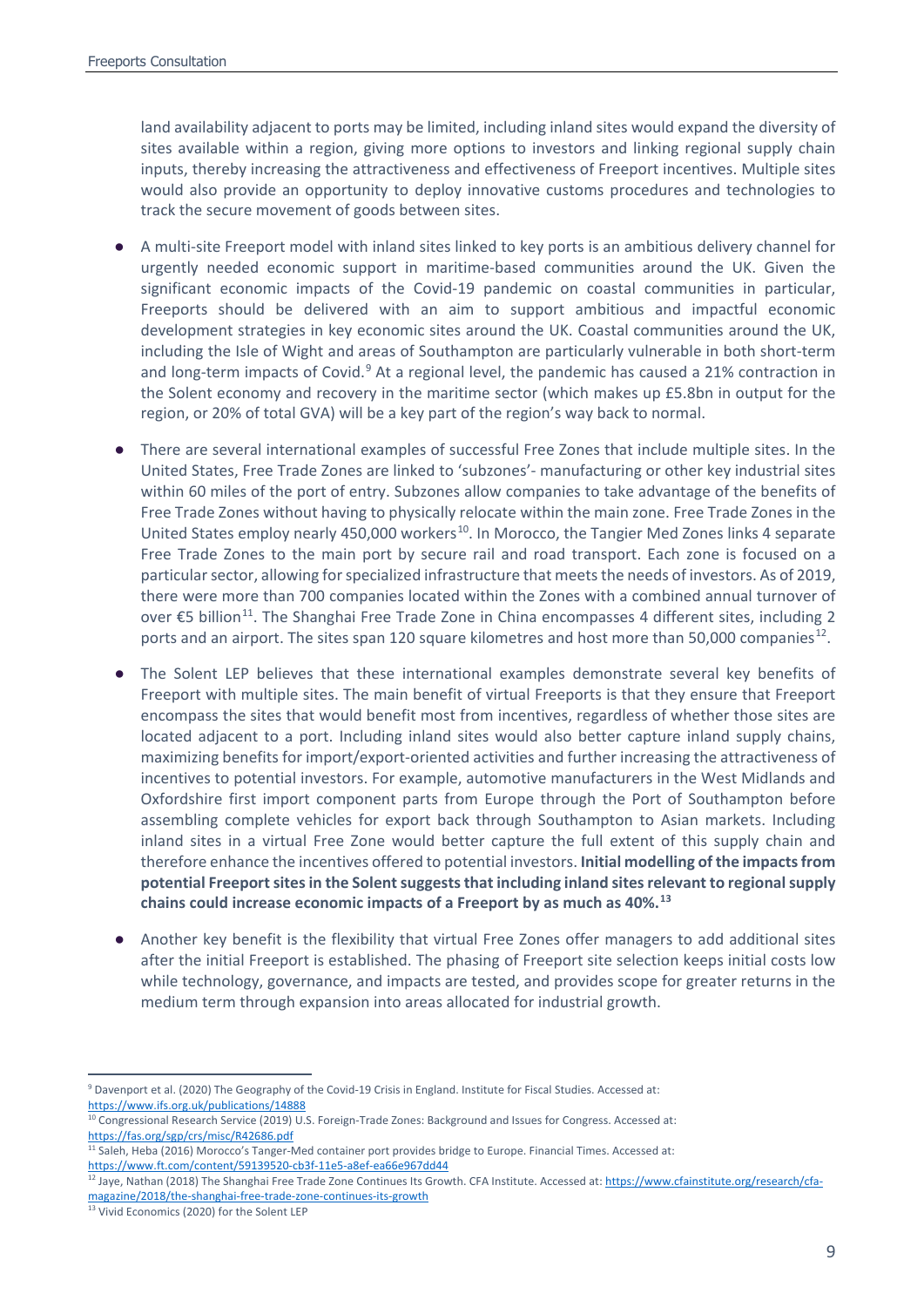- The first phase should focus on the mitigation aspects of the Freeport, mitigating short-term additional costs to large exporting firms, for example in the automotive sector, related to the UK leaving the EU. In this initial phase, sites closely associated with key internationally orientated transport hubs will benefit most from Freeport designation. The use of a phased approach also allows the broader impacts of investment growth to be felt before committing to large outlays in infrastructure investments.
- Subsequent phases, allocated through an additional bid to Government, or alternatively initiated by an amendment application to the national Freeport/Free Zones regulator, should focus on unlocking additional investments in key strategic economic development sites related to an existing Freeport.
- There are several risks associated with virtual Free Zones. Administratively, a virtual Free Zone may be more difficult to set up and manage, as the wider set of sites creates potential for competing views and incentives between site operators. However, with each site being managed by a site-specific operator, the Freeport governing board could focus on bigger picture management issues. There is also risk associated with the transport of goods between non-contiguous Free Zone sites, but we believe that existing technologies can ensure secure transport between sites and minimize this risk. **Therefore, the Solent LEP recommends that Freeports in the UK be allowed to include multiple sites (both ports and non-ports) and be designated through a phased approach to maximise benefits to the operators and the wider economy and allow for the development of competitive investment sites over time.**

## 1.5 Excluded goods and excise goods

- 1.5.1 Q9: If you are considering becoming a Freeport operator, how attractive would the proposed customs design be to your business? Please explain your answer.
	- Not applicable
- 1.5.2 Q10: If you are considering becoming a Freeport business and would like to store imported goods or manufacture products using imported goods in the UK, how attractive would the proposed customs design be to your business? Please explain your answer.
	- Not applicable

## 1.5.3 Q11: To what extent would the suspension of import VAT be of value to your business? Please explain your answer.

- In the abstract, VAT suspension is a cash flow rather than financial benefit. However, as Covid-19 has shown, cash flow is a significant concern for businesses operating in maritime economies such as the Solent. This issue is especially true for high growth-potential businesses operating in innovation-rich areas such as many of those in the maritime sector.
- As such, suspension of import VAT in Freeports will contribute to an attractive element of a larger 'business-friendly' offer to firms considering a range of international sites for operation and may provide much needed stimulus in the short-term for maritime businesses that have been hit especially hard by the economic crisis (e.g. cruise and ferry businesses).

### 1.5.4 Q12: How important would it be for your business to be able to buy and sell goods within Freeports? Please explain your answer.

● Not applicable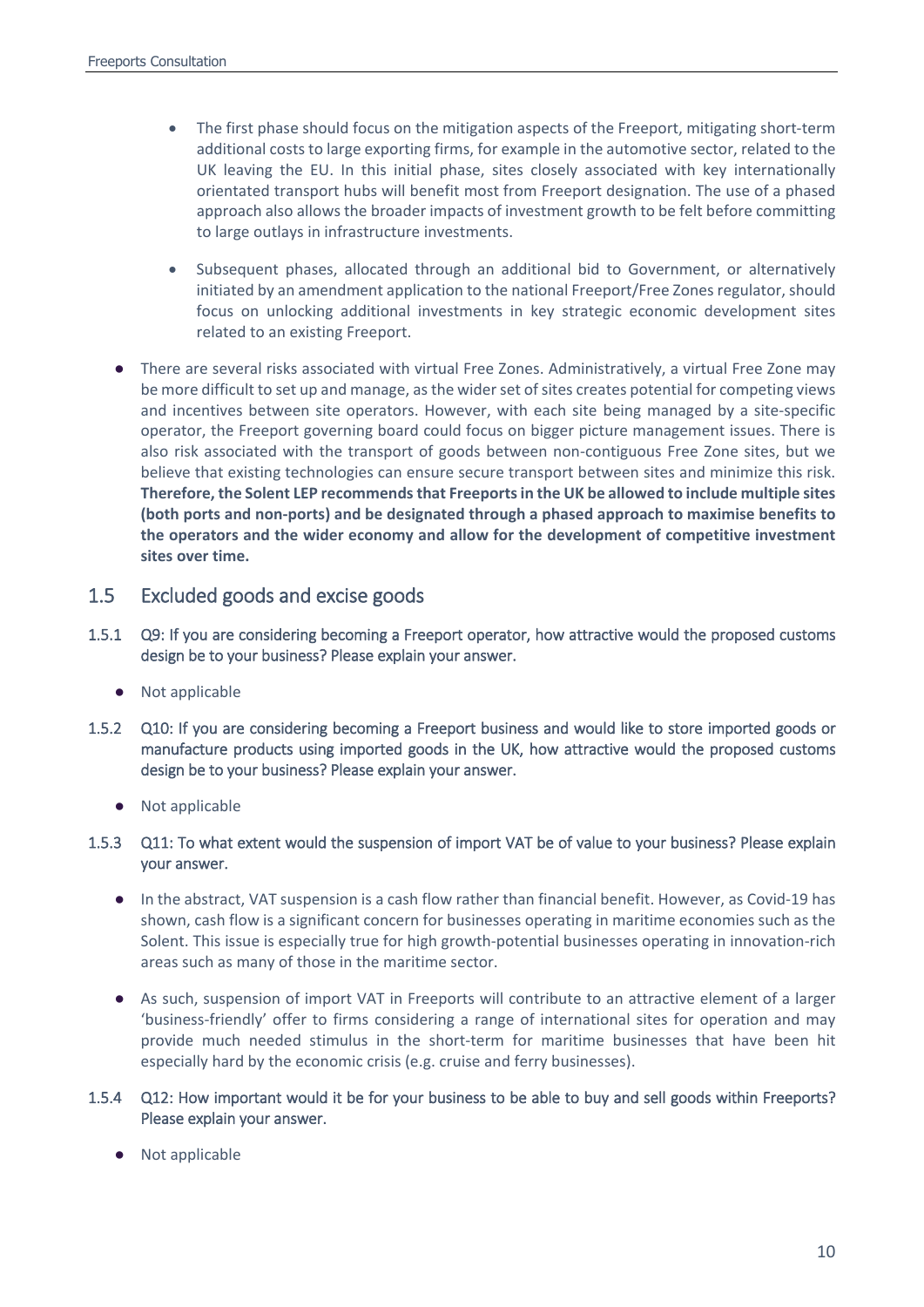● *Under a virtual Free Zone model in which manufacturing sites are included as sites in a Free Zone, it could be prohibitively costly to separate and secure facilities processing goods meant for export from those bound for the domestic market (and therefore serving as a point of sale). The technology tracking systems discussed above represent potentially lower costs means of implementing the Freeport model in these facilities.*

## 1.6 Trade Remedies and Countermeasures

- 1.6.1 Q13: To what extent do you agree or disagree that trade remedies or countermeasures should be applied to goods exiting Freeports, whether or not they are processed in the Freeports? Please explain your answer.
	- *Agree*
	- Trade remedies and countermeasures protect domestic manufacturers and producers by ensuring that imported goods do not undercut their competitiveness through dumping, subsidising, or other unfair practices. To maximize the benefits of Freeports to the UK's national economy, the Solent LEP recommends that such remedies and countermeasures be applied to any goods exiting Freeports to be sold into the domestic (UK) market regardless of if they were processed in a Freeport. We believe that this would ensure that Freeports aren't used as a means to subvert UK tariff policy and that domestic manufacturers and producers remain protected.
- 1.6.2 Q14: To what extent do you agree or disagree that trade remedies or countermeasures should be applied to goods exiting Freeports, whether they are destined for consumption in the UK or exported to foreign markets? Please explain your answer.
	- *Strongly disagree*
	- **Trade remedies and countermeasures should be applied to any goods entering the domestic economy for final consumption, but not to goods bound for foreign markets.** This would protect UK manufacturers from unfair competition or dumping of goods from other markets while allowing the UK ports and logistics sector to compete internationally. Given that goods within Freeports exist outside of the UK customs territory, the UK indeed may not have the power to apply countermeasures to goods that are re-exported to foreign markets without leaving Freeport boundaries.

## 1.7 General Questions

## 1.7.1 Q15: In your view how does this Freeport design compare to existing customs special procedures, such as customs warehousing or inward processing?

● It is the Solent LEP's view that Freeport incentives related to tariff exemption do not offer a significant financial advantage compared to existing IPR procedures, assuming current tariff levels. A recent study by the UK Trade Policy Observatory (2019) on the additionality of Freeports to existing customs special procedures concluded that the benefits would be limited. The study found that for products with relatively low tariffs (e.g. 3%), the average benefits of tariff deferral would be 0.04% of the value of imported goods<sup>[14](#page-10-0)</sup>. However, Freeports could reduce administrative burden and costs associated with customs procedures and extending them to cover VAT on imported goods may offer more significant short-term cash flow benefits.

<span id="page-10-0"></span> <sup>14</sup> Serwicka, I., & Holmes, P. (2019). WHAT IS THE EXTRA MILEAGE IN THE REINTRODUCTION OF ' FREE ZONES '

IN THE UK ? Retrieved from http://blogs.sussex.ac.uk/uktpo/publications/what-is-the-extra-mileage-inthe-reintroduction-of-free-zones-in-the-uk/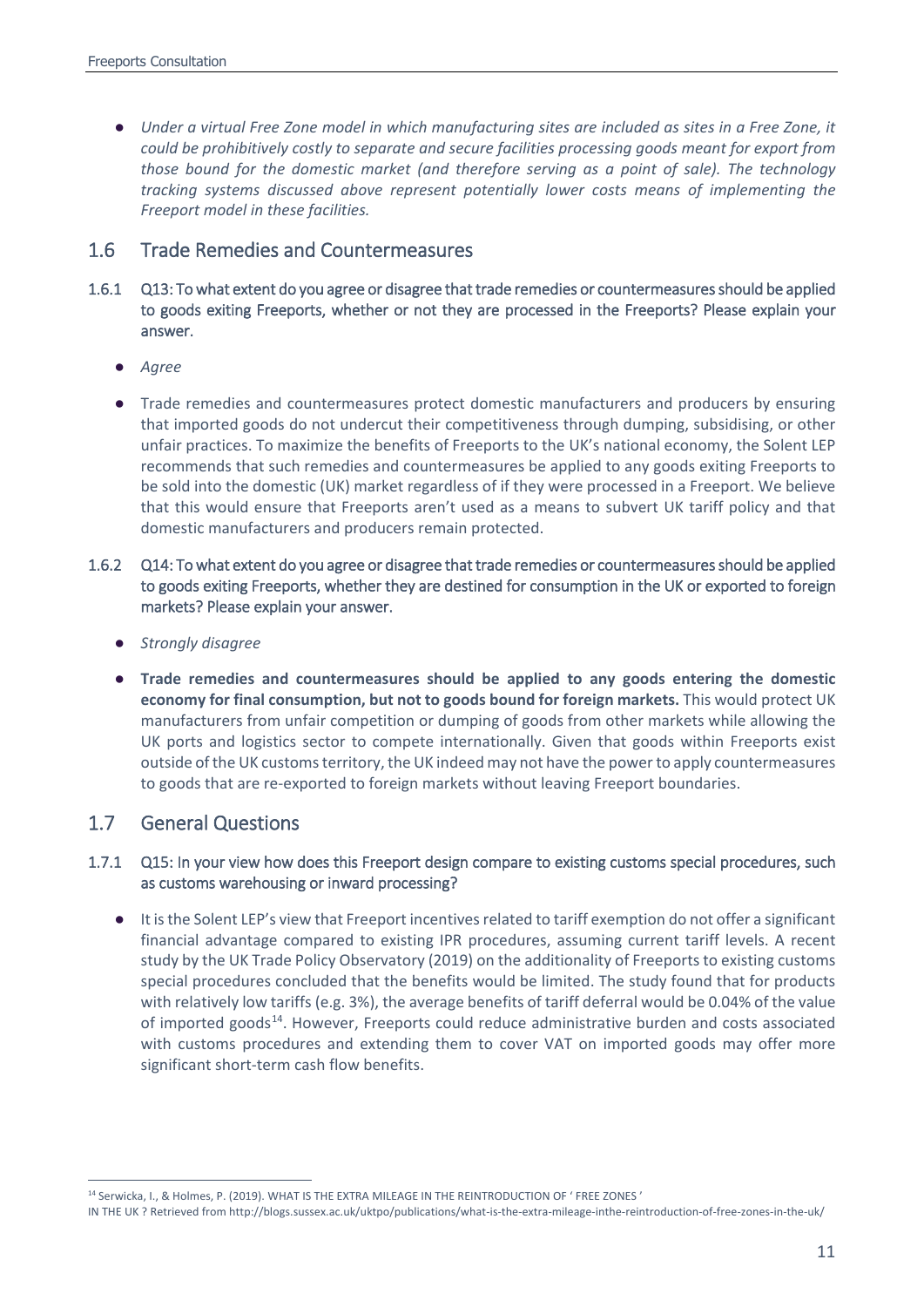## 1.7.2 Q16: Please suggest any ways in which this customs design could be improved. For instance, could technology be used to streamline the requirements?

- Under current policy, Inward Processing Relief (IPR) does not extend to imported capital equipment as it is not directly re-exported. We believe that duty exemptions on capital equipment could promote capital investment in Freeports. These savings could be more pronounced given the magnitude of initial capital investment required in Freeport sites, but current tariffs on machinery are low (between 1% and 3% in the EU) $^{15}$  $^{15}$  $^{15}$ .
- Additionally, we recommend that customs procedures be streamlined through the integration of predeclaration forms into PCSs adhering to a UK standard for Freeports with technologies such as blockchain, GPS, automatic number plate recognition, or smart databases to minimize the resources and time required for goods to clear customs while maintaining security.

## 1.7.3 Q17: Please provide any other feedback you have relating to this customs design

● Not applicable

<span id="page-11-0"></span><sup>&</sup>lt;sup>15</sup> World Trade Organization. (2017). Tariffs and imports: Summary and duty ranges - European Union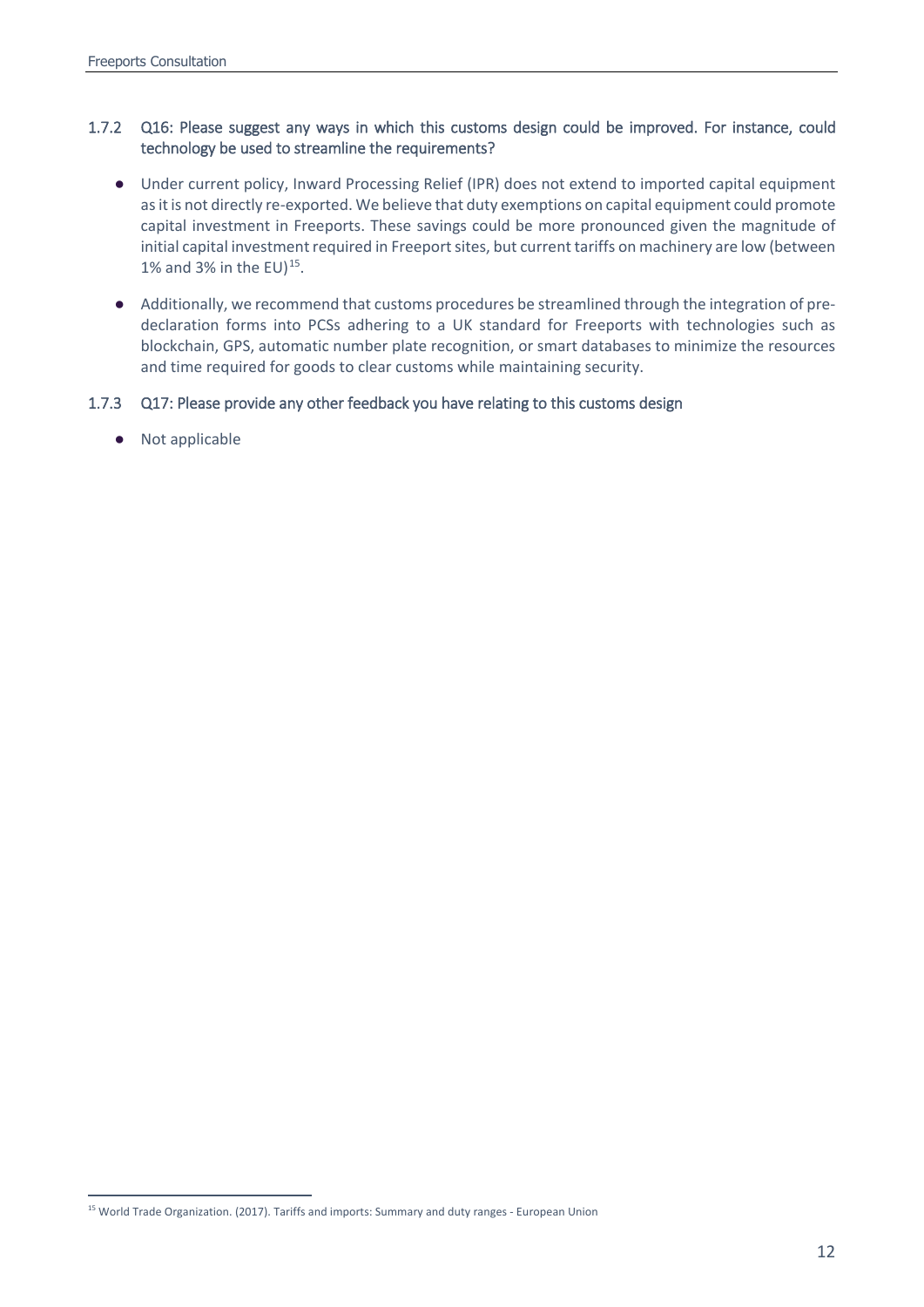# <span id="page-12-0"></span>2 Tax

- 2.1.1 Q18: In your view, do the specific tax incentives provided in existing English Enterprise Zones (Business Rates discount and Enhanced Capital Allowances) encourage increased business activity and employment in England? Please explain your answer, and support your response with evidence where possible.
	- According to government evaluations of Enterprise Zones, between April 2012 and December 2016, the 48 existing Enterprise Zones have supported 877 new businesses, incentivised £3.5 billion in private sector investment and attracted 38,000 jobs<sup>[16](#page-12-1)</sup>.
	- However, according to the several other evaluations, including a report by the Centre for Cities in 2019<sup>17</sup> Enterprise Zones have a mixed record of success across the UK:
		- by 2017, the total new jobs were only around 25% of early estimates;
		- at least one third of jobs have been created as a result of displacement; and,
		- the majority of those jobs created have been in low skilled occupations.
	- This relatively modest picture masks areas of significant success, such as that seen in from the Solent Enterprise Zone, which was developed in a focussed manner and supported with enabling infrastructure to transform a disused, ex-MOD brownfield site, into one of the Souths leading centres for aviation, advanced manufacturing and innovation.<sup>[18](#page-12-3)</sup> The Solent Enterprise Zone has led to 750 onsite jobs, 200 new homes, establishment of a commercial airport with 30,000 annual movements, and support to 1,000 FE learners and apprenticeships each year. A new business park is now being developed onsite and impacts are expected to continue to accumulate. However, there are a number of relevant lessons that can be taken away from the broader EZ programme and the roll out of the Solent EZ in particular:
		- The Solent EZ faced a lengthy ramp up in development due to the absence of Local Development Orders in place from the two planning authorities with jurisdiction over the zone. Once the planning process was navigated, expected results were achieved, but these were not delivered in time to be captured in the Centre for Cities review. As discussed below, the use of LDOs for Freeports may mitigate risks of delays due to planning processes.
		- Once fully developed, the Solent EZ demonstrates that ambitious incentives, including material tax and business rate relief combined with high class facilities and access infrastructure, can be effective at attracting high value investment to develop the innovative clusters that were the aim of the EZ policy. This experience shows the importance of ambition in the incentives offered for similar policies and provide evidence that infrastructure can be effective at attracting investment to the sites.
		- Overall, businesses found that the separate tax regime created for enterprise zones was difficult to navigate but once understood were effective at de-risking investments that may not have gone forward. This point underscores the importance of 'soft infrastructure' supports such as the Solent Growth Hub that can help to overcome these learning curves.

<span id="page-12-1"></span><sup>&</sup>lt;sup>16</sup> HM Government (2018) EZ Data Release 11.04.2018 (October to December 2016). Accessed at[: https://enterprisezones.communities.gov.uk/ez](https://enterprisezones.communities.gov.uk/ez-data-release-april-2018-t-b-c/)[data-release-april-2018-t-b-c/](https://enterprisezones.communities.gov.uk/ez-data-release-april-2018-t-b-c/)

<span id="page-12-2"></span><sup>&</sup>lt;sup>17</sup> Centre for Cities. 2019. Have Enterprise Zones delivered the jobs they promised. Available from[: https://www.centreforcities.org/publication/in](https://www.centreforcities.org/publication/in-the-zone-have-enterprise-zones-delivered-the-jobs-they-promised/)[the-zone-have-enterprise-zones-delivered-the-jobs-they-promised/](https://www.centreforcities.org/publication/in-the-zone-have-enterprise-zones-delivered-the-jobs-they-promised/)

<span id="page-12-3"></span><sup>18</sup> <https://solentlep.org.uk/what-we-do/solent-enterprise-zone/>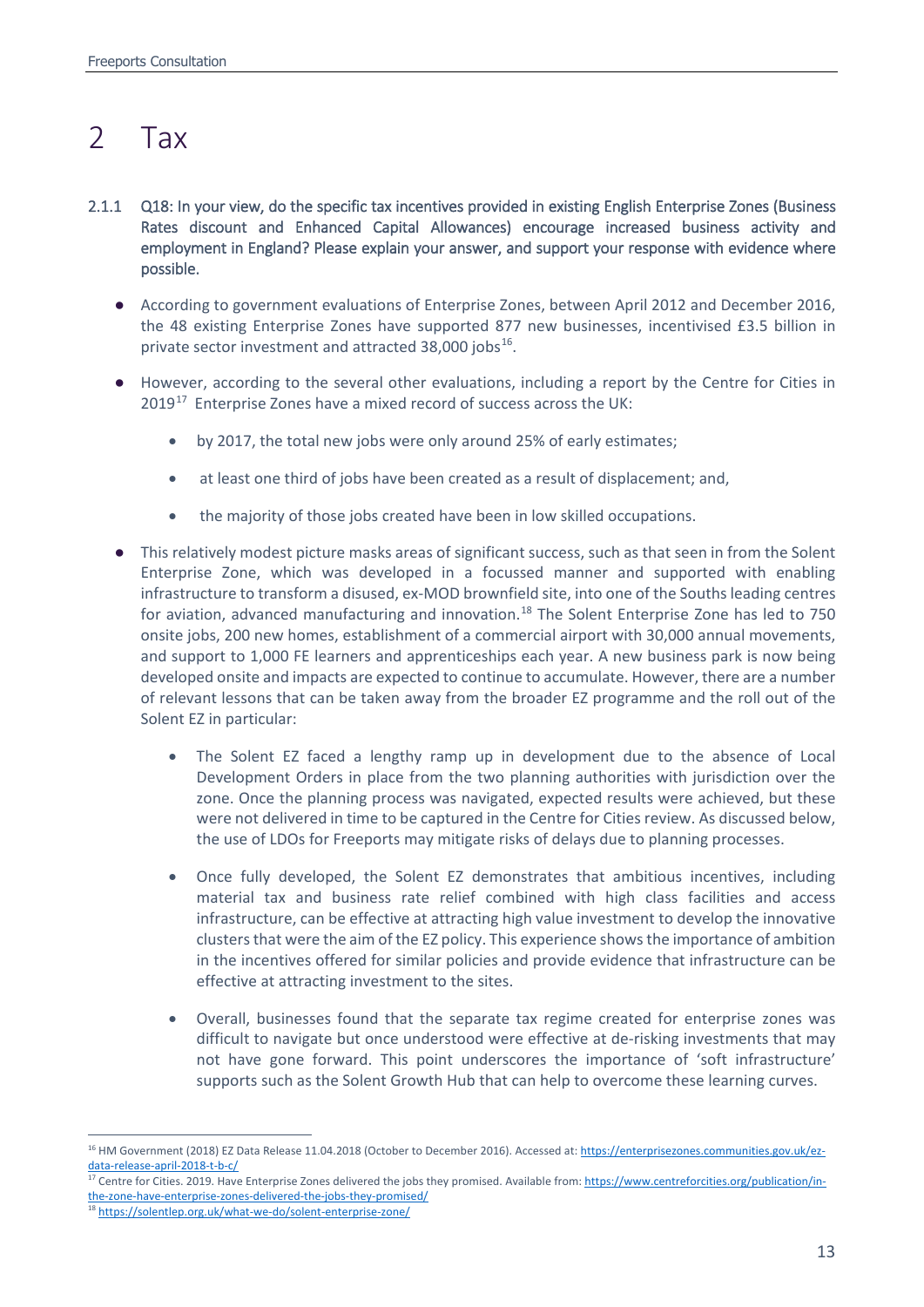- These findings suggest that the existing incentives (largely tax) have been fit for purpose and successful at developing dynamic business clusters where EZs have been delivered with focus, purpose and distinctiveness.
- 2.1.2 Q19: How could the following policies be used to encourage employment and investment in business, infrastructure and innovation in a Freeport or surrounding area? Please explain your answer, and support your response with evidence where possible.
	- Although the UK is in the top 10 countries for doing business, recent reports by the World Bank and World Economic Forum highlight opportunities to reform the fiscal and regulatory environment and reduce the costs of doing business. Taxes are a major concern, with tax procedures being the biggest issue raised by UK businesses and the level of taxes being the third most pressing issue. A ranking of the overall tax rate placed UK 41st, behind several EU, OECD and Middle Eastern countries. Uncertainty arising from the UK's withdrawal from the EU has contributed to political instability  $$ ranked the second biggest barrier for businesses. It is the Solent LEP's view that these challenges have resulted in low levels of investment in the UK.
	- We believe that the tax incentives set out in the Government's Freeports Consultation would reduce the costs of doing business in the UK, thereby improving the business environment for existing businesses and attracting further domestic and foreign investment to Freeport sites.
	- Evidence suggests that the effects of Freeports varies across countries, but case studies of Freeport impacts suggest that Freeports are often associated with foreign direct investment in specific regions, Freeport-based businesses are often net exporters (contributing to export growth strategies), and that Freeport-based firms perform better than non-Freeport-based firms<sup>19</sup>.
	- Notable examples of Freeports attracting foreign investment include Turkey's Free Zones (offering income tax, corporate tax, and stamp duties and fees exemptions), which are responsible for 5% of the country's trade flows and attracted \$1.3 billion in foreign investment from 1988 to 2011. Dubai's Jebel Ali Free Zone (offering income and corporate tax exemptions) has become a hub for regional businesses and is responsible for nearly a third of the Emirate's GDP<sup>[20](#page-13-1)</sup>. Examples of high-exporting Freeports include Korea's Export Processing Zones (offering up to 7 years of tax exemptions), which reported growth in net exports of over 60% in 2000, through developing backward linkages with local firms<sup>[21](#page-13-2)</sup>. US Free Trade Zones (with tax exemptions varying by state) have been associated with a 0.2 percentage point increase in annual employment growth, a 0.4 percentage point increase in annual wage growth and a 0.3 percentage point increase in annual GVA growth in communities surrounding the Free Trade Zones<sup>22</sup>. It is our view that impacts of Freeports on employment and achieving spill overs in the larger region are inconclusive and depend on local policies and business environment of the economies where zones are based.

## 2.1.3 Q20: Is there any evidence to suggest that changes in these tax policies would be the deciding factor in investment decisions? Please explain your answer.

- *Yes*
- Economic theory says that average and marginal effective tax rates, more than the statutory tax rate, are what drive firm investment decisions. These effective tax rates take into account the various taxes, deductions, exemptions and credits that are offered in any given location at any level of investment, including the statutory tax rate, and is therefore more easily comparable across countries and localities. This theory has been validated by studies of real-world investment decisions which

<span id="page-13-0"></span> <sup>19</sup> Laan Bouma-Doff, W. va. der. (2005). De buurt als belemmering?

<sup>&</sup>lt;sup>20</sup> Gunson, C. (n.d.). Case Study: The Dubai Free Zones.

<span id="page-13-2"></span><span id="page-13-1"></span><sup>&</sup>lt;sup>21</sup> Schrank, A. (2001). Export processing zones: Free market islands or bridges to structural transformation? Development Policy Review, 19(2), 223– 242. https://doi.org/10.1111/1467-7679.00132

<span id="page-13-3"></span><sup>&</sup>lt;sup>22</sup> The Trade Partnership. (2019). The U.S. Foreign-Trade Zones Program : Economic Benefits to American Communities.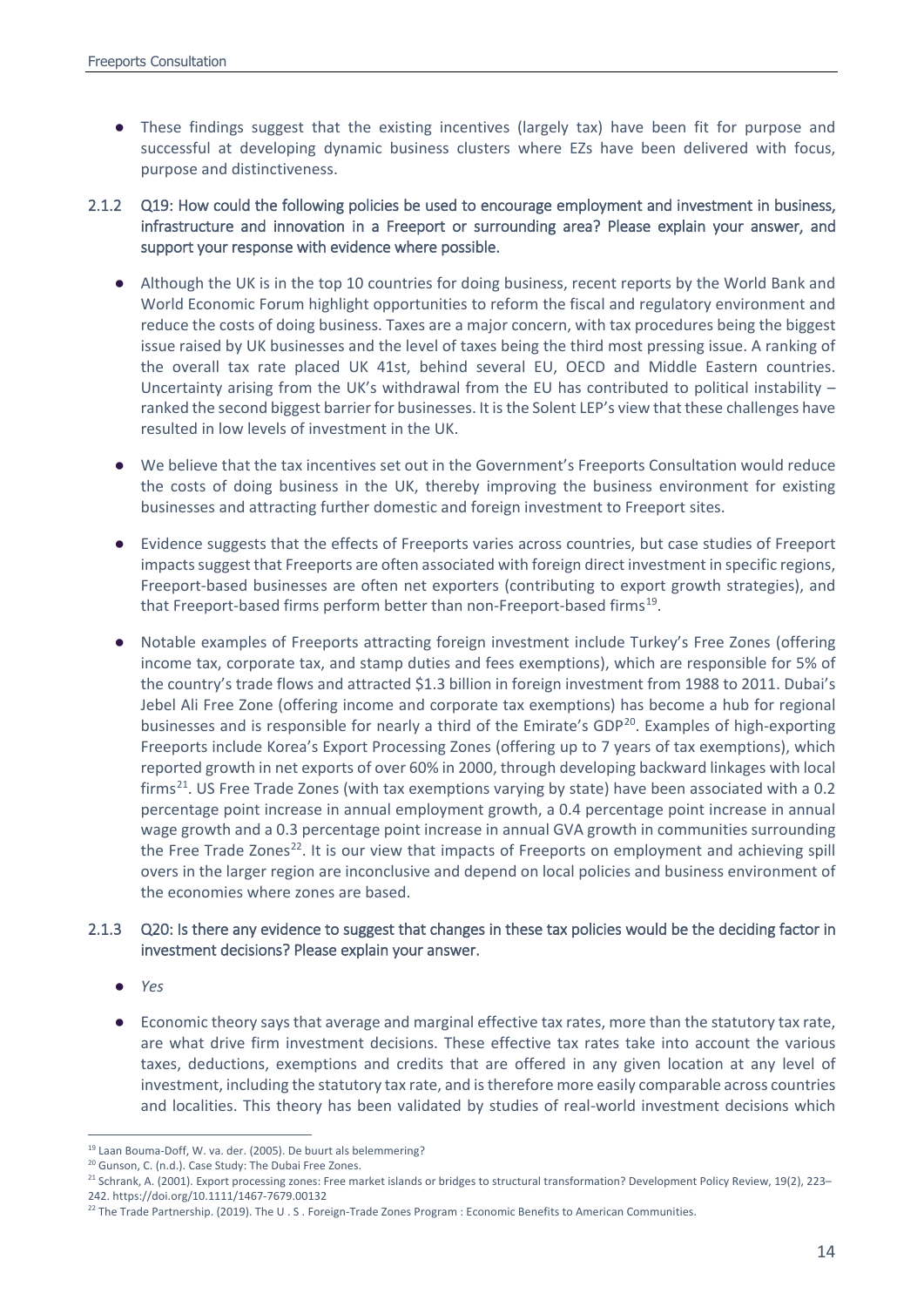suggest that for places with otherwise similar business environments, tax policy is a significant determining factor for firms when choosing where to locate their investments. An analysis of Italian tax rates and long-term investment decisions found that tax rate policy had a significant and positive effect on investment, both in terms of the longer-term equilibrium and short-term dynamics<sup>23</sup>. Other studies on investment decision-making across EU countries have found that while tax rate policy does play an important role in the investment decision-making process, it is considered among other factors such as infrastructure, available labour, quality of local services, and other regulations<sup>[24](#page-14-1),25</sup>. While the specific taxes mentioned above may not make a material difference in investment decisions, any combination of tax policies that increases return on investment over an investor's hurdle rate have potential to attract additional investment.

Previous analysis has demonstrated a relationship between tax rates and investment in the UK. Through historical analysis of UK tax policies and corresponding levels of investment, Wallis (2016)<sup>[26](#page-14-3)</sup> finds a positive relationship between internal rates of return linked to tax rates and investment levels. This logic is demonstrated in the figure below.

### **Figure: Logic flow of investment incentive impacts on investment**



Source: Vivid Economics based on Wallis (2016) [27](#page-14-4)

- 2.1.4 Q21: In your view, are there any particular tax policies that you think could increase the risk of tax avoidance or tax evasion activity being routed through a Freeport? Please provide details. If your answer is yes, please suggest ways in which the Government could deter or prevent the tax avoidance or evasion risk you have identified.
	- *Yes*
	- It is the view of the Solent LEP that any exemption or relaxation of taxes will result in increased risk. This risk stems from goods that are benefitting from Freeport incentives but may be traded outside the allowed routes for the respective Freeport (e.g. sold into the domestic economy). We believe that the deployment of a national PCS which HMRC is able to monitor and audit will partially mitigate these increased risks.
- 2.1.5 Q22: In your view, would any of the potential tax policies set out in this document unnecessarily increase the administrative burden of business activity in the Freeport? Please explain your answer. If your answer is yes, please explain which of the tax policies could be modified to reduce administrative requirements and how they could be modified.
	- Not applicable

<span id="page-14-0"></span><sup>&</sup>lt;sup>23</sup> Bonucchi, M., Ferrari, M., Tomasini, S., & Tsenova, T. (2015). Tax policy, investment decisions and economic growth. Revue de l'OFCE, (5), 225-262.

<span id="page-14-1"></span><sup>&</sup>lt;sup>24</sup> Martin, A. (2009). The impact of taxation on the investment localization decision in the context of globalization. Analele Stiintifice ale Universitatii" Alexandru Ioan Cuza" din Iasi-Stiinte Economice, 56, 133-142.

<span id="page-14-2"></span><sup>&</sup>lt;sup>25</sup> Wheeler, D., & Mody, A. (1992). International investment location decisions: The case of US firms. Journal of international economics, 33(1-2), 57-76.

<span id="page-14-3"></span><sup>26</sup> Wallis, G. 2016. "Tax incentives and investment in the UK" *Oxford Economic Papers* (68: 2: 465-483)

<span id="page-14-4"></span><sup>27</sup> Wallis, G. 2016. "Tax incentives and investment in the UK" *Oxford Economic Papers* (68: 2: 465-483)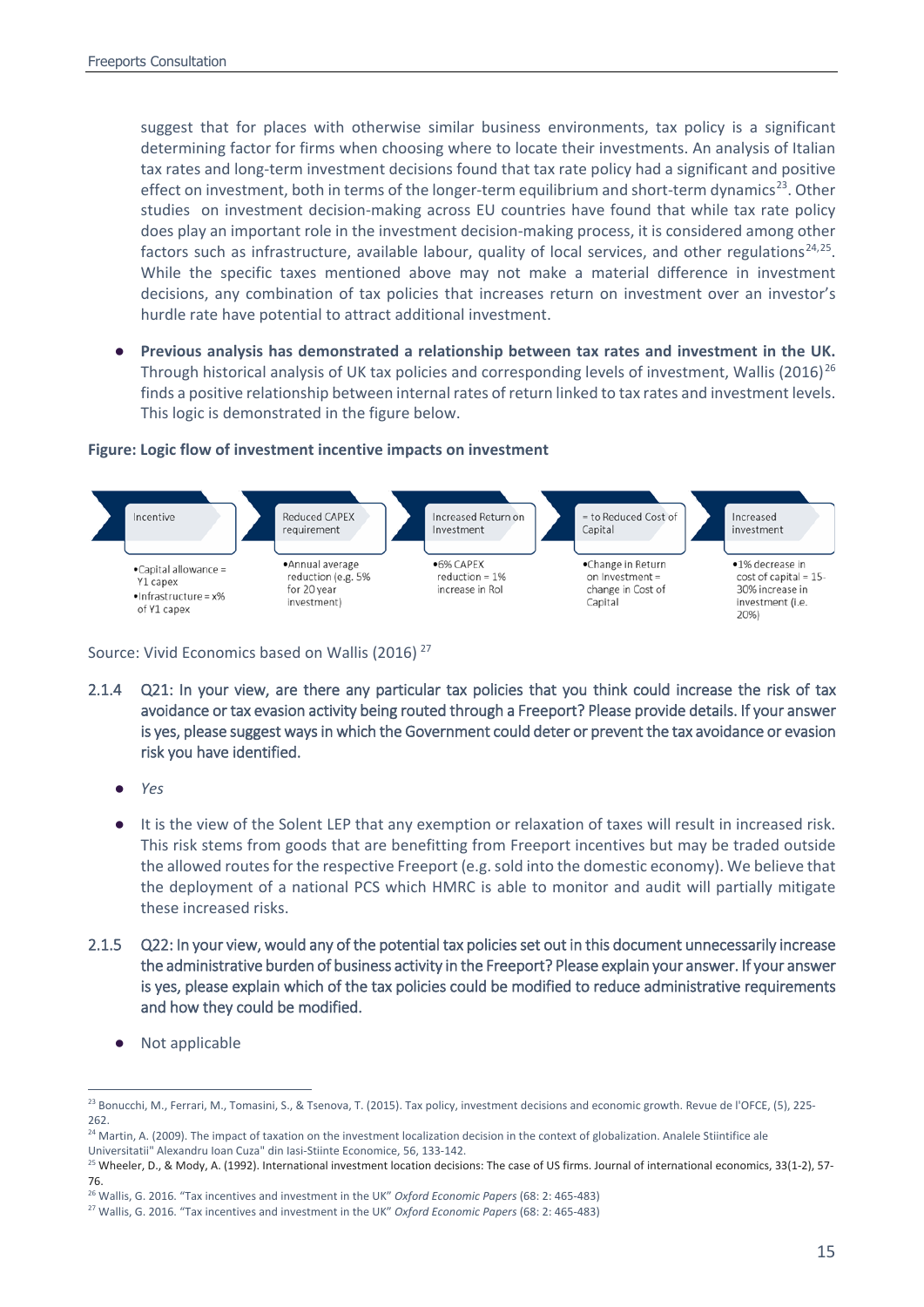#### 2.1.6 Q23: Please provide any other feedback you have relating to tax incentives for Freeports.

- In order to attract additional investors from outside the UK, the Solent LEP believes that UK Freeports must offer a compelling and internationally competitive mix of trade-focused incentives and regulatory support to businesses. We believe that Freeports do not offer a significant financial advantage compared to existing IPR procedures. Therefore, while the tax incentives in the Government's consultation would provide reduced administrative costs and more significant shortterm cash flow benefits, we recommend that the Government consider adding exemptions for capital equipment and capital allowances to its Freeport policy.
- Exemptions on duties on capital equipment can promote capital investments in Freeports. We believe that these savings could be more pronounced given the magnitude of initial capital investment required. Grants to Freeport investors for capital allowances could have similar (and more direct) benefits. In the recently concluded Regional Growth Fund, grants accounted for around 30% of capital expenditure. In other regions of the UK, RGF-style funding has been estimated to be in the range of £5 million (the average grant award) to £18.5 million (the maximum under EU state aid rules) for the typical investor. In addition to the cash value, grants are attractive to investors in that they transfer risk to government, reducing the initial investment that requires a return.
- Through three rounds of funding the Solent Growth Deal, Government has invested £183 m in the region, which has been successfully managed by the Solent LEP to invest in projects throughout the region with potential to create 6,500 jobs, build 12,000 homes and attract £600 m in additional investment in the area.<sup>[28](#page-15-0)</sup> To build on this success, the Freeport incentives should include coordinated access to funding vehicles such as the £5 bn build fund and the £900m Getting Building Funds announced by the Prime Minister earlier this year. **The Solent LEP's view is that the most ambitious incentives packages could also include broader tax exemptions and access to Government funding vehicles to support human and physical capital investments including transport infrastructure in coordination with regional development strategies.**

<span id="page-15-0"></span> <sup>28</sup> <https://solentlep.org.uk/what-we-do/solent-growth-deal/solent-growth-deal/>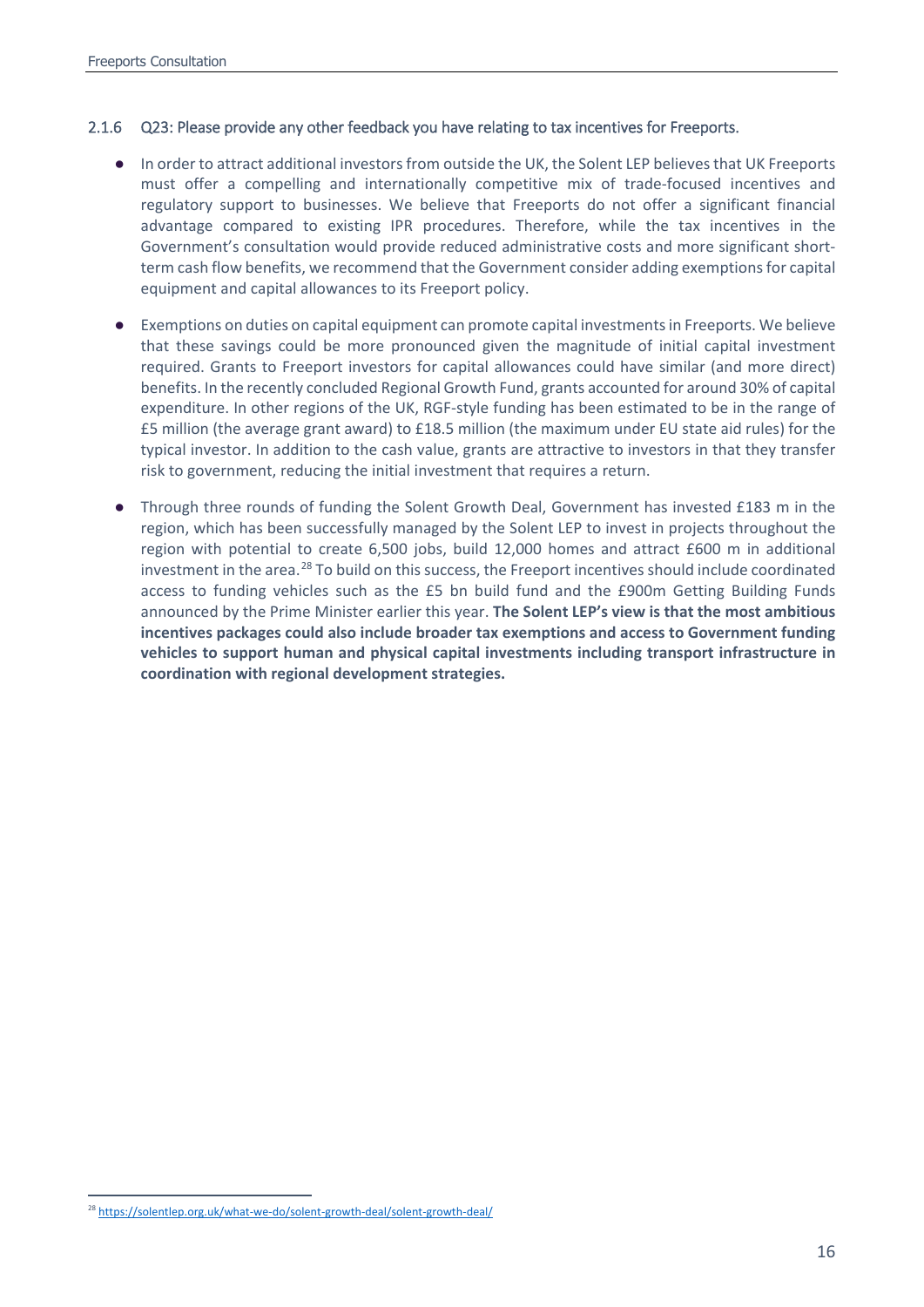# <span id="page-16-0"></span>3 Planning

## 3.1 Permitted Development Rights

- 3.1.1 Q24: Do you agree or disagree that the permitted development rights for airports and sea ports should be brought into closer alignment by allowing the use of buildings on ports for purposes connected with the operation of the port? Please explain your answer.
	- *Agree*
	- In order to incentivise value added activities (which in turn support UK employment and GVA) connected to the transport of goods through Freeports, the Solent LEP recommends that the Permitted Development Rights (PDR) in seaports be expanded to include operations, assembly and manufacturing.
	- At present, lengthy planning processes can slow time-sensitive development in the Solent. We believe that delegated planning restrictions of land and marine waters around port (and more broadly Freeport) infrastructure would enable businesses to implement development plans while preserving the environmental quality of the region's natural assets.
	- Expanding PDR for ports to include assembly and manufacturing could enable expansion in key national industry activities. For example, a Solent Freeport that allowed assembly and finishing of larger wind blades could support manufacturing activity in the offshore wind sector that would otherwise relocate to Europe.
	- However, we believe that extending the PDR of seaports alone will not improve the planning environment enough to act as an incentive to potential investors. While the expansion of PDR would simplify development processes on seaport land, it would not allow for greater freedoms or coordination in the higher-level planning required to ensure Freeport success. Additionally, existing environmental regulations along much of the UK coastline supersede PDRs, further limiting their additional value as an incentive.
	- Even considering the timeline required for proper environmental impact assessment, prior permission for the use of certain areas for port-related development would provide greater certainty and confidence amongst investors considering locating in a Freeport once environmental mitigation measures have been implemented.
	- By housing planning permission in the same authority responsible for coordinating activities in and around the Freeport, the transaction costs of getting various parties together to consider planning applications could be greatly reduced.

## 3.2 Zonal Planning

- 3.2.1 Q25: Are there suitable incentives in place that encourage the use of Local Development Orders by local authorities to support faster development? Please explain your answer. If your answer is 'no', what more could be done to encourage their use?
	- The use of Local Development Orders (LDOs) in Freeports is also welcomed, as they establish a clear framework for development, giving certainty to applicants, businesses and communities. However, the process for securing an LDO is often time intensive and requires skills that many Councils do not possess. LDOs also require secure the support of a wide range of stakeholders. This application process is therefore considered to be excessive and more costly than a comparable outline planning application.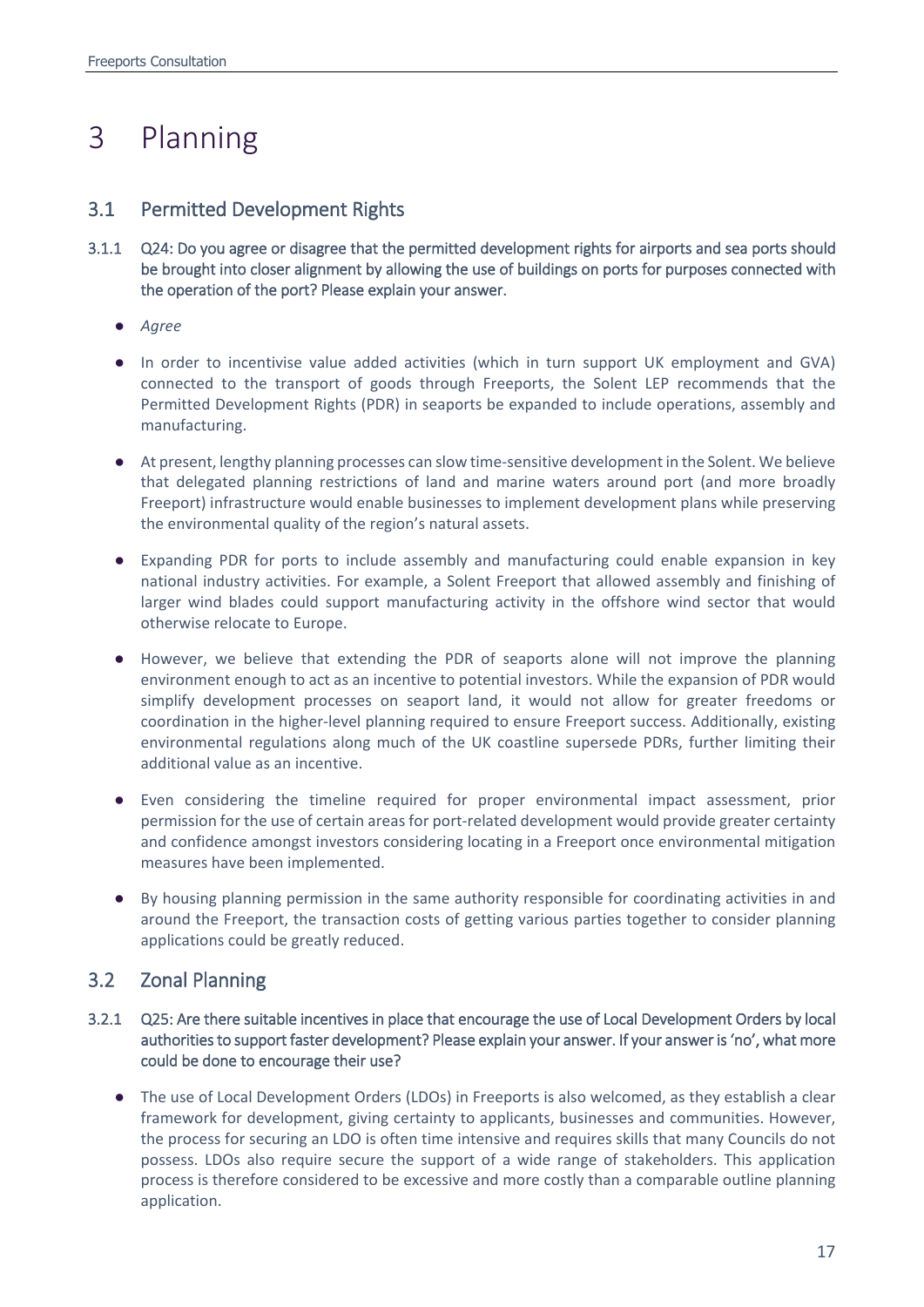● The LDO process could be improved by ensuring that Orders are delivered within a pre-determined time frame and that the relevant authority has the necessary skills and resources available to carry them out. Options for ensuring a standard level of service for Freeport site development proposals include: 1) establishment of service level agreements between relevant local government authorities committing to a reasonable decision period for various approvals relevant for a given site and 2) the establishment of a special Virtual Planning Authority that is facilitated by a coordinating institution with the cooperation of relevant local authorities.

## 3.3 National Policy Statement for Ports (NPSP)

- 3.3.1 Q26: Would it be appropriate or inappropriate to consider amending the National Policy Statement for Ports to allow for changes to planning process(es) for significant port development? If your answer is 'appropriate', what specific element(s) of the process or document could this focus on, and what potential benefits could this unlock?
	- The role of a National Policy Statement (NPS) is to establish a 'national need case' for a given sector, making it easier for Nationally Significant Infrastructure Projects (NSIP) to be granted development consent and providing a significant degree of policy certainty.
	- The key areas in which the NPSP could be strengthened:
		- Reinforce the emphasis for decisions on location and growth to be made on the basis of commercial factors within in globally competitive environment;
		- Strengthen policy recognition for the role the port hinterland plays in keeping individual ports and the port industries competitive in a global marketplace. This should be drafted in a way that incentivises DCO applications to incorporate complementary 'associated development' as part of any application and allows Freeports to operate as envisaged;
		- Incorporate guidance for Local Planning Authorities on how they should account for national need, principles of operational flexibility and inclusion of port hinterlands in Development Plans. This approach should be complementary to paragraph 5 of the National Planning Policy Framework, which states that NPSs may be a material consideration in preparing development plans and determining planning applications;
		- Stronger emphasis on the significance of operational flexibility in unlocking the potential economic benefits as set out below.
	- The Solent LEP's view is that ports do not operate alone, but rather depend on hard and soft infrastructure in and around the areas in which they operate. **We therefore recommend that the NPSP be amended to better include the importance of these associated developments and account for the promotion of enabling infrastructure outside of the alteration of port-specific facilities.**
	- The National Policy Statement for Ports is also likely to require significant and timely consultation to amend and therefore amending the NPSP should not be viewed as a necessary condition for designating Freeports in the UK.

## 3.4 Additional planning freedoms

- 3.4.1 Q27: Please tell us about any additional planning freedoms related to planning powers and/or increasing the efficiency and effectiveness of planning that you think could be used to support development in Freeports.
	- The lifespan of planning consent is a potential limiting factor for Freeport development. The ability to provide planning permissions for extended periods of time (subject to periodic review) ensures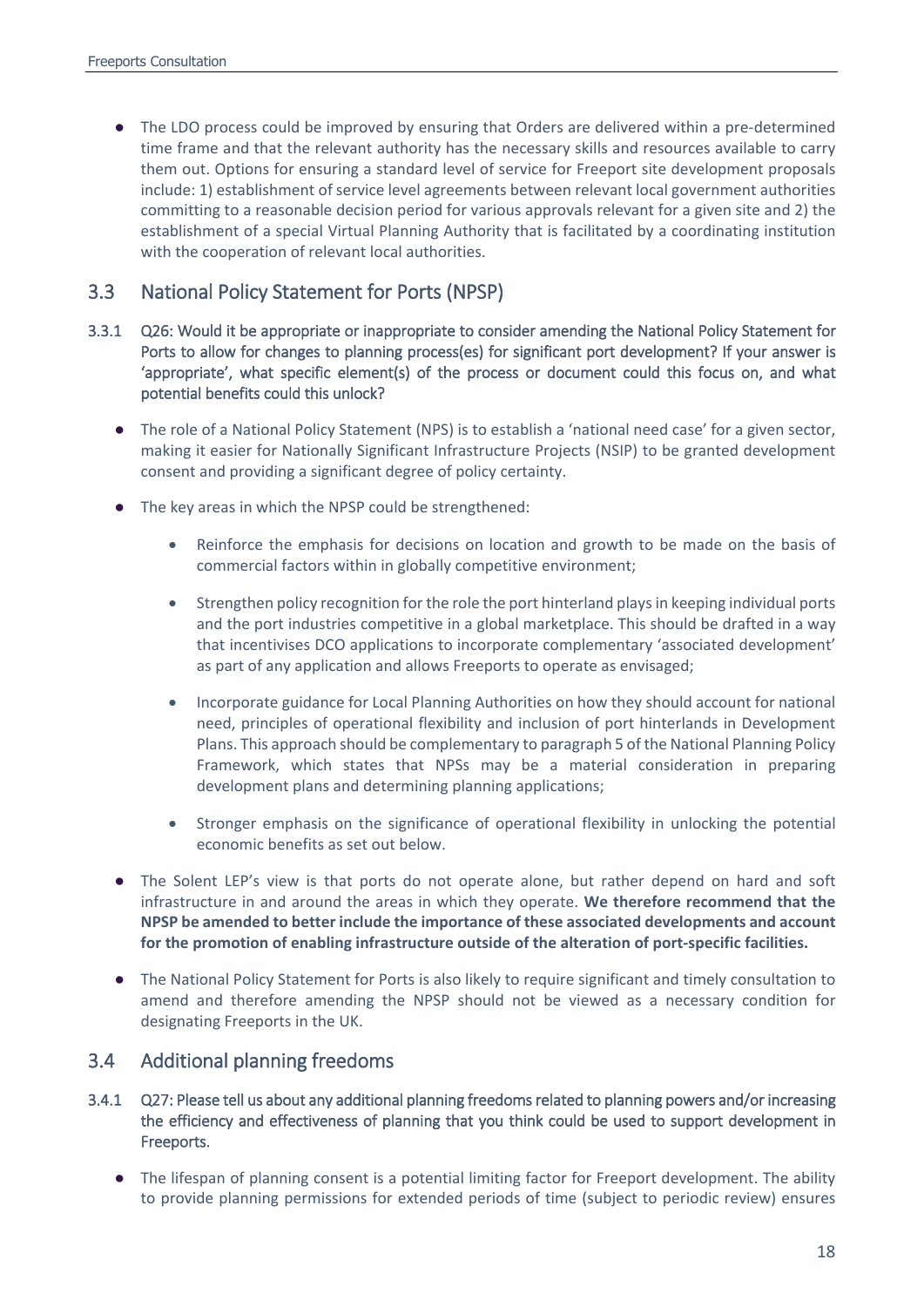investor certainty and provides greater flexibility for Freeport authorities. We therefore recommend that planning controls be simplified as part of the Freeports application process. There are a number of relevant scenarios for planning in Freeports.

- 1) Where a single local authority would have jurisdiction for all areas of a potential Freeport and agrees to include Freeport development in its local plan, no special planning regimes are required
- 2) Similarly, where LAs agree to provide LDOs for Freeport development in the Freeport proposal, planning should be straightforward and the granting of an LDO will offer investors certainty

Where multiple local authorities have jurisdiction over a Freeport area (as in the Solent) or where local authorities cannot provide assurances as to the development of a Freeport, other options should be considered in the national Freeports policy. These include:

- 3) Extending permitted development rights in seaports and Freeports to include manufacturing, operations and research and development
- 4) Including Freeport development and relevant infrastructure in the National Policy Statement to allow for application of Development Consent Order from the National Planning Inspectorate
- 6) Grant Freeport operator planning authority as a Development Corporation would be planning authority
- Given the Prime Minister's 30 June announcements related to the UK planning regime, the Government's efforts to streamline and simplify planning processes for strategic development should be applied to Freeport sites and enabling infrastructure necessary to ensure their success. In particular, planning processes in and around ports should be aligned to national planning processes in place for strategic infrastructure processes, with standard timelines and thresholds in place to reduce delays associated with the planning process while guaranteeing a robust approach to environmental protection.
- For example, sites along the Southampton Waterside have been identified as a key development opportunity in the Solent, with potential to attract £3,800 m in investment while providing 4,000 new homes and strengthening on the UK's most strategic trading ports.<sup>[29](#page-18-0)</sup> Individual sites have development master plans (e.g. for ports), which are integrated in the Waterside Strategy, but these documents are not given equal footing with local development plans under existing planning rules. Freeport designation with streamlined planning processes could deliver this development potential in the region. **With a significant level of projected investment and opportunity to accelerate development in Freeports, it is the view of the Solent LEP that Freeports should be considered amongst the significant infrastructure projects that are prioritised in the Government's Policy Paper and resulting reforms.**

## 3.5 Regulatory impacts

- 3.5.1 Q28: Please provide any comments you have on the regulatory impact of the planning measures set out in this consultation. For example, do you have any information on the costs and benefits to business of these measures?
	- Overall, we believe that the planning measures laid out in the Government's consultation will:

<span id="page-18-0"></span><sup>&</sup>lt;sup>29</sup> The Waterside Partnership (2019) An Invitation to Government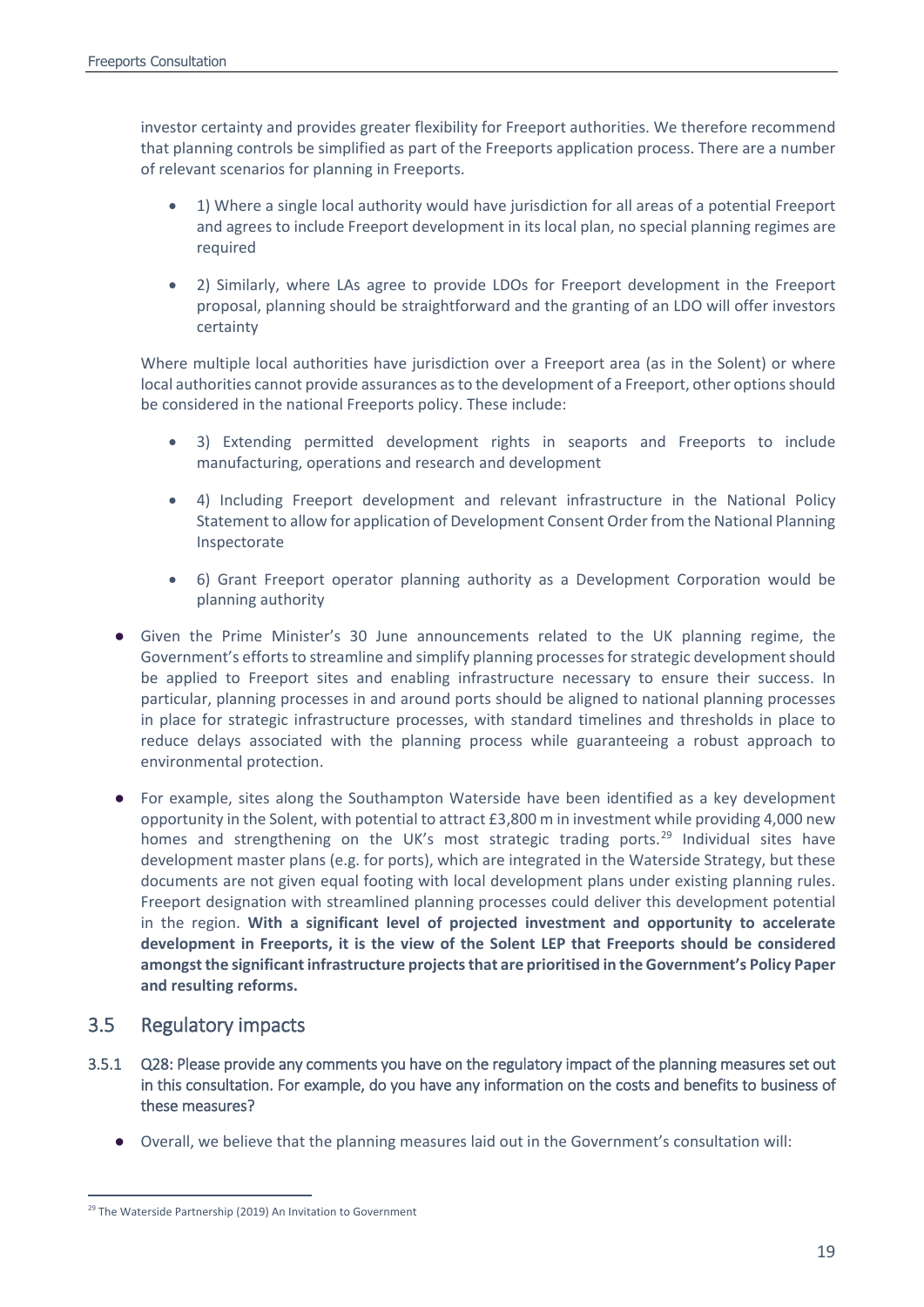- increase certainty for investors
- lower costs for business by reducing time spent on planning applications also reducing the lag between tenants on Freeport sites
- raise the competitiveness of the UK at attracting investment to Freeport locations such as the Solent, bringing greater economic growth to the region and the UK more broadly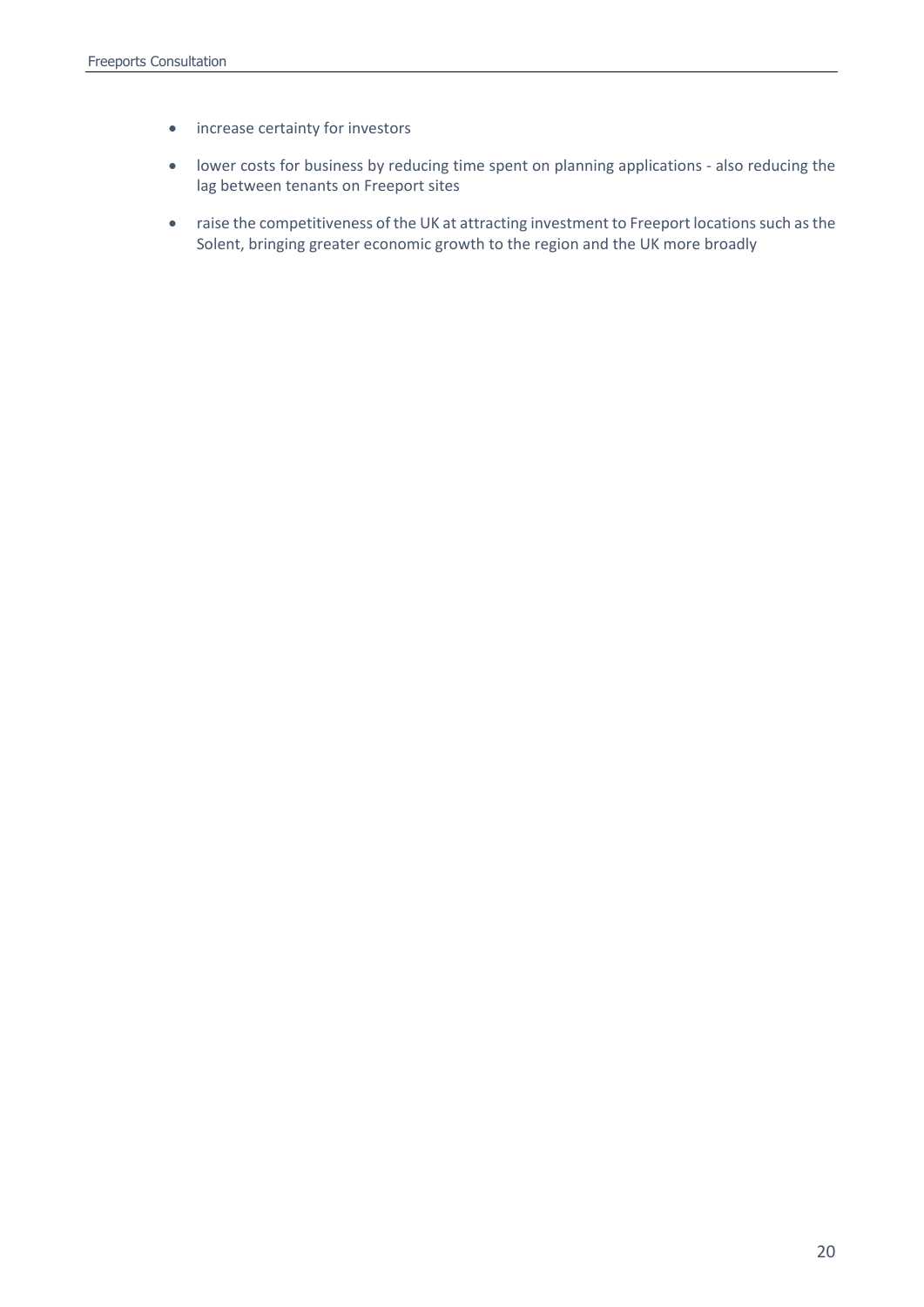# <span id="page-20-0"></span>4 Regeneration

## 4.1 Infrastructure

- 4.1.1 Q29: What infrastructure could encourage increased business activity in a Freeport? Please support your response with evidence where possible.
	- The Solent is the most urbanised area in England, south of London. As a coastal region with 340 miles of coastline, three islands and three peninsulas, moving about is a challenge. Overlaid on this complex physical and socio-economic geography is the role the Solent plays in international movements of both people and freight through its ports. This places a unique set of infrastructure stresses on the Solent that other conurbations do not experience.
	- The Port of Southampton is located in a thriving regional city centre. This is unusual for a port of this scale of importance, and presents access challenges with competing demands for road space. Technology is used to manage freight movements into the container port, which is located close to the M271, but access to cruise terminals conflicts with access to the city centre, and with many occasions when five cruise ships turn around (disembarking and embarking passengers) the highway network comes under significant stress. With cruise ships getting bigger, cruise holidays becoming more popular, and container ships accommodating an increasing amount of cargo, this pressure will increase. Technology has a key role to play, but so will new infrastructure to ensure the port can continue to grow and respond to industry demands.
	- As the second most densely populated city in the UK, and the UK's only island city, Portsmouth has significant access challenges, with just three access roads in / out of the city. The potential for enhanced processing requirements post the transition period, could result in traffic blocking back on to the highway. In response mitigation measures have been put in place. The Port has ambitious growth plans in relation to the mid-cruise market, which will require new Terminal space and quayside infrastructure.
	- Significant opportunities exist along the western coast of Southampton Water (known locally as the Waterside). The Waterside is effectively a peninsula, bound on the east by Southampton Water, to the south by the Solent waterway, and to the west by the outstanding New Forest National Park. Access is provided through the A326, which connects the Waterside to the M27 and the wider Strategic Road Network. The A326 is a dual carriageway to Housndown, reducing to single carriage way before it reaches the Solent Gateway Port at Marchwood, the ExxonMobil petro-chemical complex, and Fawley Waterside. Upgrading the A326 would transform connectivity.
	- Whilst the Waterside has a rail line that extends to the ExxonMobil site, it is not used for passenger services, resulting in the A326 being the only means of access for residents and businesses, and peak movements are exceptionally high, journey times slow and air quality poor.
	- A Freeport extending to this area will provide new work opportunities to reduce the need to travel out of the area for work, reduce stresses on transport infrastructure, and improve air quality.
	- There are also opportunities to explore innovative water taxi movements utilising Southampton Water to transport people.
	- International Freeport offers sometimes include subsidised (or even rent free) premises or statefunded superstructure. A survey of inward investors into UK Enterprise Zones in the 1990s found that an attractive physical environment, the availability of land, premises and good infrastructure were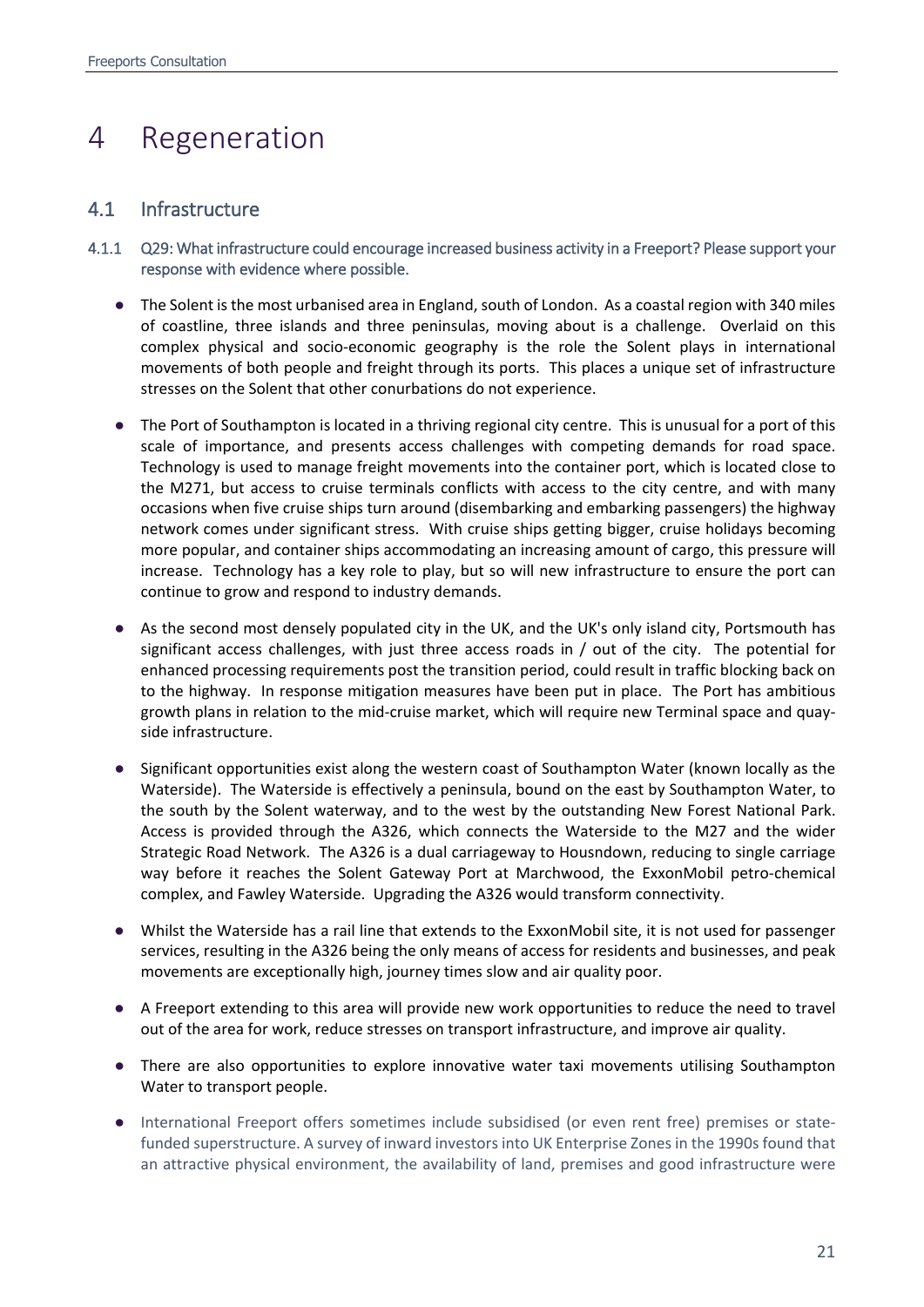key factors in their location decision and contributed to subsequent growth<sup>30</sup>. Allowing for expedited planning increases the value of available land to investors, tightening cash flow on capital expenditures and reducing administrative costs.

- We believe that the UK's Freeport offer can be enhanced with local coordination of infrastructure and utilities to meet investor needs. For example, where local authorities are key stakeholders or even owners of airports, rail lines and road spurs in the vicinity of a Freeport, these assets can be optimised to support Freeport business through end to-end customs tracking, engagement of Freeport investors in route planning and extension of services to include Freeport access.
- Freeports offer a significant opportunity to foster and catalyse regional innovation hubs (as with maritime decarbonisation technologies in the Solent). In order to create an innovation-friendly business environment, digital infrastructure will be key for any Freeport site. This includes both physical infrastructure connectivity (e.g. fibre networks, 5G coverage) but also access to soft infrastructure focussed on the digital economy including knowledge sharing, networks of practitioners/researchers/catapults and industry resources (such as access to DIT specialists). Sitespecific digital infrastructure will enhance the attractiveness of Freeports to target investors. For example, the planned Fawley Waterside development envisions a bottom-up 'smart city' that is built on a digital technology foundation. Including the dockside commercial district of this city in a Freeport designation with appropriate ICT infrastructure in place unlocks significant opportunities to attract investment in maritime technologies.
- Freeports also present an appealing use case for net zero infrastructure in transport, energy and port operations. The Port of Southampton' s forthcoming shore-based power facilities $31$  reflect just one way in which infrastructure can be used reduce the emissions from existing industries likely to benefit from Freeport designation, which could be further supported through the establishment of a Green Maritime Fund, delivered through Freeports.<sup>[32](#page-21-2)</sup> Through investment in these technologies, as well as new propulsion technologies, Freeports can drive forward exportable technologies to support the global energy transition. Freeport designation can safeguard and enhance investment plans at the Fawley Refinery site on the Southampton Water which is poised to become a global leader in hydrogen products and form one of the UK's first net zero industrial clusters.

### 4.1.2 Q30: What infrastructure could support wider regeneration opportunities and promote job creation in the areas around a Freeport?

- The Solent economy has pockets of deprivation in the 10% most deprived areas of England. These are predominantly in the cities of Portsmouth and Southampton, but significant pockets also exist on the Isle of Wight, the Waterside, Gosport, and, in particular, Havant. In the Portsmouth urban area, the major concentrations of deprivation can be seen east of Portsmouth Naval Base and docks, as well as within Cosham, Havant and Gosport town centres. These areas typically have a significant proportion of LSOAs falling within the top 10% most deprived in England. The most deprived parts of the Southampton urban area are located north of the Port of Southampton, east of the city centre and in Weston. These areas have a significant proportion of LSOAs falling within the 10% most deprived in England.
- Whilst in the south east, the Solent exhibits economic characteristics that are more akin to those of a northern conurbation with significant socio-economic challenges, low productivity, and workforce lacking in high level skills.

<span id="page-21-0"></span><sup>&</sup>lt;sup>30</sup> Potter, J., & Moore, B. (2000). UK Enterprise Zones and the Attraction of Inward Investment. Urban Studies, 37(8), 1279–1311.

<span id="page-21-1"></span><sup>31</sup> <https://www.bbc.com/news/uk-england-hampshire-50562113>

<span id="page-21-2"></span><sup>32</sup> [https://mcusercontent.com/9fa5533f9884aad39ffc18f0e/files/0e485bd6-d294-410d-879c-](https://mcusercontent.com/9fa5533f9884aad39ffc18f0e/files/0e485bd6-d294-410d-879c-78c483ab760b/BPA_Shore_Power_Paper_May_2020.pdf)

[<sup>78</sup>c483ab760b/BPA\\_Shore\\_Power\\_Paper\\_May\\_2020.pdf](https://mcusercontent.com/9fa5533f9884aad39ffc18f0e/files/0e485bd6-d294-410d-879c-78c483ab760b/BPA_Shore_Power_Paper_May_2020.pdf)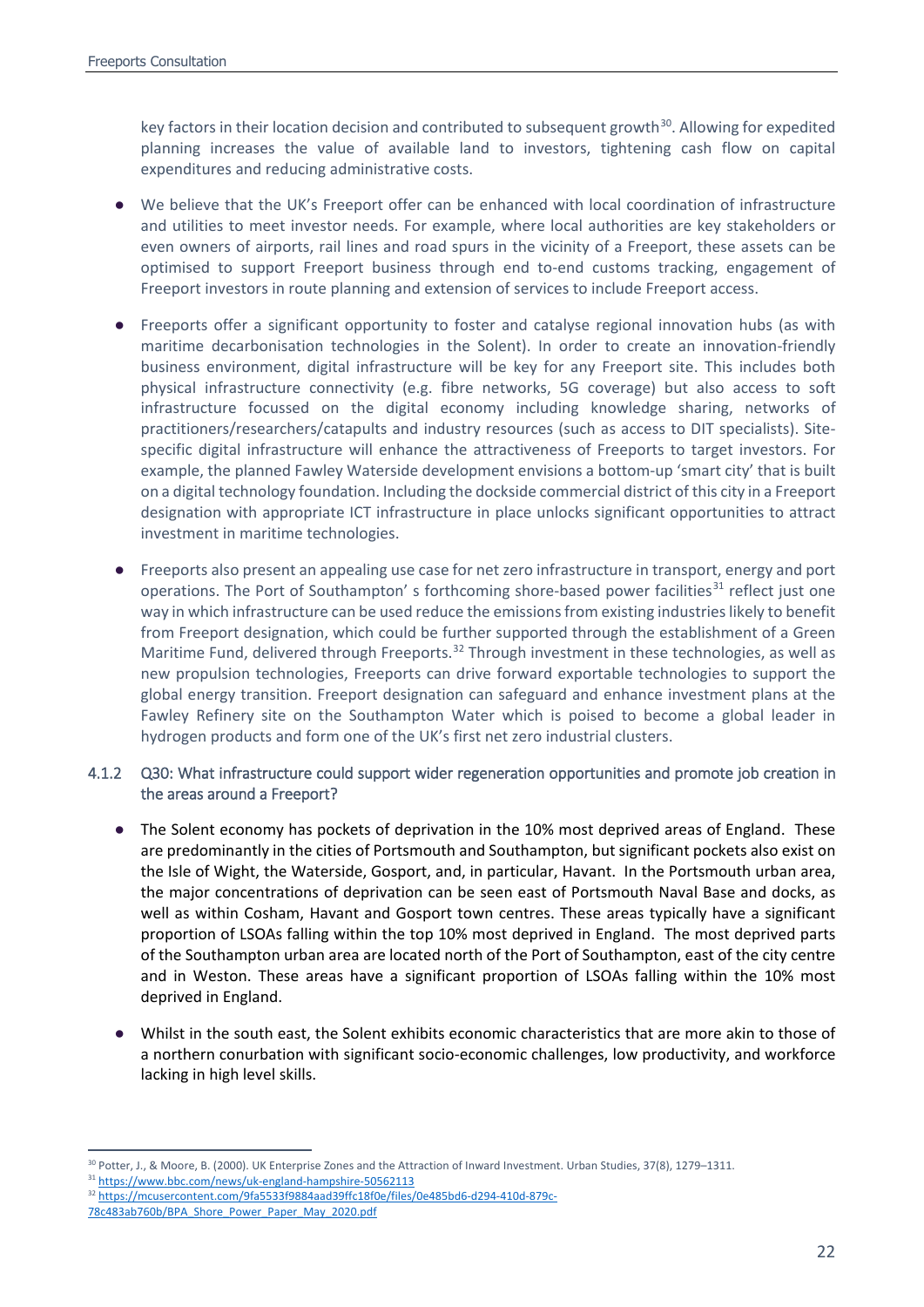- The development and improvement of transport links, for both people and goods has potential to deliver significant benefits to areas of the Solent that are deprived.
- Furthermore, Freeport-related infrastructure enabling key industries such as the offshore wind and maritime manufacturing throughout the region will support regeneration efforts in the region's most deprived communities, which are also facing significant levels of vulnerability from the Covid-19 pandemic.<sup>[33](#page-22-0)</sup>
- The work-from-home revolution spurred by the Covid-19 lockdown has highlighted the opportunity to connect the workforce from their homes. Digitally-connected communities like those supported by a Solent Freeport (e.g. Fawley Waterside) will provide technology-enabled residential areas fit for purpose in the current work environment.
- As a tool to accelerate and safeguard investment in key strategic sectors, Freeports offer an opportunity to create the type of jobs required by the future economy in the UK, and to encourage those jobs around strategic port infrastructure in traditionally deprived areas.

## 4.1.3 Q31: Please provide any additional feedback you have on the issue of infrastructure for Freeports not specifically addressed by any of the questions in this section.

- The anticipated increase in traffic related to potential Freeport sites would bring additional strain on local transportation infrastructure in the Solent, particularly major roadways and rail lines surrounding the port areas. The A326 would be a significant transit corridor for goods being transported between Freeport sites and requires additional Government investment to ensure the road has the capacity for additional growth. The Solent LEP therefore recommends that the Government align Freeport designation with funding for infrastructure improvements and expansion in the region.
- The Solent LEP has already invested £5.7 m in the southern junctions of the A326 to connect the new Fawley Waterside development with the City of Southampton and key employment sites, including the region's ports. Further investment in this transport link will complement development plans throughout the region while further unlocking strategic sites around the Southampton Water.
- Industry-specific infrastructure investments, for example to support the offshore wind industry's transition to super-sized blade production are also key to safeguarding existing core industries in the region that closely align with the UK's Industrial Strategy and Clean Growth missions.

## 4.2 Business support

## 4.2.1 Q32: What dedicated trade and investment support, advice and guidance would best enable your business to take advantage of the opportunities Freeports would create?

- The Solent LEP believes that the soft infrastructure incentives offered through Freeports can be effective in reducing barriers to investment through the provision of information and reduction of approval timelines. Perceptions of bureaucratic hurdles as a barrier to doing business in the UK persist $34$ .
- A 'one-stop shop' for UK Freeports is a key benefit to help investors access information required to invest and navigate the regulatory landscape specific to Freeports and, for foreign investors, the UK. Successful Freeports (including Jurong Island in Singapore and Jebel Ali Free Zone in Dubai) offer onestop shops that serve as account managers for Freeport businesses, providing information on regulatory developments, linking investors to domestic supply chain businesses and supporting bids

<span id="page-22-0"></span> <sup>33</sup> Daveport et al. (2020) *The geography of the COVID-1 crisis in England*. The Institute for Fiscal Studies.

<span id="page-22-1"></span><sup>34</sup> Schwab, K. (2018). The Global Competitiveness Report 2018. World Economic Forum Reports 2018. https://doi.org/ISBN-13: 978-92-95044-73-9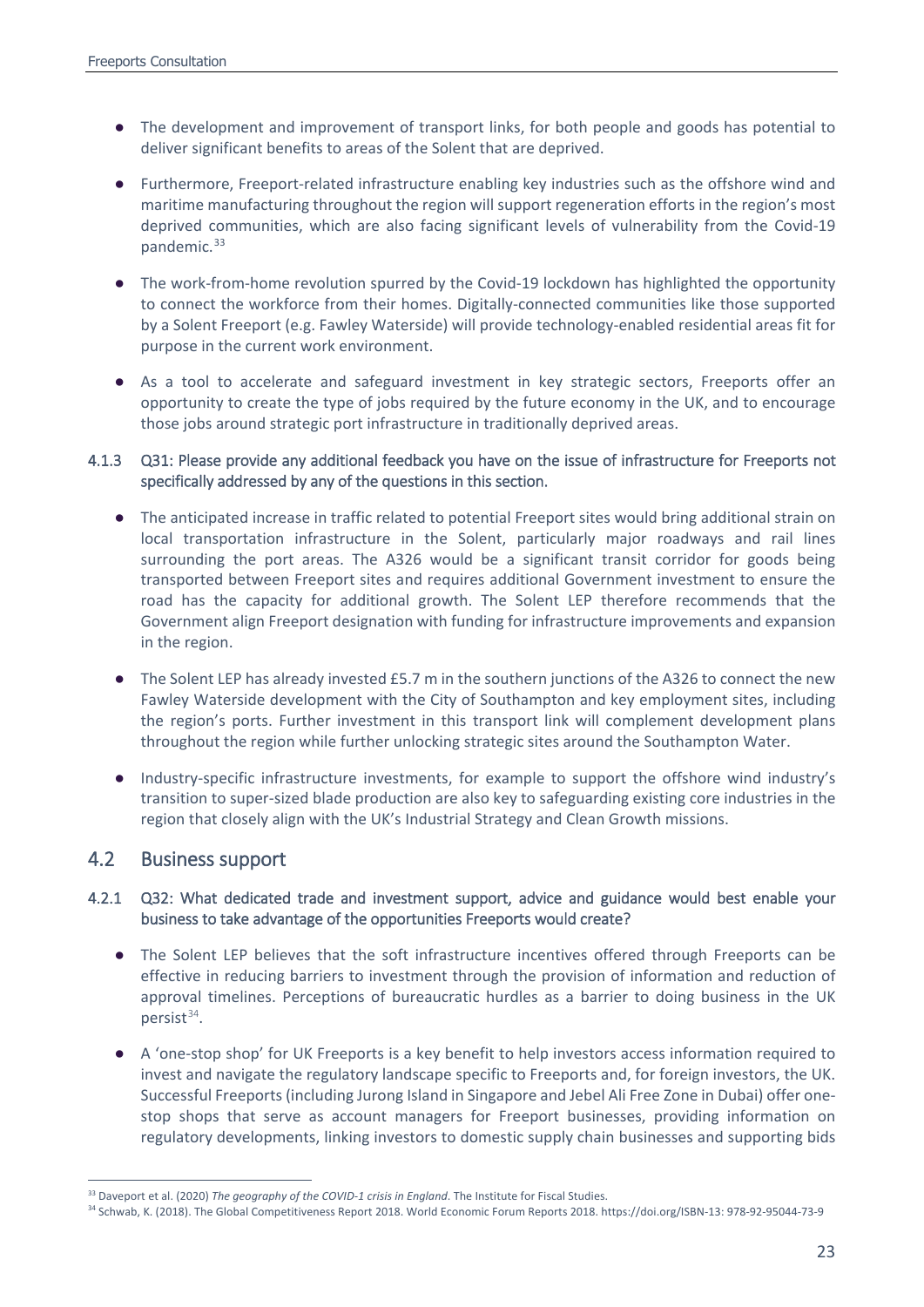for expansion to home offices around the world, including expediting visas for employees. For investors considering entry into Freeports, one-stop shops provide an essential contact point to answer questions and build a business case for investment. At present, the various incentives available to investors are dispersed amongst different programmes and funds, administered by different authorities and awarding authorities.

- The Solent LEP has an existing one-stop shop for business services in the region in the Solent LEP Growth Hub,<sup>[35](#page-23-0)</sup> which consolidates relevant information and services for businesses operating or looking to expand to the region. The Growth Hub was quickly repurposed to consolidate Coronavirus information and services for the region's businesses during the pandemic. In order to encourage high growth in Freeports, designations should consider where these crucial business supports have been successfully implemented and encourage existing best practices to be built upon to support Freeport businesses.
- Automatic concessions for firms operating Freeport sites can minimise administrative costs faced by investors. Businesses report significant costs and frustration in accessing current customs-related incentives in the UK, including inward processing relief. In line with self-assessments and automatic exemptions offered in Freeport regimes in Europe and the United States, UK Freeports should offer automatic concessions from duties, excise and VAT on any imported goods, and simplified customs declarations and filings required by UK customs authorities. Our view is that together with reduced filing requirements, VAT exemptions can also improve the cash flow for a typical investor.
- The Solent LEP believes that devolving planning and development powers, either to Freeport governing bodies or (where they are in place) regional authorities, can allow for the development of investor relevant zones and regional infrastructure that meets investors' stringent requirements. Inward investors in the UK's Enterprise Zones cite relaxed planning controls and procedures and faster property development as important to the growth of their company. Devolution of internal planning approvals, basic infrastructure development, and utilities such as energy generation and distribution, water and waste treatment to the zone manager, as currently offered in some regional Growth Deals, will create a competitive environment for capital investment in UK Freeports and should be considered in any offer. We believe that by lowering production costs and shortening infrastructure development times, devolved planning permissions can improve the productivity of businesses operating in UK Freeports and the attractiveness of the UK to foreign investors.
- It is our view that a designated coordinating authority for Freeports and their tenants to central government is important to ensure coordination and cohesion between Freeports throughout the UK. Our view is that an independent (from sector ministries or sectors) Freeport regulator with a national portfolio is important to provide expert review of Freeport operations and incentives and to coordinate cross-government efforts to improve the business environment for investors. This regulator should coordinate inputs and requests across relevant ministries to support Freeport development, including managing the necessary regulatory processes for establishing and operating Freeports in the UK, approving and developing new Freeports, Freeport buildout and evaluating the Freeport policy at regular points in time. In contrast to a national regulator, individual Freeportspecific operators can be public (for example, an Urban Development Corporation) or private, but should report to the national regulator. Freeport regulators in both Dubai and Singapore often delegate specific port operations to a subsidiary or contracted firm. We believe operators should have responsibility for servicing investors in their respective zone, providing a one-stop shop service and raising issues and concerns from investors to the national regulator. Internationally, where Freeport regulators sit within government, vary across examples, including within ministries for trade and industry (Singapore, Korea) or directly reporting to the prime minister (as in Jebel Ali, Jordan, Macedonia).

<span id="page-23-0"></span> <sup>35</sup> <https://solentlep.org.uk/business-support-and-funding/solent-growth-hub/>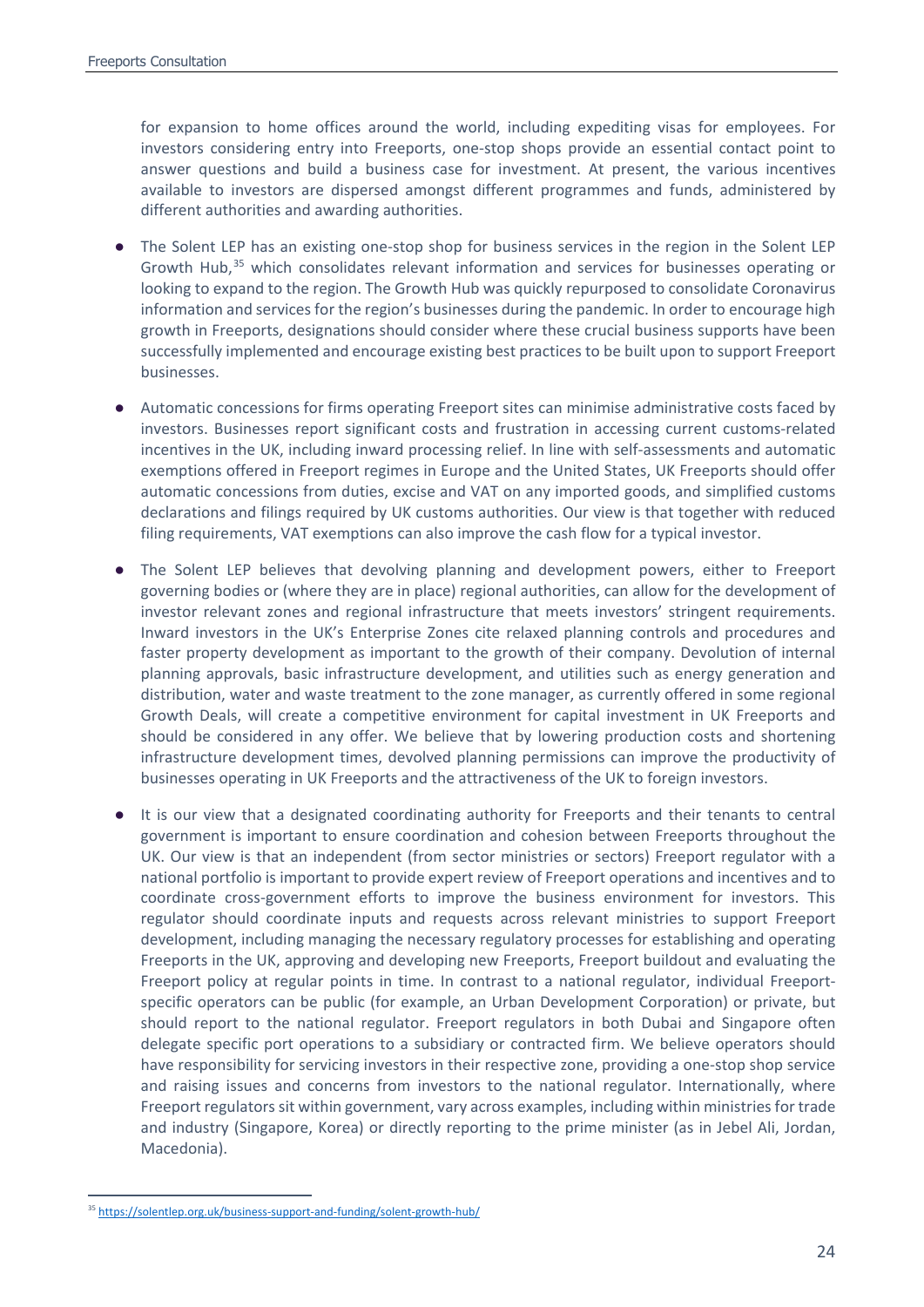- The Solent LEP believes that Freeports can attract investors to the UK by signalling a competitive business environment by leveraging the global Freeport brand. In appraising different investment locations, investors will review the incentives offered by different countries. Although it is not a substitute for a fiscal and financial package that meaningfully impacts the expected returns on investment, the very fact that the UK has a Freeport policy may be enough to attract significant interest and enquiries. It is a signal of intent and has a positive marketing value. Several international case studies have shown that Freeports can attract significant investment into their host region, including in Singapore, Turkey and Dubai.
- We recommend that the marketing of UK Freeports should replicate international best practice. This includes investment in client relationship management systems, dedicated account managers with sectoral expertise, who can identify potential international investors and 'hand-hold' them through administrative procedures. We believe that DIT should play a key role, for example by establishing a regional presence in the Freeport. It should promote the Freeport offer, creating a distinctive brand which draws upon the UK is GREAT campaign.

## 4.3 Skills

- 4.3.1 Q33: Working with Mayoral Combined Authorities, Combined Authorities and Local Enterprise Partnerships (which will be informed by their newly established Skills Advisory Panels), how might a Freeport contribute to the skills offer in your area?
	- In our opinion, options to consider might include direct grants or tax allowances for human capital development for businesses associated with a Freeport to develop a skilled workforce in and around the Solent. Through HMG's targeted funding improvements in Freeport areas, the status could have a positive impact on the labour market in the Solent. Further skills-related investments such as an Institute of Technology based in the Solent would complement the impact of productivity in the region from a Freeport.
	- The Freeport agenda can play a strong role in delivering the Chancellor's three point plan for jobs to protect, support, and create jobs announced on the 8<sup>th</sup> July 2020, through a number of innovative and locally-focussed approaches. This could include creating new jobs through the inward investment that Freeport status would facilitate and through the pioneering of new approaches to decarbonisation, through the role of technology in improving the productivity of port-regions and their supply-chains, and through harnessing the innovation assets in the maritime domain, including National Oceanography Centre (NOC), Southampton Marine and Maritime Institute, Warsash School of Maritime Science and Engineering working with major industry leaders such as ExxonMobil and smaller rapidly growing maritime businesses such as Ocean Infinity.
	- Specifically, Freeports could building on initiatives such as the Kickstart Scheme, extending it beyond the proposed six month period in Freeport designations. This would support young people through directly paying Freeport employers to create new jobs for 16-24 year olds at risk of long term unemployment and will ensure that the issue of replacement demand impacting the Solent's Maritime and Advanced Manufacturing sectors, as evidenced in our recently published [Local Skills](https://solentlep.org.uk/media/3114/solent-lep-skills-and-local-labour-market-report-june-2020-final.pdf)  [and Labour Market Analysis](https://solentlep.org.uk/media/3114/solent-lep-skills-and-local-labour-market-report-june-2020-final.pdf) , can be mitigated.
	- The Solent LEP area already benefits from two Careers Hubs, working with the Careers and Enterprise Company, with one focussed on supporting young people to secure jobs in the maritime sector, and the other focussed on the visitor economy (closely linked to our maritime sector). An enhancement to this could see a Careers Hub focussed on pathways to careers in businesses located within the Freeport, assisting both the talent pipeline, but also providing the critical pathway that school leavers are expected to see complicated by the impact of the COVID-19 pandemic on recruitment and the competitiveness of the labour market in an area where attainment is already below the national average.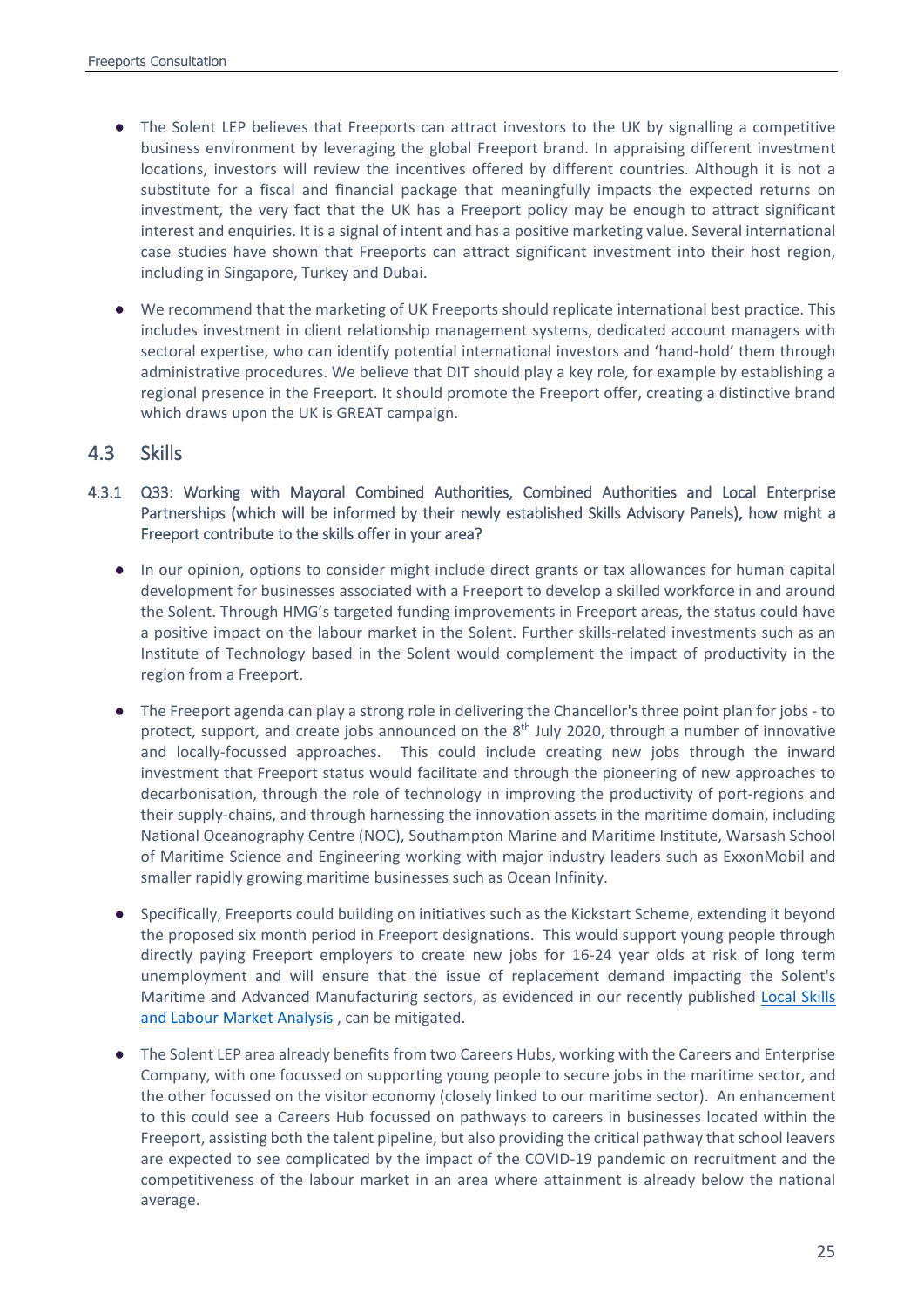## 4.3.2 Q34: How could employers involved in Freeport applications demonstrate their commitment to engagement with, and support for, local FE and skills providers?

- The Solent LEP has established strong partnerships between local industry and skills development in the region. In particular, the LEP's [Skills Advisory Panel](https://solentlep.org.uk/who-we-are/solent-lep-advisory-panels/skills-advisory-panel/) has been formed to being together industry and skills sector stakeholders to provide strategic leadership for the local skills ecosystem, in line with Department for Education guidance. As such, the LEP is well placed to continue to support these partnerships in its role as coordinating authority for a Freeport in the Solent.
- Freeport businesses could be incentivised to provide traineeships for young people, building on the sector-based work academy placements in England in order to provide vocational training and guaranteed interviews for more people, helping them gain the skills needed for the jobs available in their local area.
- The LEP is already working with the areas three Universities and employers to develop proposals for an Institute of Technology aimed at providing technical skills pathways in maritime, advanced manufacturing and technology. This would be embedded within the Freeport to ensure that Freeport employers take a leading role in governance, curriculum design and to harness the working environment opportunities they can provide to bring learning to life.

## 4.4 Housing

## 4.4.1 Q35: What are the main housing needs of the local economies which surround ports (suitable for Freeport status), both now and in the future?

● In the Solent region, planned housing development in the Totton and Waterside subarea would be supported by transport infrastructure delivered to support a Freeport around Southampton Water, including improvements to A326. In addition, the Fawley Waterside development includes a planned 1,500 housing units at its Intelligent Merchant City site along the Southampton Water.

## 4.4.2 Q36: How can local areas align their housing interventions with the wider regeneration agenda to make Freeports a success?

- The Solent has a chronic housing shortage. Whilst house prices in the Solent are below the South East average in absolute terms, they are above the average for England as a whole. Combined with only average median wages, this means housing affordability is a challenge; the ratio of median house price to median wage is 8.7 in the Solent, compared to 8.0 for England as a whole.
- It will be important that housing comes forward for to meet not only current demands but to also satisfy the new employment opportunities that a Freeport would create. In order support decarbonisation and well-being it will be important to incentivise sustainable communities where a mix of new housing is available close to Freeport employment to reduce the need to travel.

## 4.4.3 Q37: What role could zonal planning, including the use of Local Development Orders, play in delivering the wider regeneration of local areas around Freeports?

● As discussed in our responses to questions 24 – 28, applying LDOs and similar policies to streamline and align essential infrastructure for Freeport operations will have wider impacts in supporting regeneration efforts throughout the region. For example, funding and planning support for key transport connections for Freeport sites in the Solent will improve connectivity in the region, including by unlocking priority development sites including Fawley Waterside, supporting employment and economic activity in a key area for regeneration in the region. Indirectly, any wider infrastructure investments that support increased investment in Freeport sites will have a significant impact by providing jobs and supporting local supply chains.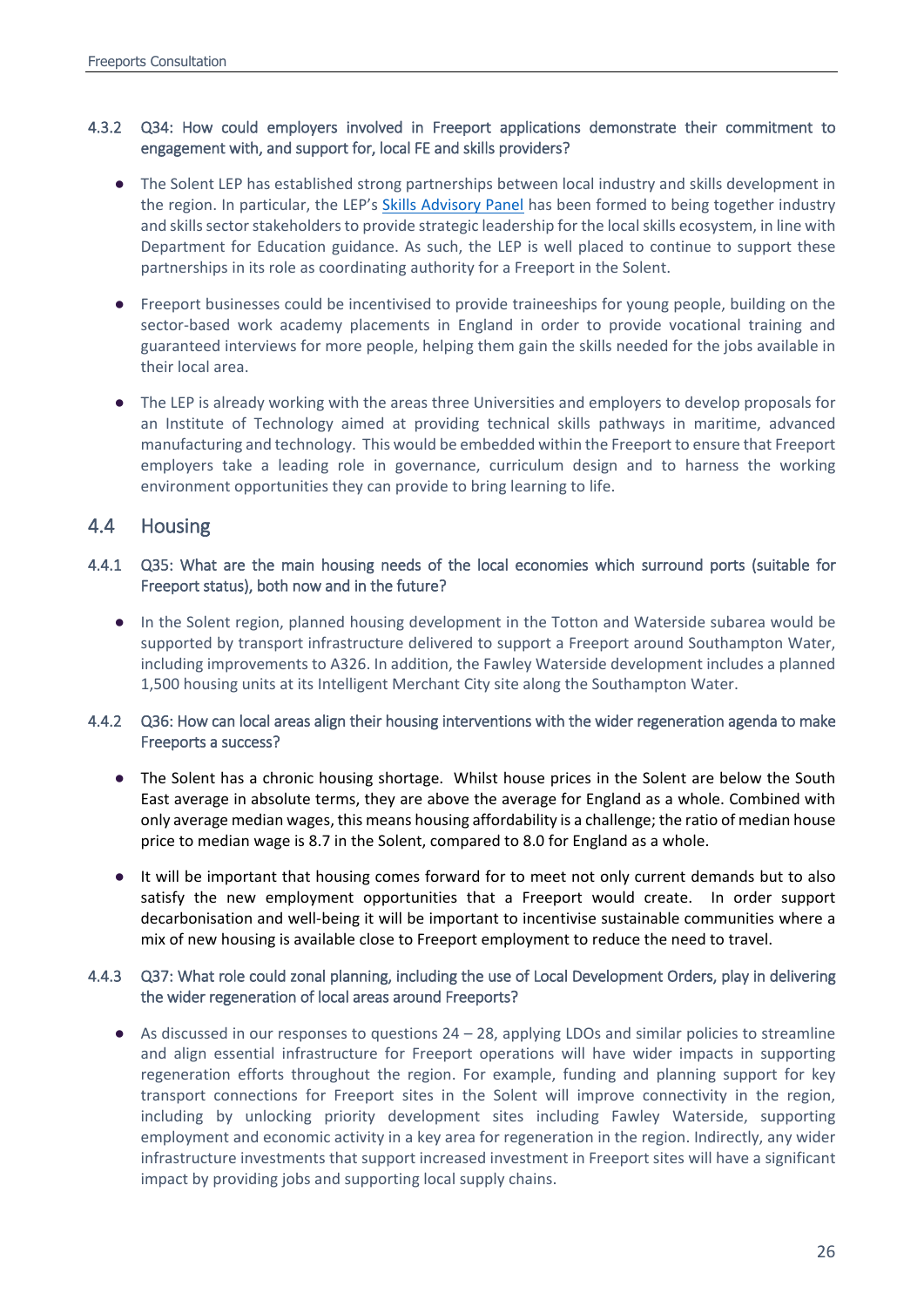# <span id="page-26-0"></span>5 Innovation

## 5.1 Challenge-based initiatives

## 5.1.1 Q38: What specific operational barriers to efficiency exist in ports that could be addressed through the development of innovative technology and processes?

- Congestion in and around ports limits the flow of goods and can leave ports operating below capacity. Innovations in developing 'smart ports'- ports which integrate innovative technologies to improve the efficiency and sustainability of ports- could help solve congestion issues by allowing port operators to be better connected to vessels and more efficiently manage port traffic. For example, innovations in deep learning could be used alongside big data to allow ports to create predictive, prescriptive systems that improve decision-making. Innovations related to Blockchain and the Internet of Things could also improve congestion challenges by automating contracting and cargo management and reducing the turn-around time for vessels in the port.
- As ports become more connected and continue to digitalise, sharing large amounts of data, cybersecurity also needs to be improved. Innovations in cybersecurity and network management and integration would allow ports to capitalize on efficiency gains from data sharing, while ensuring maximum data security. Energy efficiency of port operations is another key area for innovation. Innovations in dockside electricity supply and renewable energy (especially marine renewables) would help to overcome this barrier and reduce ports' energy usage and carbon footprints. Overcoming these barriers would also yield co-benefits, for example, improved air quality or reduced road congestion in the areas around ports.
- As noted in our response to the questions on Infrastructure (Q29 and Q30) technology can play a key role in improving productivity and managing access to Freeports. Full fibre should be a key part of infrastructure mix to allow Freeports to reach their potential and pioneers new ways of doing things.

## 5.1.2 Q39: What specific aspects of customs administration present barriers to business efficiency? How could the development of innovative technology and processes be used to address these, and maintain a secure environment?

● A UK standard for Port Community Systems for Freeports could link stages across supply chains operating under Freeport rules. This would mitigate additional complexities in the customs system that might arise from parallel customs regimes.

## 5.2 Freeports and academic collaboration

## 5.2.1 Q40: How can ports collaborate with public agencies - including universities and other academic institutions, businesses, and local government - to develop and adopt new technologies?

- The Solent LEP believes that by collaborating with public agencies, ports can benefit from knowledgesharing, research, and agglomeration effects. For example, ports can work with researchers or businesses to help them identify and solve their problems and to innovate new technologies to improve their efficiency and sustainability.
- For example, the Solent is home to world-class universities and institutes, such as the *Southampton Marine and Maritime Institute* at the University of Southampton and the *National Oceanography Centre*, whose research focuses on innovation in marine energy, maritime decarbonisation, and marine robotics and automation. A Freeport in the Solent can facilitate innovations in science and technologies for the whole of the maritime industry that could be used to improve safety and reduce emissions at ports across the UK. Linking Freeport infrastructure and development to relevant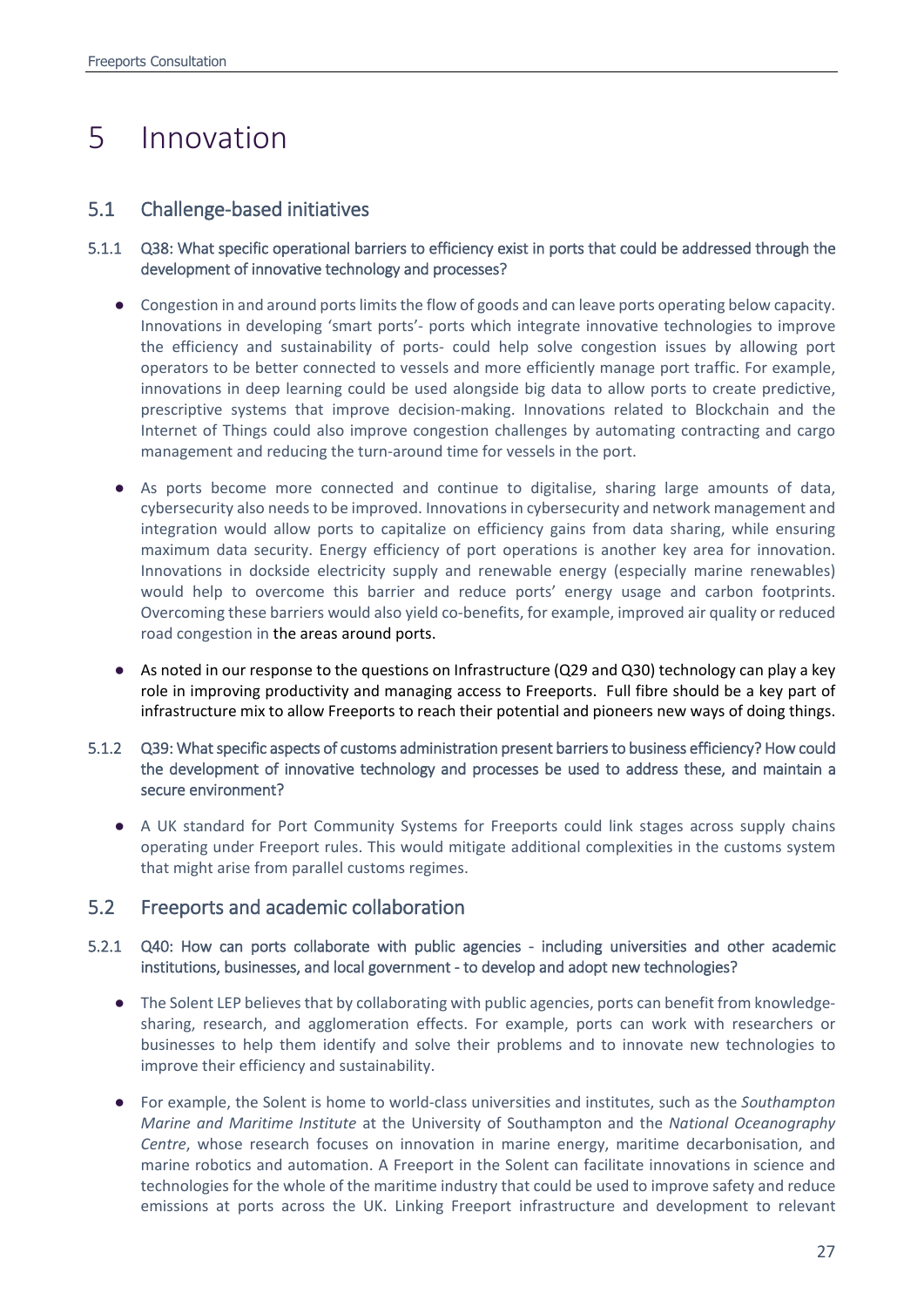regional initiatives such as the Fawley Waterside and development of innovative institutions in collaboration with e.g. the National Composites Centre could further compound the innovation impacts of development related to Freeports in the UK. These innovations are likely to result in benefits to existing industries and new developments including the offshore wind and logistics industries.

- The *Maritime UK* initiative provides a useful framework for collaboration between innovative maritime businesses, academic researchers and port operators. The Maritime UK cluster in the Solent has been involved in developing a proposition for a Solent Freeport and the MUK Solent Shadow Board has been regularly updated an engaged in the LEP's planning around a potential Freeport in the region. This demonstrates the significant potential gains for alignment between MUK clusters and Freeports throughout the UK.
- The existing innovation assets in maritime communities such as the Solent and existing coordination structures such as MUK clusters suggest that there is significantly opportunity for collaboration between innovation institutions in Freeports and, in particular, Freeports can provide incubators and testing grounds for existing technologies including low carbon energy supply and efficient maritime vehicles. For example, the Solent offers a potentially unique test case for Freeport-driven collaboration around innovation in the maritime industry.
	- The Solent has three Universities Southampton, Portsmouth and Solent. Each have significant specialisms in marine and maritime. The University of Southampton is home to the Southampton Marine and Maritime Institute (SMMI), which constitutes world class, authoritative, independent expertise, spanning both the marine and maritime sectors. SMMI is a unique, internationally recognised centre of excellence for research, innovation and education, with work spanning both the natural ocean environment (marine) and human use of the sea (maritime). The University is also home to the Wolfson Unit, which enables industry to benefit from the facilities, academic excellence and research activities at the University, and is world renowned for ship model testing, sailing yacht performance and ship design software.
	- The UK has a long tradition as an ocean science pioneer with world leading capabilities, and the National Oceanography Centre (NOC) in Southampton is one of the world's top oceanographic institutions, providing the UK with the national capability needed to be a top global player and to lead and participate in international collaborations. The NOC undertakes world leading research in large scale oceanography and ocean measurement technology innovation. It works with Government and business to turn great science and technology into advice and applications. The NOC supports the UK science community based in universities and smaller research institutes with scientific facilities, research infrastructure and irreplaceable data assets - enabling the UK to harness the full power and diversity of its scientific talent in ocean science.
	- Southampton is home to young innovative businesses operating in the maritime space, including Ecosubsea,<sup>[36](#page-27-0)</sup> Rad Propulsion<sup>[37](#page-27-1)</sup> and Ocean Infinity.<sup>[38](#page-27-2)</sup> These companies, along with many others in the region are world-leading in their advanced manufacturing and development of maritime technologies.
	- Linked to the expertise that resides at NOC, the Solent is undoubtedly at the forefront of pioneering marine autonomy and robotics, with companies such as Armada (Ocean Infinity) L3 Technologies and Saab SeaEye world-leaders in their respective fields. As the maritime world moves towards autonomy, the Solent will see the wide-scale adoption of autonomous

<span id="page-27-0"></span> <sup>36</sup> <https://www.ecosubsea.com/>

<span id="page-27-1"></span><https://www.radpropulsion.com/>

<span id="page-27-2"></span><sup>38</sup> <https://oceaninfinity.com/>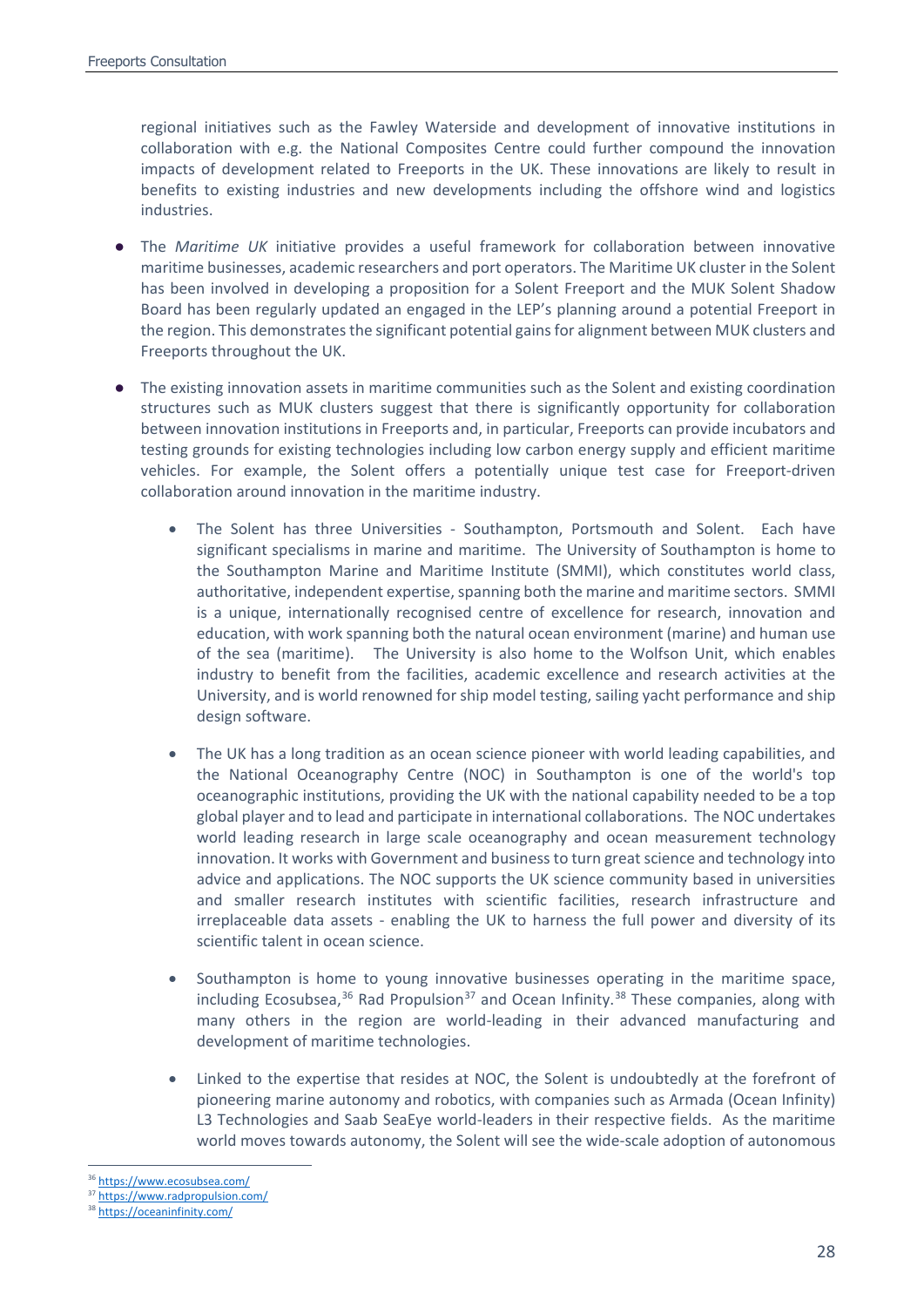operation. From academia, to specialist SMEs, to Port Authorities, companies across the Solent will need to test, teach and develop specialist autonomous systems.

## 5.3 Regulatory sandboxes

## 5.3.1 Q41: How could challenge-based initiatives and innovative procurement opportunities help ports and local partners work together to innovate?

- Innovation in marine energy, maritime decarbonisation, and marine robotics and automation are all strengths in the region. These could be complemented by a Freeport that improves connectivity, promotes export activity and strengthens the ecosystem for these industries.
- In delivering a Freeport policy in the UK, the Government should consider the launch of one or more pilot Freeports to provide a proof of concept for the policy, test initial aspects considered in this consultation and make a head start on signalling to the broader global investment community that the UK is ready to innovate in order to stay competitive for international businesses.

## 5.4 Data availability and usability

## 5.4.1 Q42: What obstacles are there to greater data availability in the customs and transport sectors?

- Data latency is a key technical obstacle to data availability in the transport sector. In order to make use of data for port operations and logistics, it is critical that data is collected and shared in real time. This can be difficult to manage across different vessel operators with different systems for sharing and managing their data. Coordinating data collection across different operators also creates challenges with data connectivity. With data coming from different sources and in different formats, it can be difficult to integrate and automate data analysis. The transport sector in particular uses a wide variety of data platforms, meaning that there is no standard system for data management. Data quality is also a key obstacle to data availability, as it is critical that the data being collected is both accurate and relevant.
- There are also non-technical obstacles to data availability, namely challenges related to the willingness of companies to share data in a transparent way. Innovations related to cybersecurity may help overcome this obstacle, by ensuring that data transfer and storage is secure.

## 5.4.2 Q43: What opportunities are there for data generated within Freeports to support innovation by businesses and innovation stakeholders? What changes would be needed to facilitate this?

● The Solent LEP believes that a shared standard for UK Freeport PCSs would generate useful data for study of efficiency in the UK's logistics sector. Once proper access protocols are in place, this data could be shared with technology developers and in the model of Transport for London's transport data programmes.

## 5.5 Contribution to the decarbonisation agenda

### 5.5.1 Q44: How could regulatory flexibility within Freeports help businesses to trial and implement new products and processes?

● It is the view of the Solent LEP that the incentives and regulatory flexibility within Freeports can create a powerful innovation ecosystem in and around Freeports that supports the decarbonisation of ports across the UK. Research and Development grants can help companies in Freeports invest in the development of decarbonisation technologies such as marine energy, hydrogen injection, and transition fuels (e.g. LNG). R&D grants can also help companies invest in developing technologies that improve their energy efficiency, furthering the decarbonisation agenda. In addition to R&D grants, the tax credits offered by Freeports and cost savings from simplified customs procedures would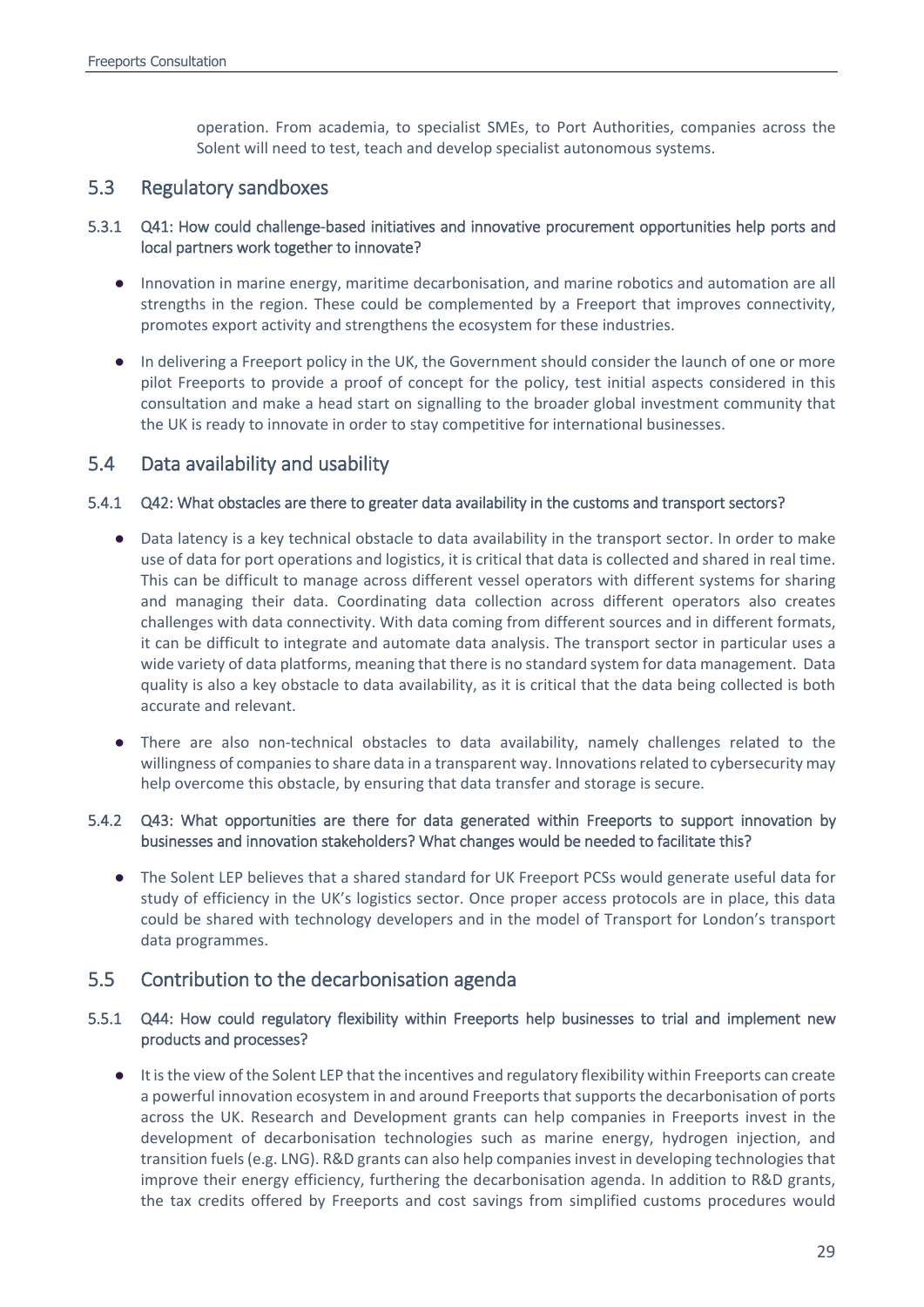expand the capital available for companies to invest in developing and trialling these new technologies.

- Given the major maritime assets at the University of Southampton and National Oceanography Centre, a Freeport in the Solent presents an opportunity to leverage these assets along with the significant levels of public and private investment in Freeport development to develop testbeds for maritime technology. This could be supported through coordinated regulatory and funding actions through a satellite catapult, specialised development zones (e.g. Future Mobility/Transport Zones) and specific policies to encourage collaboration between Freeport businesses and innovation assets.
- Expanded planning Freedoms would also help with the development of decarbonisation technologies by reducing the time it takes to receive planning permissions, allowing companies to more quickly deploy and test new technologies.

### 5.5.2 Q45: How could Freeports be used to test new ideas and support business and industry to decarbonise in line with the UK's Net Zero target?

- The UK's Clean Growth Strategy predicts that the UK low carbon economy could grow by an estimated 11% per year between 2015 and 2030 – and deliver up to £170 billion of export sales of goods and services by 2030. However, the Solent LEP believes that a key barrier to this growth is the high risk and uncertainty faced by investors aiming to develop advanced manufacturing of the technologies required for the low carbon transition. We believe that a Freeport which provides significant financial support to investors can help mitigate these risks, whilst creating regional clusters that can help diffusion of knowledge and skills.
- In the Solent, turbine manufacturing by MHI Vestas contributes to a cluster of knowledge and innovation in the region on offshore wind technology. MHI Vestas employs 1200 of the 2000 jobs in the offshore wind industry in the Solent and is a key contributor to the UK's low-carbon manufacturing sector. However, their operations in the UK are at significant risk of being relocated offshore due to potential tariff increases as a result of Brexit. Freeport incentives, particularly inward processing relief for blades being exported to EU markets, would help enable MHI Vestas' operations to remain in the Solent and continue contributing to growth in the UK's green economy.
- The Fawley Refinery is a key centre of innovation and development in for the UK's energy sector and more broadly for the global energy trade. Through Freeport policies designed to encourage additional investments such as the planned Fawley Strategy (FAST) project to increase ultralow-sulphur diesel by nearly 45% will remain in the UK and contribute to its energy transition. Potential future investments at this site that could be supported by Freeport designation include development of hydrogen economy technologies and one of the world's first net zero industrial clusters.

### 5.5.3 Q46: Please provide any additional feedback you have on the issue of innovation in Freeport policy not specifically addressed by any of the questions in this section.

● The Solent is already a world-leading innovation hub and is proudly home to a broad array of advanced manufacturers spanning tech, defence, maritime transport and deep sea exploration sectors, amongst many others. Planned developments include Fawley Waterside, the Southampton Airport Manufacturing Park, the Maritime Enterprise Zone and a long list of innovative and transformative expansions from the region's businesses, including key links to global automobile and clean energy supply chains. The establishment of Freeports in the UK, and specifically a Freeport in the Solent, will send a powerful signal to potential investors in these businesses and untold others that the UK is committed to developing a competitive business environment that builds on its existing strengths.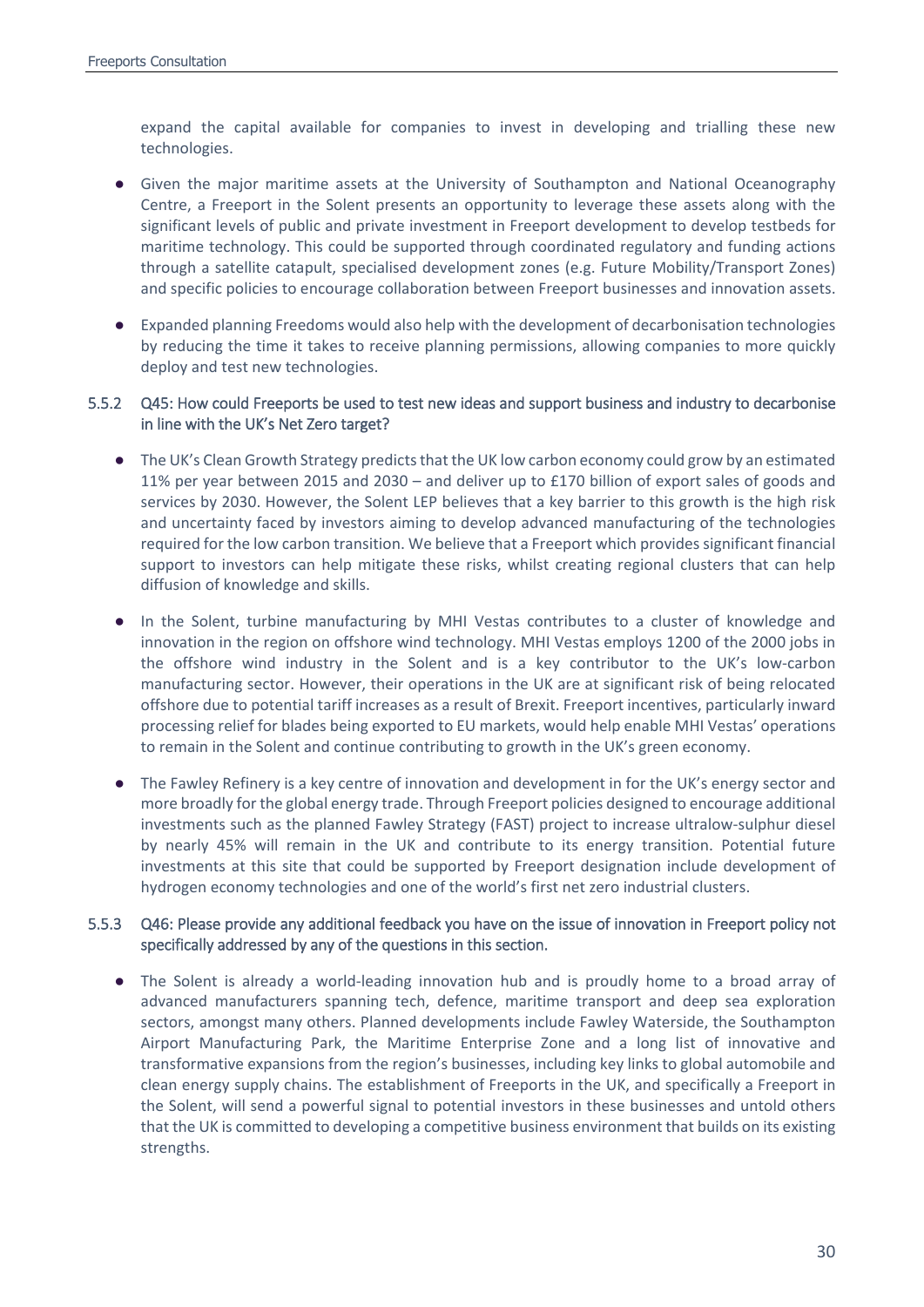- Given the strong branding and enabling environment impacts of a robust Freeport policy, we expect businesses located within and outside of Freeport sites to benefit from renewed interest in the UK, the Solent and the strong trade links and skills base currently on offer in the region.
- Without this positive signal, looming uncertainty around the UK's future trading relationships and the lingering impacts of the Covid-19 pandemic risk dampening investment plans throughout the region.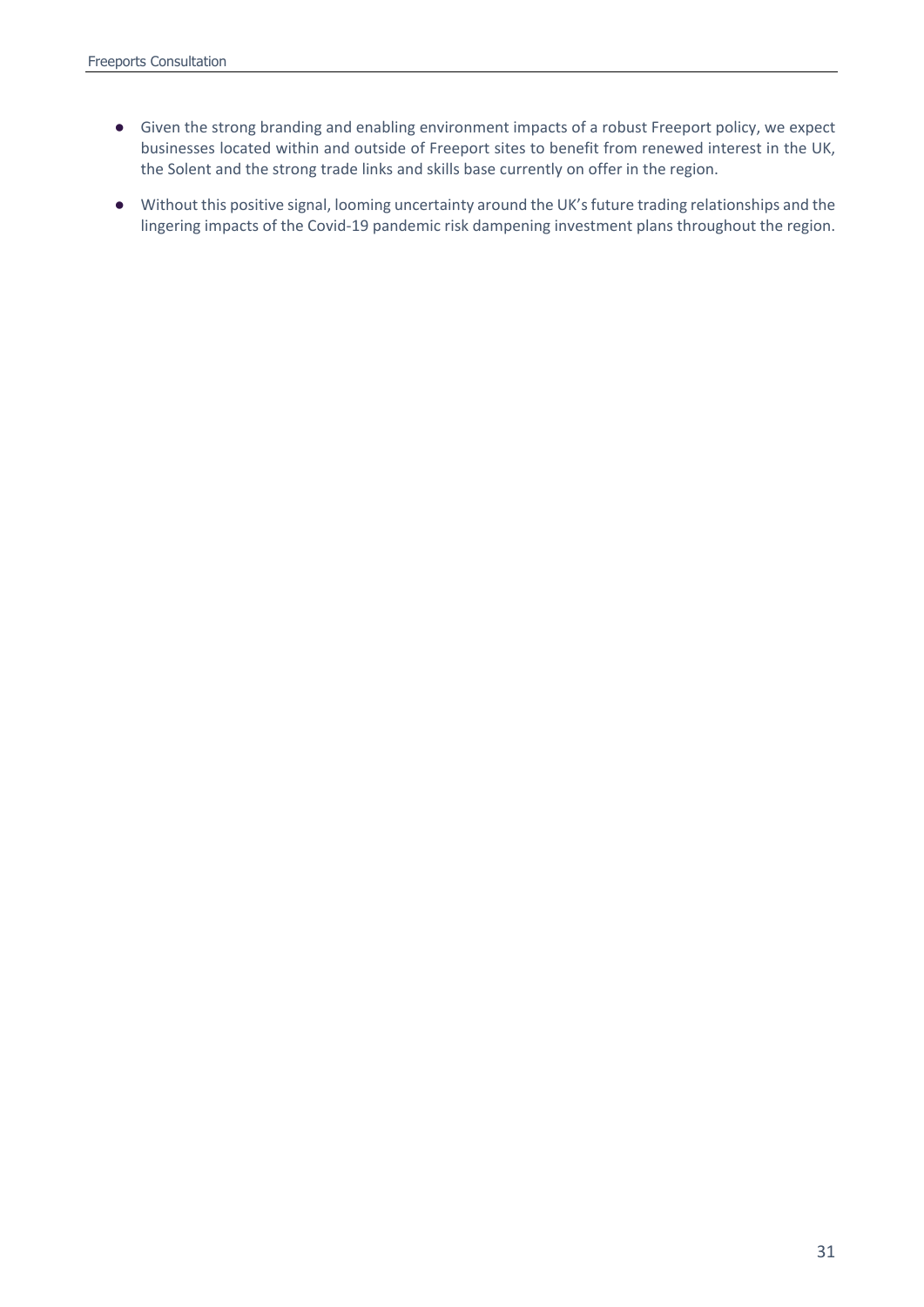# <span id="page-31-0"></span>6 Additional policy considerations

## 6.1 Preventing illicit activities

### 6.1.1 Q47: In your view, what is the level of risk of illicit activity in Freeports? Please explain your answer.

- *Low*
- It is the view of the Solent LEP that while there is a risk of illicit activity in Freeports, that risk in the UK is low. Reports such as the Financial Actions Task Force's (FATF) report on money laundering in Free Trade Zones have found that the incentives and simplified procedures offered in Free Trade Zones can attract illicit activities such as money laundering, smuggling, and fraud<sup>[39](#page-31-1)</sup>. This risk is especially pronounced in countries where overall monitoring and enforcement of port activities, such as regular auditing, is low. However, in countries with strong monitoring and prevention measures in place, this risk is significantly smaller. In the UK, there are already strong measures in place to monitor and prevent illicit activities and, as such, the risk of activities such as money laundering and terrorist financing is one of the lowest in the world $40,41$  $40,41$ .

### 6.1.2 Q48: What additional measures should be implemented to mitigate such activities?

- $\bullet$  n/a
- 6.1.3 Q49: Please provide any other comments you have on the issue of preventing illicit activity within Freeports.
	- $\bullet$  n/a

## 6.2 Business impacts

- 6.2.1 Q50: Please provide any comments on the impact on businesses of the measures set out in this consultation. Please provide any information on the costs and benefits to businesses of these measures.
	- It is the Solent LEP's view that the simplified customs procedures and changes in tax policy offered in this consultation would significantly reduce the administrative burdens of businesses operating within Freeports and open financial capital for further investment. We believe that expanded planning freedoms and special development rights would also greatly reduce administrative costs and burden for businesses operating within Freeports by significantly reducing development timelines. There is a risk that the increases security requirements of Freeport sites would impose a financial cost to Freeport businesses. However, we believe that these costs can be avoided by taking advantage of technological solutions where possible.
	- Through initial modelling of the impacts from a future Freeport in the Solent, $42$  we anticipate that the gross benefits of a Freeport could include as much as GBP300 m in annual GVA contributions in the region and over 15,000 jobs in the region.<sup>[43](#page-31-5)</sup>

<span id="page-31-1"></span> <sup>39</sup> Financial Action Task Force (2010) Money Laundering vulnerabilities of Free Trade Zones. Accessed at[: https://www.fatf-](https://www.fatf-gafi.org/media/fatf/documents/reports/ML%20vulnerabilities%20of%20Free%20Trade%20Zones.pdf)

[gafi.org/media/fatf/documents/reports/ML%20vulnerabilities%20of%20Free%20Trade%20Zones.pdf](https://www.fatf-gafi.org/media/fatf/documents/reports/ML%20vulnerabilities%20of%20Free%20Trade%20Zones.pdf)

<span id="page-31-2"></span><sup>40</sup> Financial Action Task Force (2018) Anti-money laundering and counter-terrorist financing measures. United Kingdom Mutual Evaluation Report. Accessed at:<http://www.fatf-gafi.org/media/fatf/documents/reports/mer4/MER-United-Kingdom-2018.pdf>

<span id="page-31-3"></span><sup>41</sup> Basel Institute on Governance (2019) Basel AML Index 2019. Accessed at[: https://www.baselgovernance.org/sites/default/files/2019-](https://www.baselgovernance.org/sites/default/files/2019-08/Basel%20AML%20Index%202019.pdf) [08/Basel%20AML%20Index%202019.pdf](https://www.baselgovernance.org/sites/default/files/2019-08/Basel%20AML%20Index%202019.pdf)

<span id="page-31-4"></span><sup>42</sup> Vivid Economics (2020) for the Solent LEP

<span id="page-31-5"></span><sup>&</sup>lt;sup>43</sup> After 20 years of Freeport-related investments. Note – these outputs are gross values, without any additionality assumptions applied. Across a range of additionality scenarios, annual GVA contributions would fluctuate from GBP 20 – 200 m in the region.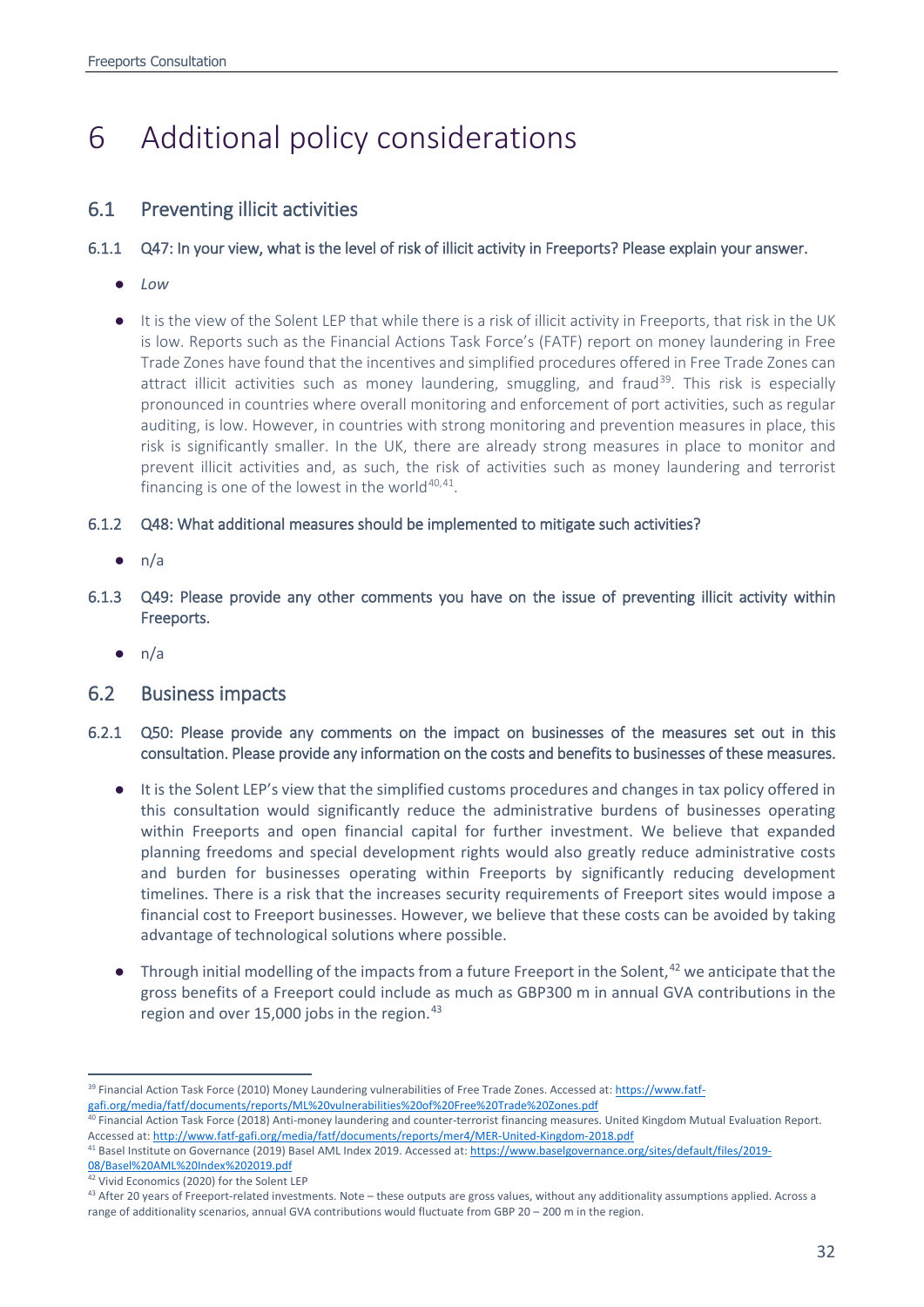## 6.3 Equality impacts

- 6.3.1 Q51: Please provide any views about the implications of our proposals on people with protected characteristics as defined in section 149 of the Equality Act 2010. Please provide any evidence you have to support your views. Is there anything that could be done to mitigate any impact identified?
	- Where they result in significant local economic impacts, we expect Freeports to have a positive effect on equality and diversity in the UK. For example, in the Solent, communities surrounding proposed Freeport sites and their supporting supply chains have wage levels below the national average and in places have above average rates of unemployment (not considering Covid-related impacts). As indicated in an IFS study<sup>[44](#page-32-0)</sup> of Covid-related vulnerability, impacts from the pandemic are acutely felt in coastal communities where Freeports are likely to be designated, including communities throughout the Solent.
	- Through local stimulus, Freeports also offer significant opportunities to empower and support ethnically diverse communities as are present in Southampton. If quickly deployed in areas ready for development, Freeports provide an inclusive and equitable recovery tool for communities severely affected by the pandemic and resulting economic crisis.
	- Appropriate training and skills initiatives that are fully inclusive will ensure that those communities including many that are amongst the most deprived in England - will have new opportunities to secure training and employment in Freeport activities.
- 6.3.2 Q52: If you are a business owner, what actions would you take if a Freeport was established in your local area? Please explain your answer.
	- $\bullet$  n/a
- 6.3.3 Q53: In your view, what is the level of risk of economic displacement? What should the Government do to mitigate these risks? Please explain your answer.
	- *Medium overall, but potentially lower in some areas (including the Solent)*
	- Benchmark deadweight and displacement rates are not widely available, but the limited evidence suggests displacement effects could be up to 50%. However, the Solent LEP believes that these risks can be largely mitigated though careful incentive design and appraisal of applicants.
	- An evaluation of Enterprise Zones set up in the UK in the 1980s and 1990s estimated that of 126,000 jobs, 58,000 were additional, suggesting a displacement effect of around 54%<sup>[45](#page-32-1)</sup>. Subsequent surveys of businesses located in the Enterprise Zones found that 13% of employment was at firms reportedly not influenced by the designation of the zone, with another 19% of employment at firms already located within the zone<sup>46</sup>. Importantly, however, this research did not distinguish between new investments (including branches and subsidiaries) by companies located outside of the zone and relocated activity. It did, however, reveal that 56% of businesses located in the Enterprise Zones considered that the benefits – particularly business rates relief and capital allowances - had had a positive impact on the scale, quality or timing of their investment.
	- In light of the Government's levelling up agenda, the risk of national displacement outside of areas that have traditionally received high levels of public investment are likely to be low. Given its relative proximity to London and the South East, the Solent is often overlooked as an opportunity to balance investment across the UK, but in practice the region is often skipped over for London/Northern

<span id="page-32-0"></span><sup>44</sup> Davenport et al. (2020) The Geography of the Covid-19 Crisis in England. Institute for Fiscal Studies. Accessed at: <https://www.ifs.org.uk/publications/14888>

Ward, M. (2016). Enterprise Zones.

<span id="page-32-2"></span><span id="page-32-1"></span><sup>46</sup> Potter, J., & Moore, B. (2000). UK Enterprise Zones and the Attraction of Inward Investment. Urban Studies, 37(8), 1279–1311.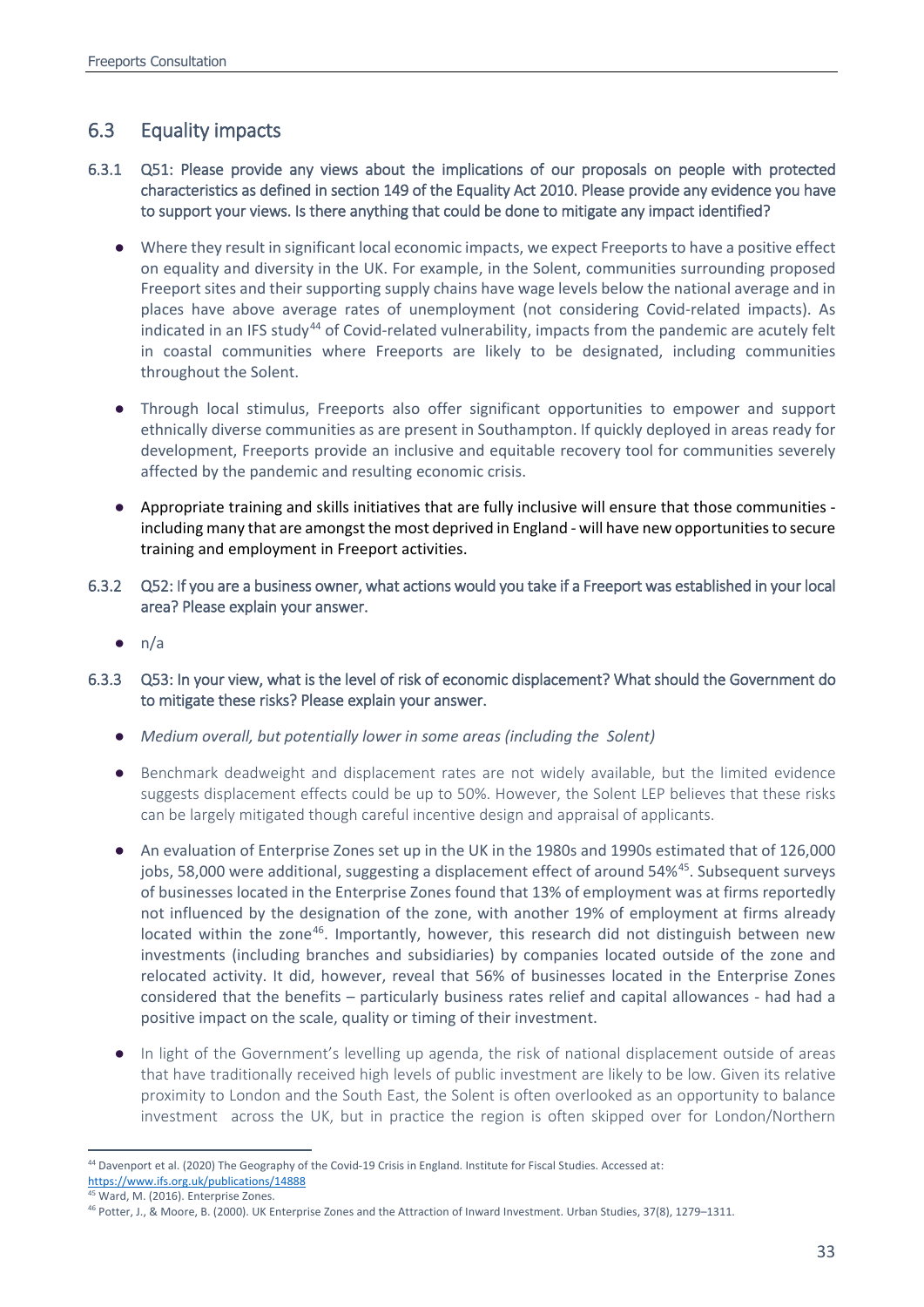Powerhouse. Further, the region has significant specialised infrastructure and strategic manufacturing activities that are unlikely to be replicated elsewhere in the UK. As Freeport designation is expected to safeguard and enhance these existing industries, we anticipate a low risk of national displacement from a Freeport in the Solent.

- Additionally, impacts from Covid-19 (which are especially significant for coastal communities and businesses in the Solent) create a significantly different baseline for evaluation of displacement after the spring of 2020. In a post-Covid economy, high levels of unemployment and investor uncertainty translate to a strong justification for Government intervention to help communities recover quickly and completely.
- As discussed in our response to Question 18, the Solent's experience with enterprise zones is exceptional to the national performance and we have found that through a focussed and distinctive approach to development, these policies can be effective in attracting dynamic businesses to the region. Based on this experience, and the relatively minimal level of overlap between Freeports and other Government spending in the Solent, it is our view that the risks of economic displacement from a Freeport in the Solent are low.
- We recognise that displacement may be a more significant risk in other parts of the UK, particularly those that have been received significant support for development similar to that which would be unlocked through a Freeport. In addition to applying selection criteria to control for these risks at the level of Central Government, Freeport incentives can be designed intelligently to reduce risks of local displacement.
- It is the Solent LEP's view that a Freeport with generic benefits that benefit all businesses, regardless of sector (such as a reduction in the headline rate of corporation tax), may attract investment that would have proceeded anyway, and therefore create a higher risk of deadweight. It is important to note that there is a trade-off between attracting investment and the risk of displacement, as a more generous package of incentives is more likely to attract investment which may otherwise have gone abroad or not gone ahead at all, but also investment which may have otherwise gone ahead elsewhere in the UK. The Solent LEP therefore recommends that the Government target benefits specifically to businesses which may otherwise choose not to invest, or to invest outside of the UK, by prioritising specific sectors, using transparent and robust approval criteria (e.g. alignment with net zero or industrial strategy agendas), and requiring businesses to demonstrate why they need to locate in the Freeport. Similar measures have been used by other Government investment programs. For example, the Regional Growth Fund required businesses to demonstrate that projects would not go ahead without public support, reducing deadweight and displacement risks, and ensuring jobs created were additional.

## 6.4 Environmental impacts

### 6.4.1 Q54: Please provide any comments on any potential environmental impacts which may arise as a result of the considerations in this consultation.

- By serving as a testing ground for innovative net zero technologies, Freeports offer an opportunity to contribute to air quality improvements around ports. This is a particular concern in Southampton, where congested highways in the city centre and western approach to the city have created significant air quality issues. The implementation of shore power and cleaner propulsion technologies in Freeports would complement the significant air quality issues primarily caused by highway traffic.
- Freeports can also fast-track growth in key environmental technologies such as those produced around the Solent (e.g. hydrogen-based products at Fawley Refinery, offshore wind turbine blades on the Isle of Wight and cleaner maritime technologies throughout the region). By encouraging more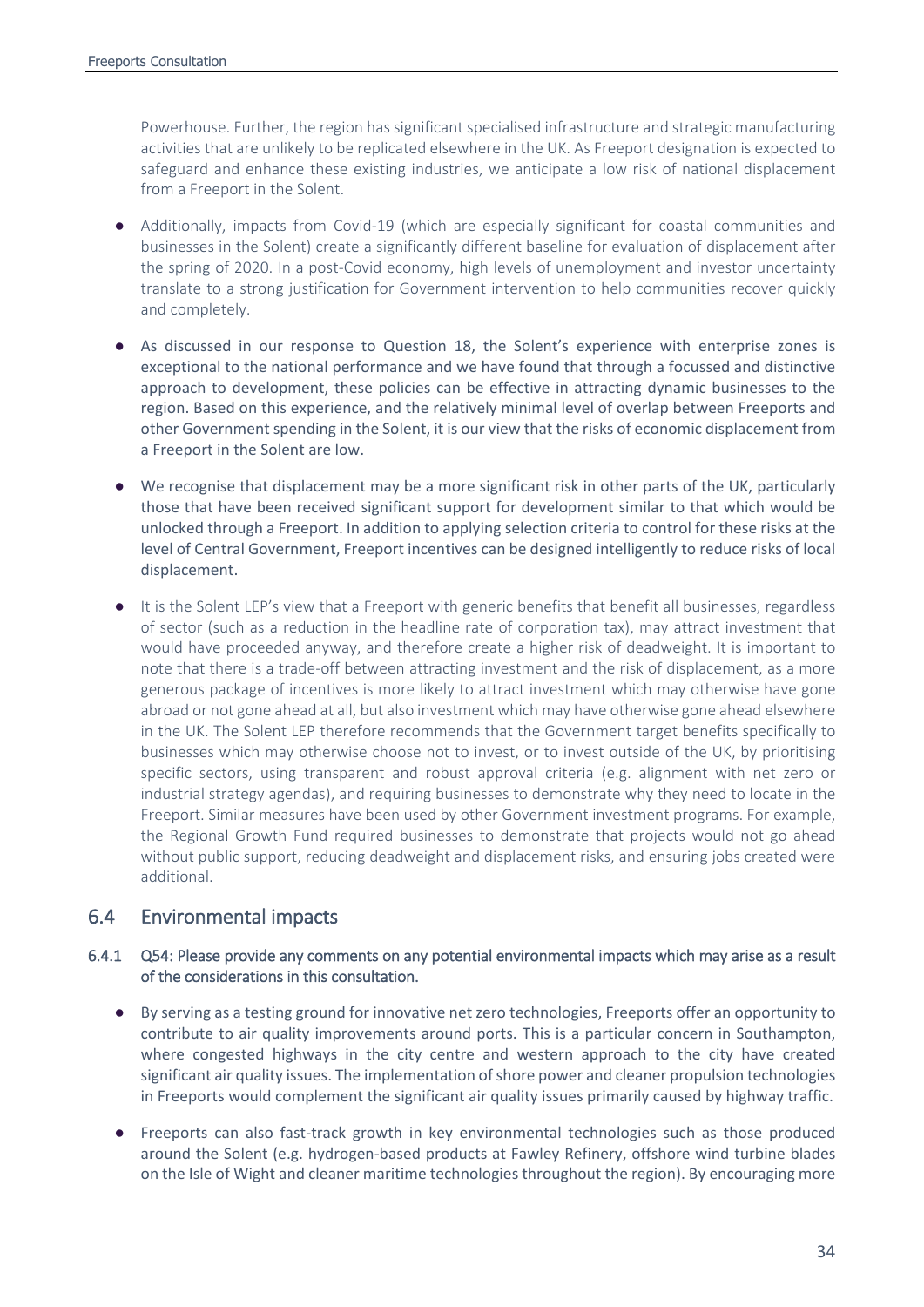ambitious and accelerated investment in these sectors, Freeports can facilitate the development of net zero clusters to help the UK progress against its net zero ambition.

## 6.5 Other impacts

- 6.5.1 Q55: Please provide any other feedback on the impacts of the development of Freeports in the UK not specifically addressed by any of the questions in this section.
	- In addition to impacts on the local region, the Solent LEP believes that areas that are highly connected to national supply chains and cross-region export-related production should be evaluated based on their impacts across all regions. For example, the automotive sector is active in regions across the UK. There may be significant impacts from linking Freeport sites where automobiles are transported (e.g. Port of Southampton) to where they are manufactured (Coventry/Cowley). While these sites sit in separate LEPs/MCAs, an institutional relationship through either bilateral agreement or a national network of Freeports could amplify the benefits from a Freeport at either or both ends of the supply chain through shared customs management systems facilitating trade-related incentives.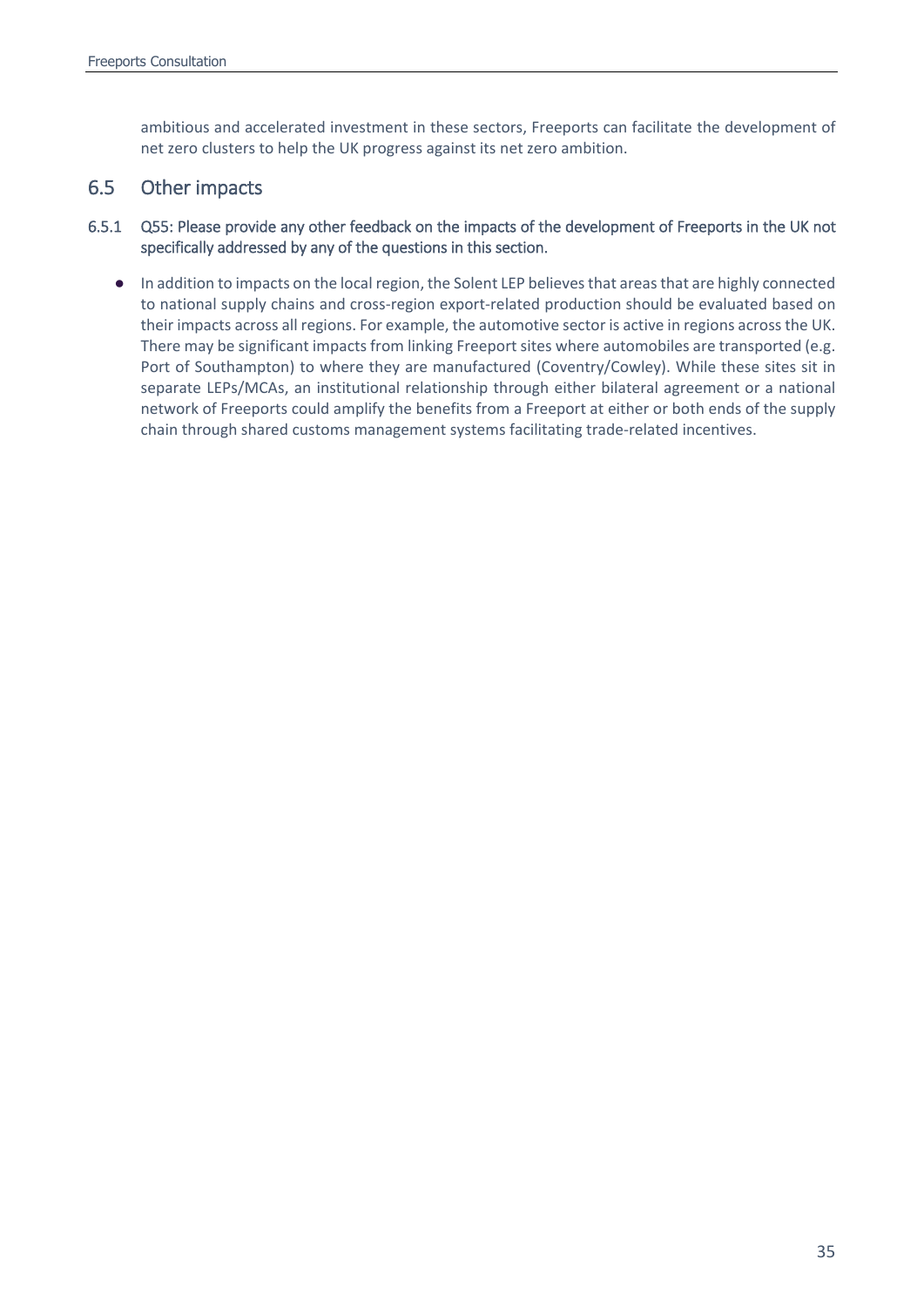# <span id="page-35-0"></span>7 Allocation and governance of Freeports in England

# 7.1 Port modality

## 7.1.1 Q56: What factors do we need to consider to support different port modes becoming Freeports?

- It is the Solent LEP's view that Freeports in the UK would require three levels of governance: the site operators who own and manage the land and are responsible for the day-to-day administration of the site, including supporting Freeport businesses with complying with customs and other regulatory issues; the Freeport governing body who provides public sector oversight for a port or set of sites in a virtual Free Zone; the national regulator which has responsibility for designating Freeports and creating the rules within which the national system operates.
- We believe that to support different port modes becoming Freeports, the Government should consider the challenges of integrating different port modes under a single Freeport governing body. Key to the Freeport offer is the ability to execute the planning permission process. This is an inherent role of local government which we believe would not be appropriate to cede, for example, to a private port operator. However, given the regional nature of UK ports, permissions may be needed from multiple local authorities. In the Solent, the waterfront is split across 7 local authorities that the Freeport governing body would need to coordinate between. We therefore recommend that, in areas where a regional authority or LEP can house a governing body to coordinate these governance issues, this model should be pursued. This coordinating authority could take the form of a Freeport governing body, with representation from constituent local authorities.

## 7.1.2 Q57: Do you agree or disagree that a Freeport could include multiple ports? Please explain your answer.

- *Agree*
- It is the Solent LEP's view that including multiple ports within a Freeport would increase its potential impacts (e.g. by up to 40% in the Solent). We believe that including multiple ports would enhance a Freeport's attractiveness to investors by expanding options and land availability within the Freeport and would result in synergies and agglomeration effects between the ports, further reducing costs of trade. There is a risk that including multiple ports with potentially competing interests could cause issues in Freeport governance. However, we believe that these risks could be mitigated prior to Freeport selection by requiring bids to be coordinated by regional authorities such as LEPs. There are also concerns about who would hold liability when transporting goods between Freeport sites in bonded transport.
- It is our view that a phased Freeport model could offer additional benefits when including multiple ports. The first phase should focus on key export-oriented ports that would benefit most from Freeport designation and economic activity sites throughout the region that fit a similar profile. Subsequent phases should include ports and economic activity sites with medium-term development plans allocated for industrial growth. The Solent LEP recommends that the Government consider the expansion potential of these sites designated for medium-term development in initial Freeport applications.

## 7.1.3 Q58: What factors do we need to consider in order to support applications from multiple ports?

● Freeports with multiple sites may require greater governance capacity to oversee the various site operators. To maximize the benefits of Freeport status, the Solent LEP recommends that the Government grant capacity funding to Freeport governance bodies, ensuring they have the adequate resources to develop and govern Freeports.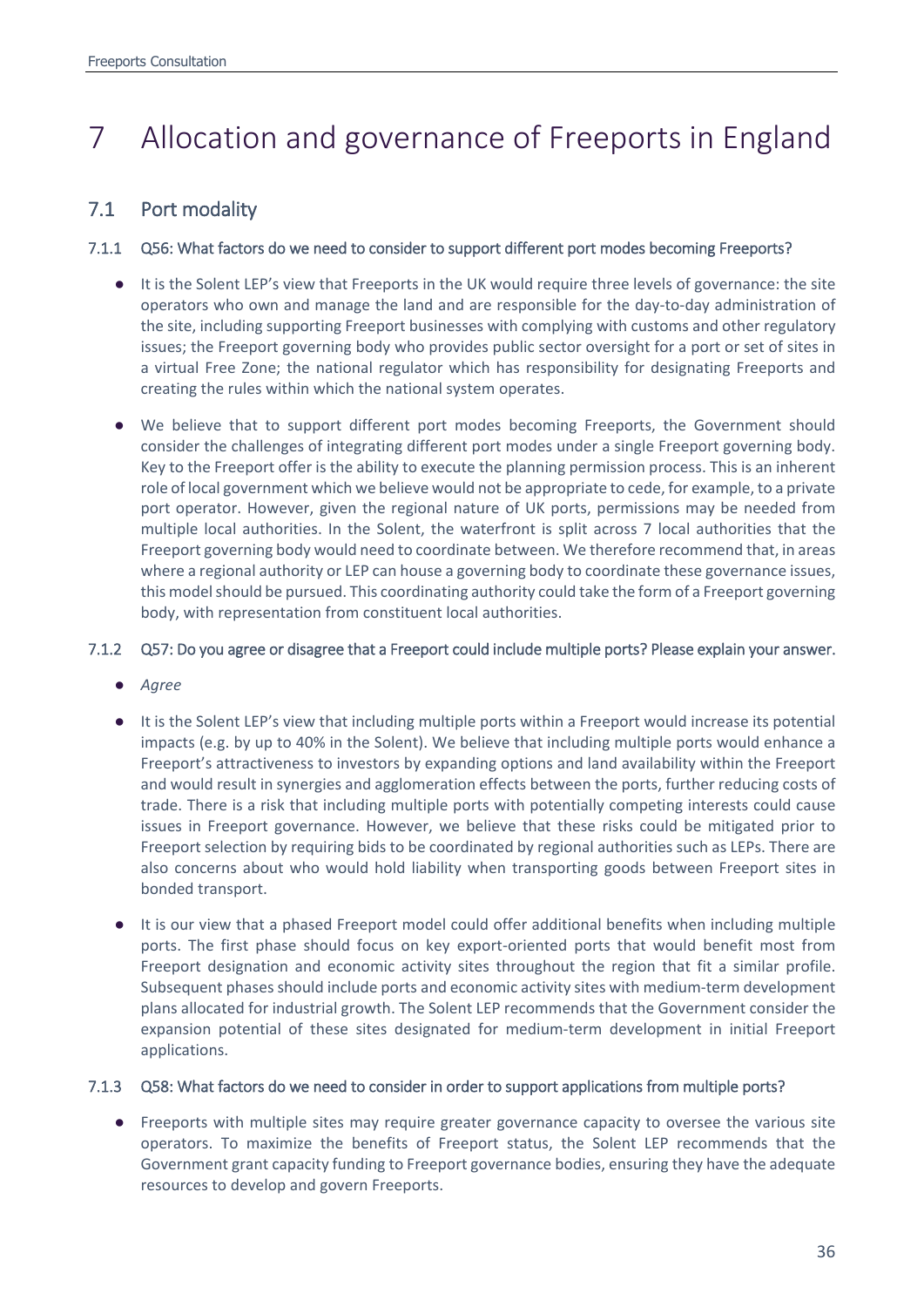- Planning processes become more complicated with multiple sites in a Freeport, as these sites are more likely to fall across multiple designations. Therefore, Government should empower Freeport governance bodies with authority to facilitate planning processes in coordination with the relevant local authorities e.g. through a virtual planning authority as discussed in our response to Question 25.
- There is also a risk that implementing infrastructure incentives in a Freeport with different sites spread across a region could put additional pressures on hard infrastructure. In the Solent, the A326 would be a significant transit corridor for goods being transported between Freeport sites and would require additional Government investment to ensure the road has the capacity for additional growth. The Solent LEP therefore recommends that the Government include funding for infrastructure improvements and expansion in its Freeport policy.

## 7.2 Objectives and criteria of competitive bidding

### 7.2.1 Q59: In your view, how appropriate are the proposed criteria for assessing how potential Freeport applications can meet the stated policy objectives? Please explain your answer

- The foremost criteria for assessing Freeport applications should be the potential economic impacts, including the extent to which a Freeport would support expanded trade and investment in key strategic sectors for the UK. These impacts should be assessed against a baseline that considers both risks from trade uncertainty and impacts from Covid-19. Also important are the feasibility considerations for delivering a Freeport in a timely manner – those applications that can demonstrate strong governance mechanisms and credible delivery of impacts within the desired timeframe of the policy.
- The focus on supporting regeneration impacts through a Freeport policy is absolutely right, especially given the significant economic disruptions experienced due to the global Covid-19 pandemic. In order to reflect the Government's levelling up agenda, we support the consideration of resilience and vulnerability to Covid-19 disruptions in the site selection criteria for Freeports. Government should be sure to take a wide view of regeneration impacts and consider how the levelling up agenda can be applied to regions across the country that experience inequities in funding as well as outcomes. The strong potential for Freeports to unlock significant investment in communities hardest hit by the pandemic should be a strong consideration in selecting sites.
- It is our view that Freeports will be most effective by bringing greater attention (and investment) to existing innovation-focussed activities. Given the impact channels of Freeport incentives and the timeframe for innovative companies to reach the scale required to directly benefits from these incentives, Freeports can mostly immediately support innovation activities by signalling an improved and renewed operating environment for business in the UK. Where existing innovation hubs can benefit from shared infrastructure and improved clustering that Freeport will offer, these areas should be strongly considered for Freeport designation.

## 7.2.2 Q60: Please suggest any other criteria that we could use to effectively assess potential Freeport applications.

● In addition to impacts on the local region, the Solent LEP recommends that the Government include in its criteria connections to the national supply chain and cross-region exports to account for linkages that would bring spill-over benefits to other regions of the UK. In the case of the Solent, there is a significant cross-regional supply chain linked to automotive manufacturing in the Midlands and Oxfordshire. A Freeport in the Solent would benefit this supply chain and create positive impacts outside of the Solent area. We believe these cross-regional impacts should be recognised in the Government's criteria.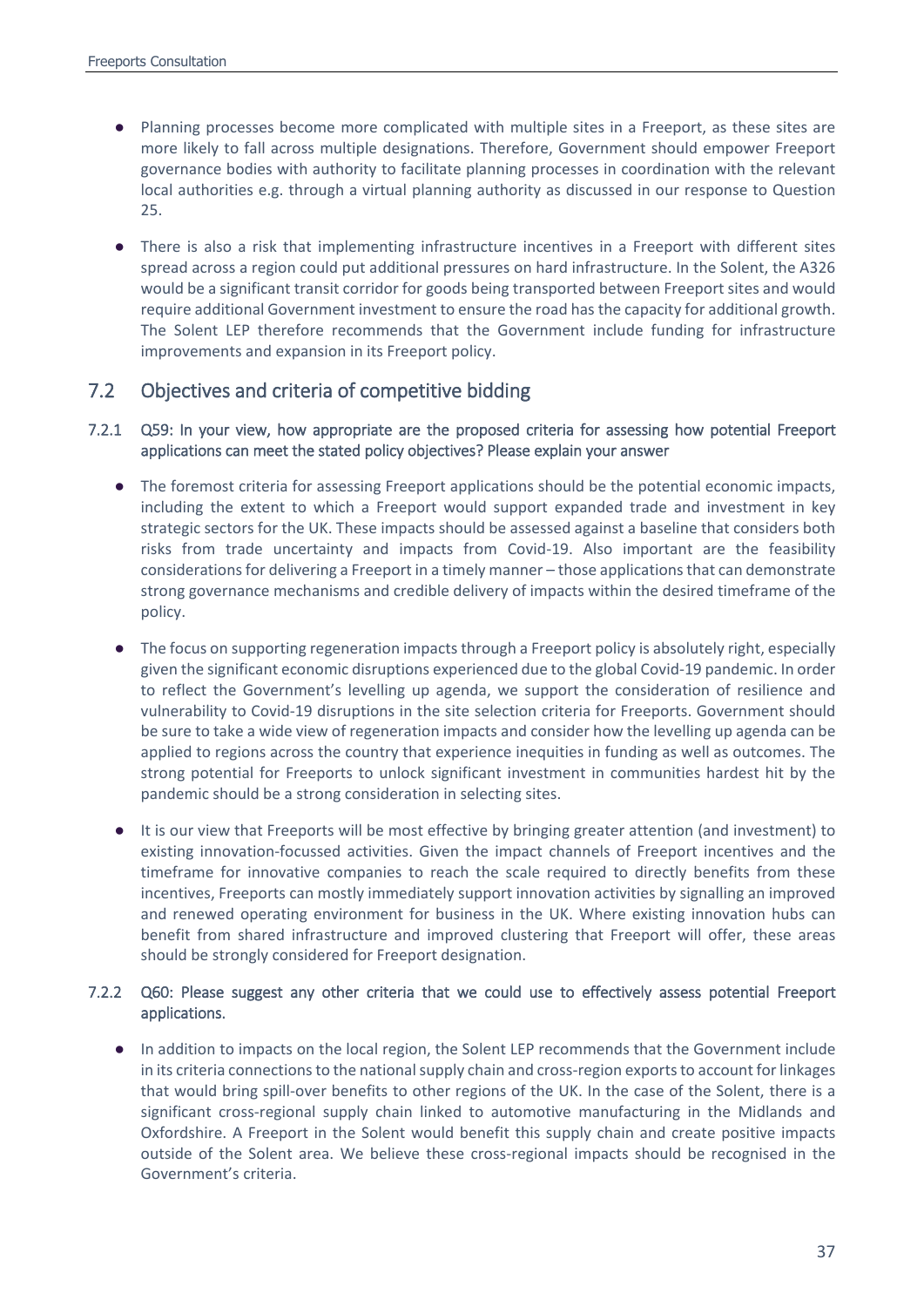# 7.3 Public and private partnerships

## 7.3.1 Q61: What are the advantages and/or disadvantages of asking Mayoral Combined Authorities/Combined Authorities where they exist, or Local Enterprise Partnerships and upper tier local authorities where they do not, to lead on submitting applications?

- Asking combined authorities and/or LEPs to lead the submission of Freeport applications makes certain that there is broad buy-in and coordination of all key actors within a region, ensuring minimal opposition and smooth governance. LEPs and MCAs are positioned to coordinate across three core functions closely related to Freeport objectives: 1) distributing public funding, 2) convening public and private partners, and 3) advocating for their economies. Given this close alignment, where LEPs have been successful at coordinating funding, strategy and investment, they should be considered as a governing body for Freeports.
- In the Solent, the LEP has been effective at developing regional economic development strategy, delivering Government funding aligned with this strategy including through development of the Solent Enterprise Zone and related innovation-focused activities. The LEP has established a Freeport Task and Finish Group since October of last year, which has been engaged in the development of a Freeport concept for the Solent and includes active representation from a broad set of public and private stakeholders in the region.

## 7.3.2 Q62: What are the advantages and/or disadvantages of asking MCAs/CAs where they exist, and LEPs where they do not, to support a single application in their local area? In what circumstances should this be flexed to allow for more than one application?

● Given the central role of LEPs/MCAs to coordinate relevant actors in their region and align efforts with economic development strategies, we encourage that all applications be submitted by the relevant LEP/MCA. This would ensure the proper coordination and socialisation required for a Freeport to break ground quickly once designated, rather than risk further delays from coordination amongst relevant stakeholders.

## 7.3.3 Q63: What are the advantages and/or disadvantages of enabling ports to submit applications for Freeport status directly to central government?

● Where ports submit an application in coordination with the local LEP or MCA, the direct submission can allow for the application of sensitive/proprietary information and expertise to make the strongest case for a given site. However, if these applications are not coordinated with the regional governing body's efforts, they risk creating confusion and unhelpful competition.

## 7.3.4 Q64: Please outline the most effective models for partnership between private, public sector and local economic partners to design and submit applications.

● We recommend that Government state a preference for applications to come from LEPs or MCAs/CAs or at least to be explicitly supported by these organisations. Where multiple applications are submitted for an area, we recommend a negotiation phase facilitated by Government to agree on a final proposal.

## 7.3.5 Q65: Please provide any other comments you have on the allocation of Freeports not specifically addressed by any of the questions in this section.

● To maximize the benefits of Freeport status, the Solent LEP recommends that the Government grant capacity funding to Freeport governance bodies (e.g. LEPs), ensuring they have the adequate resources to develop and govern Freeports.